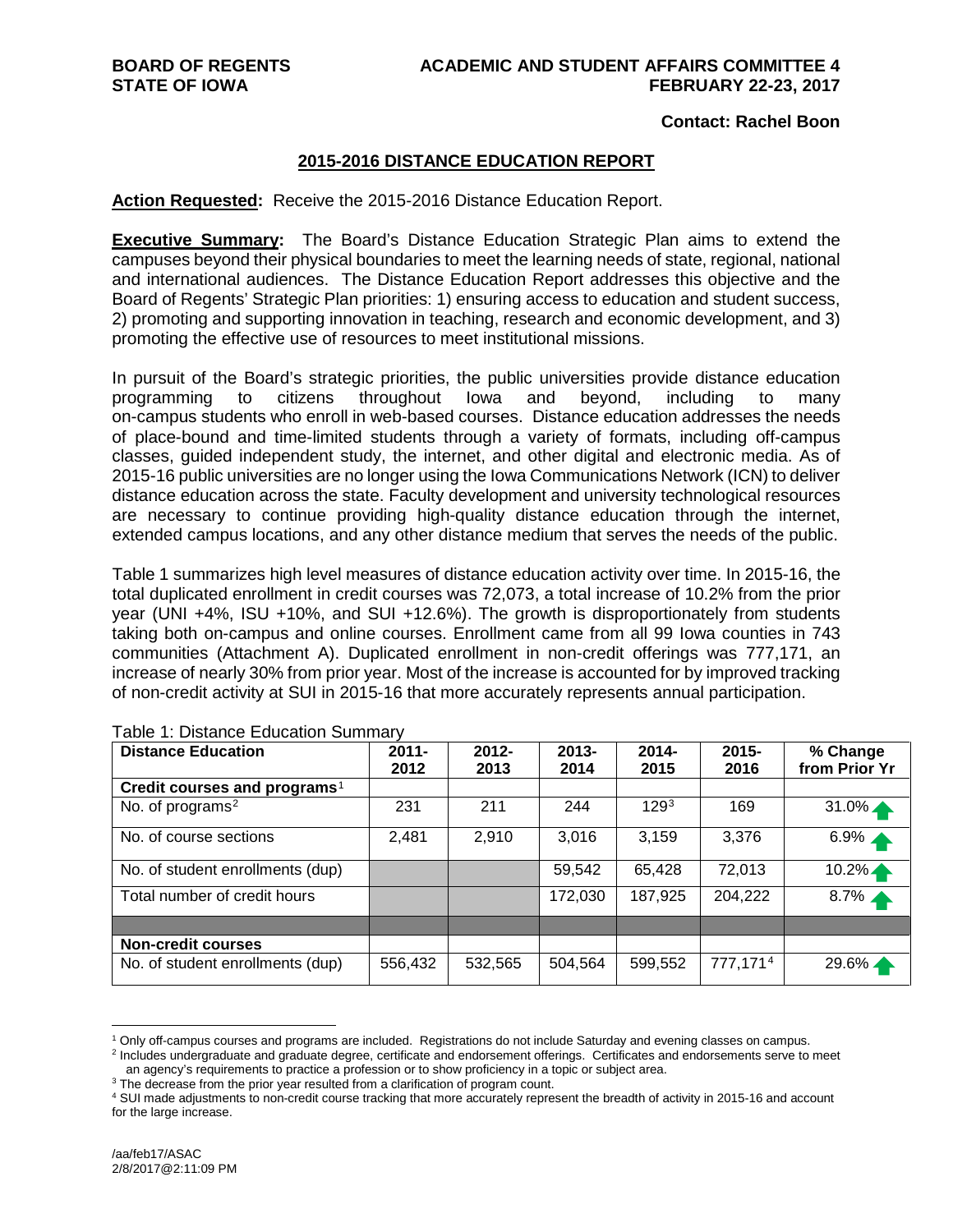■ 2015-2016 top subject areas with highest credit enrollment:

- o Business, Education, Family and Consumer Sciences, Recreation and Fitness, and Health Professions. More than 46% of distance education enrollments are in those five fields. (See Attachment B.)
- 2015-2016 top subject areas with the highest non-credit enrollment:
	- o Agriculture and related sciences, Engineering, Personal Awareness and Self-Improvement; and Health Professions. These three areas comprise nearly 70% of the non-credit enrollments. (See Attachment C.)

Table 2 displays a summary of enrollment by delivery mode, level and credit. For undergraduate and graduate credit courses, the most frequently used delivery mode is the web (including guided independent study); for graduate credit courses, on-site instruction at extended campus locations was higher than web at SUI with a majority coming from the Des Moines Pappajohn Center.

A snapshot of enrollment in a single term shows that much distance education growth is from students enrolled in both distance and on-campus courses in the same term. (unduplicated headcount, total enrollments and total credit hours) (Table 3).

| <b>Mode</b>                    |        | <b>UG Enrollment</b> |        |       | <b>Grad. Enrollment</b> |       |             | <b>Enrollment Total</b> |        | <b>Non-Credit Enroll. Total</b> |              |             |  |
|--------------------------------|--------|----------------------|--------|-------|-------------------------|-------|-------------|-------------------------|--------|---------------------------------|--------------|-------------|--|
|                                | SUI    | <b>ISU</b>           | UNI    | SUI   | <b>ISU</b>              | UNI   | SUI         | <b>ISU</b>              | UNI    | <b>SUI</b>                      | <b>ISU</b>   | <b>UNI</b>  |  |
| <b>ICN</b>                     | 0      | $\Omega$             | 0      | 0     | $\mathbf 0$             | 0     | 0           | $\mathbf 0$             | 0      | 0                               | $\Omega$     | 0           |  |
| Web                            |        |                      |        |       |                         |       |             |                         |        |                                 | 1,623        |             |  |
| 1.Semester<br>based<br>courses | 18.372 | 17.945               | 6,041  | 2,606 | 4,594                   | 3.751 | 20.978      | 22,539                  | 9,792  | 87                              | $\mathbf{0}$ | 1,816       |  |
| 2. Guided<br>independ<br>study | 3,709  | 4                    | 783    | 184   | 307                     | 99    | 3,893       | 308                     | 882    | 25,138                          | 8,450        | $\mathbf 0$ |  |
| On-Site                        | 1,630  | $\overline{ }$       | 915    | 3,986 | 785                     | 1,399 | 5,616       | 792                     | 2,314  | 158.982                         | 278,923*     | 8,945       |  |
| Mailed<br>Media                | 0      | $\Omega$             | 25     | 0     | $\mathbf{0}$            | 3     | 0           | $\mathbf 0$             | 28     | 9,094                           | $\Omega$     | $\mathbf 0$ |  |
| Other Off-<br>Campus           | 0      | $\Omega$             | 1,538  | 0     | $\overline{0}$          | 408   | $\mathbf 0$ | $\overline{0}$          | 1,946  | 173.617                         | 110.496      | $\mathbf 0$ |  |
| <b>TOTAL</b>                   | 23,711 | 17,953               | 16,126 | 6,776 | 5,686                   | 9,510 | 30,487      | 23,639                  | 25,636 | 366,918                         | 399,492**    | 12,577      |  |

| Table 2: 2015-2016 Distance Education Enrollments by Level |  |  |  |
|------------------------------------------------------------|--|--|--|
|------------------------------------------------------------|--|--|--|

\*Reported enrollments include both off- and on-campus face-to-face non-credit enrollments.

\*\*N.B.: Total delivery mode is 18,269 more than the summary by CIP. There were educational materials distributed that were not connected to non-credit course registration—defined as educational "contacts."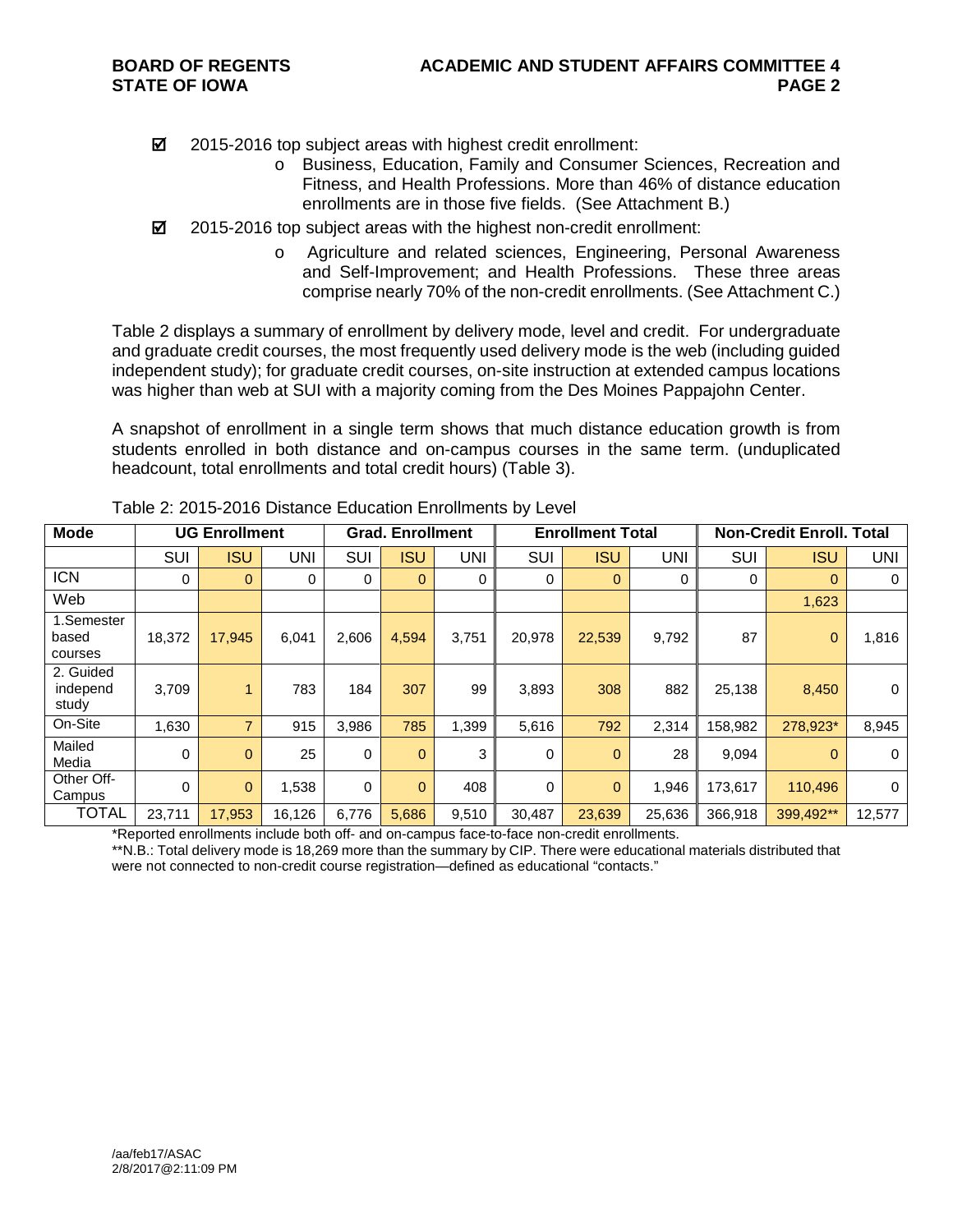# **BOARD OF REGENTS ACADEMIC AND STUDENT AFFAIRS COMMITTEE 4**

Table 3: Prior Year Comparison, Headcount, Enrollment and Credit Hours (End-of-term counts)

|                  |                | <b>Only Distance Ed courses</b>    |                                 |                | <b>On-campus &amp; Distance Ed</b> |                          | <b>Total</b>            |                                    |                          |  |
|------------------|----------------|------------------------------------|---------------------------------|----------------|------------------------------------|--------------------------|-------------------------|------------------------------------|--------------------------|--|
|                  |                |                                    |                                 |                | courses                            |                          |                         |                                    |                          |  |
|                  | Undup<br>Hdcnt | Total<br>Course<br><b>Enrimnts</b> | Total<br>Credit<br><b>Hours</b> | Undup<br>Hdcnt | Total<br>Course<br><b>Enrimnts</b> | Total<br>Credit<br>Hours | Total<br>Undup<br>Hdcnt | Total<br>Course<br><b>Enrimnts</b> | Total<br>Credit<br>Hours |  |
| <b>Fall 2015</b> |                |                                    |                                 |                |                                    |                          |                         |                                    |                          |  |
| SUI              | 2,595          | 5,227                              | 14,619                          | 5,270          | 6,939                              | 19,645                   | 7,865                   | 12,166                             | 34,264                   |  |
| <b>ISU</b>       | 1,544          | 2,433                              | 7,073                           | 4,730          | 5,814                              | 15,678                   | 6,274                   | 8,247                              | 29,791                   |  |
| UNI              | 1,424          | 2,319                              | 6,266                           | 2,200          | 2,840                              | 7,987                    | 3,624                   | 5,159                              | 14,253                   |  |
| <b>TOTAL</b>     | 5,559          | 9,976                              | 27,955                          | 12,203         | 15,594                             | 43,313                   | 17,762                  | 25,570                             | 71,268                   |  |
| <b>Fall 2014</b> |                |                                    |                                 |                |                                    |                          |                         |                                    |                          |  |
| SUI              | 2,343          | 4,910                              | 14,545                          | 4,582          | 5,970                              | 16,711                   | 6,925                   | 10,880                             | 31,256                   |  |
| <b>ISU</b>       | 1,501          | 2,370                              | 6,871                           | 4,162          | 5,025                              | 13,680                   | 5,663                   | 7,345                              | 20,551                   |  |
| UNI              | 1,343          | 2,197                              | 5,679                           | 2,078          | 2,436                              | 6,664                    | 3,421                   | 4,633                              | 12,343                   |  |
| <b>TOTAL</b>     | 5,187          | 9,427                              | 27,095                          | 10,822         | 13,431                             | 37,055                   | 16,009                  | 22,858                             | 64,150                   |  |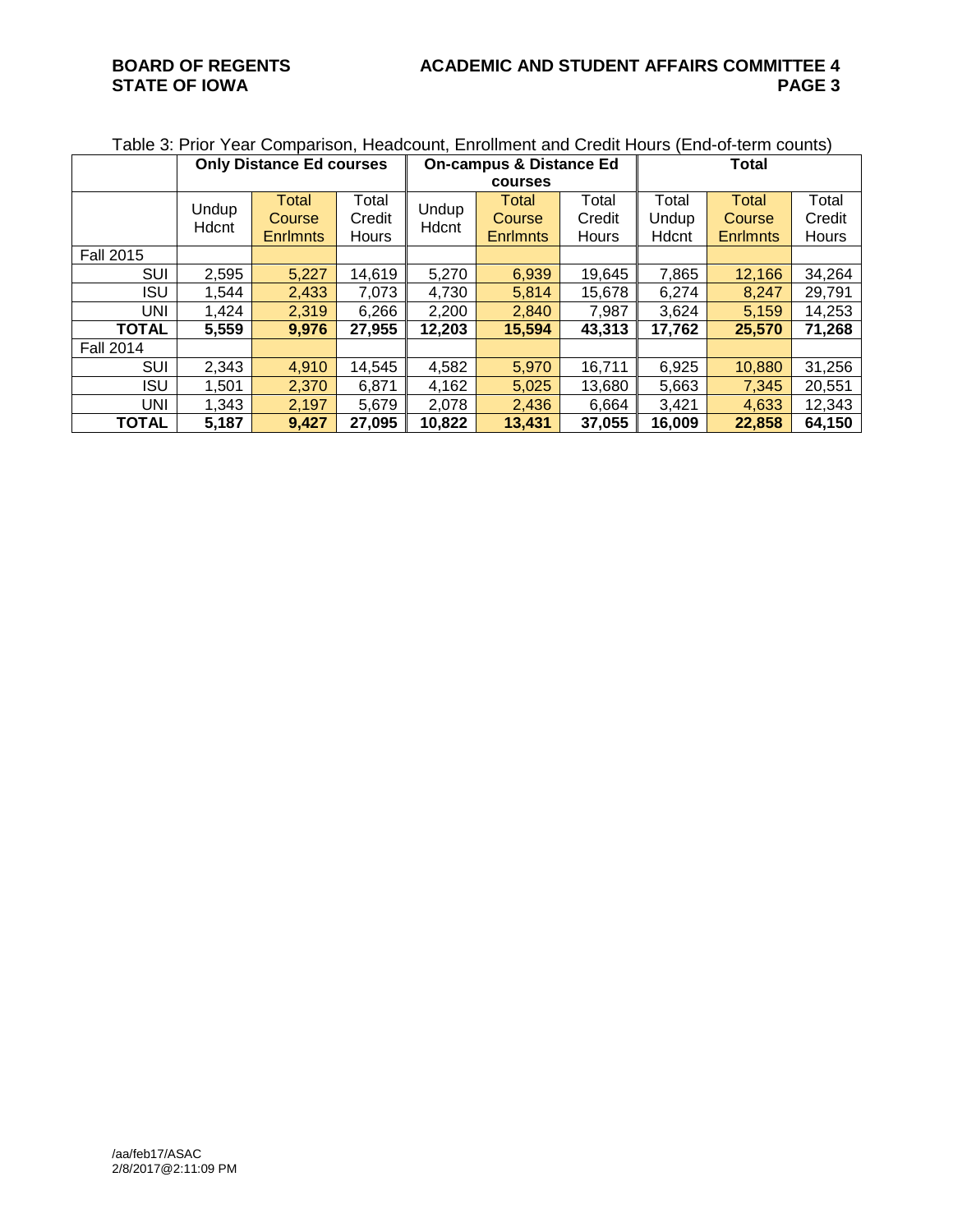### **Background and Trends**

Distance education is a fast-moving aspect of the postsecondary education sector and is important to the strategic priorities of the Board of Regents. The heavy reliance on technology in distance education means evolution of delivery mechanisms and related platforms is continuous, and the expectations of students often follow suit. The Regent universities are finding three major categories of trends in distance education, each with associated implications: 1) new technology and management trends, 2) accessibility (time- and place-, financial-, and disability-based), and 3) institutional financial models and cost issues.

### *New Technology and Management Trends*

Understanding the trends in new technology is important to Board strategic priority 2, "promoting and supporting innovation in teaching, research, and economic development." As is present in nearly every facet of modern life, technology is changing the way institutions operate in distance education. Increasing volume of distance education and technology-mediated course delivery for face-to-face courses mean universities cannot ignore these trends. Key areas of relevance now and in the near future include these examples:

- o Cloud computing (servers housed and maintained by third-parties that support critical functions)
- o Learning Management System (LMS) evolution and upgrades (the web-based platform enabling much distance education and student-faculty interaction for on-campus courses)
- o Data analytics (more technology platforms means generation of a high-volume of data on student engagement and learning)
- o Virtual Student Services (finding ways to serve distance education students needs in addition to course expectations)
- o Competency-based education (CBE), Prior Learning Assessment (PLA), and adaptive learning (educational models to account for and enable learning outside the traditional classroom model)
- o Hybrid courses and hybrid students (mixing face-to-face and distance education modalities both within a single course and across a program of study)

An example of responding to these trends is in the LMS platform. In 2016, SUI began to transition to a new platform (Canvas) that upgraded some core features of the course delivery process, but also included data analytic functionality that was limited in the prior platform. Similarly, ISU and UNI are slated to review and either upgrade or replace their platforms (both use Blackboard) in the next couple of years. For all institutions, the LMS evolution can encompass aspects of other technology trends such as cloud computing, data analytics and virtual student services in distance education and hybrid course delivery. The risks of these integrated tools include ensuring their maintenance and security protections meet university standards, getting faculty and staff acceptance and adoption, and locking institutions into a vendor contract with a product that may change in unexpected ways, or not change in necessary ways, over time.

Implications: Each of these trends requires additional resources to integrate into current university operations, but just as important are the changes to how faculty and staff operationalize and integrate the changes in their roles. Pedagogy, student affairs models, human resource management, information technology policy and management, and third-party contract management are all implicated in these shifts in the field. Regent universities are diligent in tracking these trends and making ongoing choices about prioritization of them in ways that can best support student learning, research advancement and effective resource allocation at the respective institutions.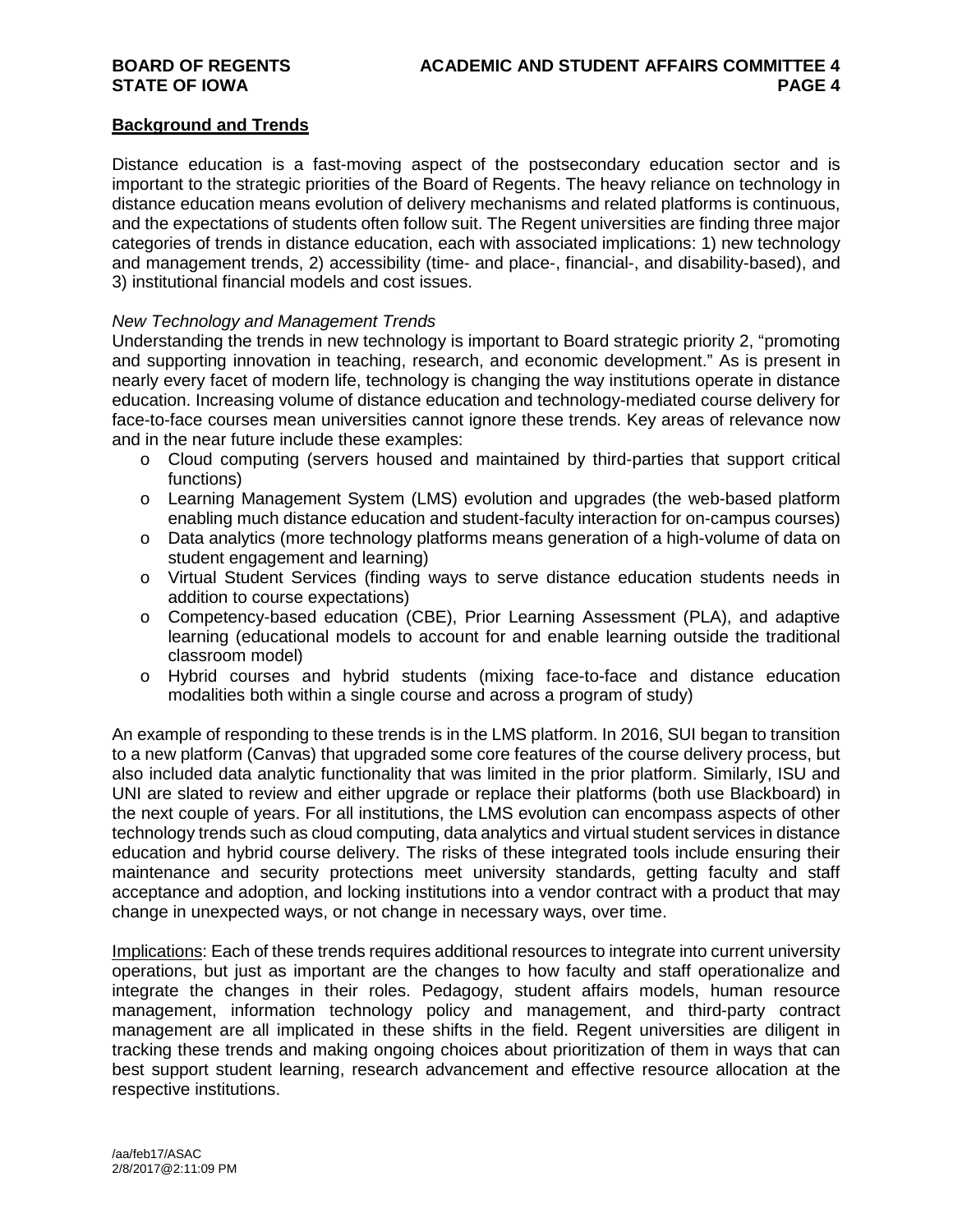### *Accessibility Trends*

Priority 1 of the Board of Regents strategic plan 2016-2021 is "ensuring access to education and student success." The growing distance education environment and other technology-mediated learning and research tools are critical to access for students with time- and place-bound limitations. Each of the Regent universities also employs face-to-face mechanisms throughout the state to assist place-bound students, relying on key trends of cohort-based programs and experiential learning. Cohorts permit students to develop relationships. Research points to the importance of experiential learning in student success.<sup>[5](#page-4-0),[6](#page-4-1)</sup>

For many students, financial access to education is enabled when tuition rates are contained and financial aid systems are in place. Technology and changes in free or low-cost availability of academic resources are pushing an international trend in open educational resources (OER). The United Nations Educational, Scientific and Cultural Organization (UNESCO) released guidelines for OER[7](#page-4-2) emphasizing its importance in increasing world-wide access to education.

The third trend in accessibility issues is the increased need for disability support services in distance education. Extensive use of captured and streaming video challenge students with hearing-impairments and are costly to accommodate through closed captioning. ISU began a massive push to identify ways of creating accessible content, including documents, videos, audio clips, and web sites. Efforts have been made centrally and in the colleges to educate faculty and course designers on how to create accessible materials, best practices for designing online courses, and to provide reviews of tools for creating accessible content. One approach is having student workers create closed caption tracks (.srt files) using Camtasia, that are uploaded and synced with the videos. Similarly, SUI received funds to initiate a closed captioning process and identified some large, high-enrollment courses to caption initially. The funds are available for two years with hopes there will be an articulated enterprise-wide solution at the conclusion. UNI is also working through these challenges on a course-by-course basis.

Implications: Developing cohorts and place-based experiential learning for extended campus activities is work intensive, but the cohorts, in particular, enable effective long-term planning by the institution. Technical and faculty development costs are important considerations in OER adoption, but the reduction in direct costs to students for textbooks and other educational materials stands as a benefit to this investment. In the critical area of accessibility to distance education for students with disabilities the implications are both legal and financial. Changes to video capture and closed captioning, for example, are very labor-intensive and time consuming, but student labor is relatively inexpensive compared to third-party vendors. On the legal front, many universities have exposed themselves to court challenges by not meeting the needs of students with disabilities in the distance education forum.

### *Institutional Financial Models and Cost Trends*

Board strategic priority 3 is "promoting the effective use of resources to meet institutional missions." Upgrades or new technology platforms to support distance education and technology-

<span id="page-4-0"></span> $5$  Kolb, D.A. (2015). Experiential learning: experience as the source of learning and development,  $2^{nd}$  ed. Upper Saddle River, New Jersey: Pearson Education, Inc.

<span id="page-4-1"></span><sup>6</sup> Coker, J.S. and D.J. Porter (2015). Maximizing experiential learning for student success. *Change: The Magazine of Higher Learning.* Vol. 47(1), pp. 66-72.

<span id="page-4-2"></span><sup>7</sup> UNESCO (2015). Guidelines for open educational resources (OER) in higher education. Paris, France: UNESCO and Commonwealth of Learning.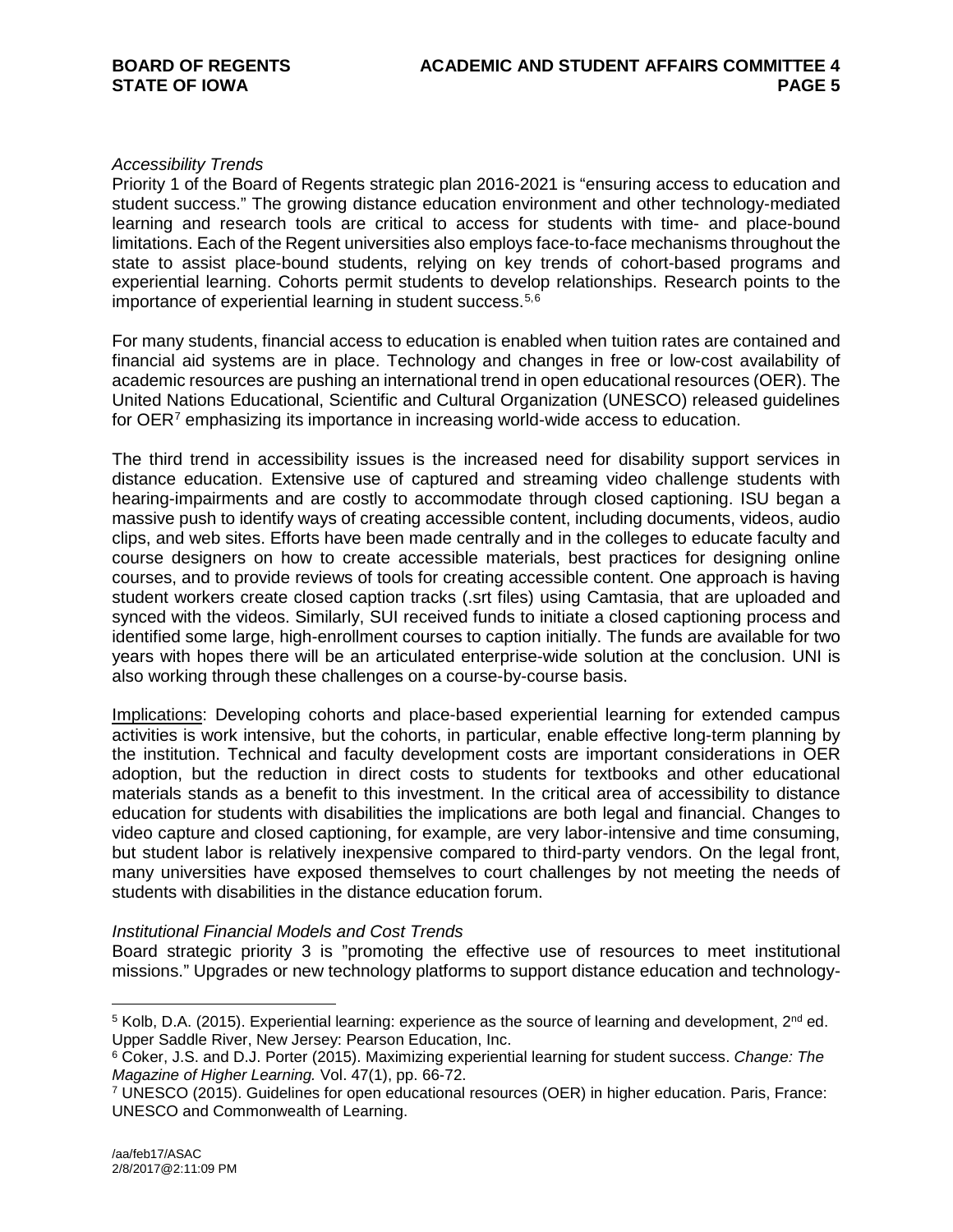mediated learning and research are important for student success, innovation and economic development, but are also cost drivers. Financial models that institutions use to manage this work to date are largely through traditional tuition and fee structures charged directly to students. In other instances at Iowa Regent universities and other states around the nation, large foundation grants are central to covering implementation and initial training costs.

Implications: The cost associated with student, staff and faculty development to appropriately manage and use these tools must be factored in to distance education planning. As courses, programs and students increasingly move to a mix of technology-mediated engagement and faceto-face engagement, the cost and importance of doing this well increase proportionally.

### **Collaborative Efforts Among Regent Universities**

- $\boxtimes$  The State Extension, Continuing and Distance Education Council (SECDEC) convenes monthly to discuss common areas of interest and potential areas of collaboration. Topics during the past year included the administration and promotion of the Regional Resource Centers, general trends being experienced in online courses locally, implications of the State Authorization Reciprocity Agreement (SARA), and the status of sharing online courses among the Regent universities.
- A course sharing pilot between UNI, Iowa and Iowa State was launched in Fall 2016 aligned with the recommendation from the 2015 Pappas report. Initially each university placed four to five courses on the course sharing list to enable students from any Regent institution to enroll and have the credits and grade automatically transferred and transcripted upon completion. Approximately twenty students enrolled across all three institutions. All three universities are examining what communications, course options and processes may be useful in making this a more useful option for students in future terms. SECDEC will continue to monitor this pilot project.
- The ISU College of Business has entered into a collaborative agreement with the University of Iowa for sharing nine credits. Students from either institution may take up to nine credits from the other institution to meet degree requirements at their home institution. Also, the two colleges meet annually during summer for faculty interactions and curriculum discussions. Under this agreement, students are sharing courses across institutions. Faculty completed their first annual meeting in Summer 2016.
- $\boxtimes$  Quality Matters is a national non-profit organization focused on quality assurance in online education. All three public universities are members of Quality Matters and are using the core principles and rubrics to design and revise online courses. Nearly 300 faculty members who teach online at Regent institutions have received training in these standards.
- $✓$  Regent collaboration continues at the Iowa Lakeside Laboratory Regents Resource Center (ILLRRC). The universities offer programming which includes science field courses and courses in teacher preparation, writing and entrepreneurial studies. The Center website is available at [www.continuetolearn.uiowa.edu/lakesidelab.](http://www.continuetolearn.uiowa.edu/lakesidelab) The Regent universities share the ILLRRC facility and summer session field courses. ILLRRC offers immersion field courses to students from the three universities – historically employing faculty from each. Facilities are available to research scientists from the Regent universities at minimal cost. A cross-institutional committee was assembled in 2016 to search for and hire a new Executive Director of ILLRRC. Dr. Mary Skopec started in this role on December 20, 2016.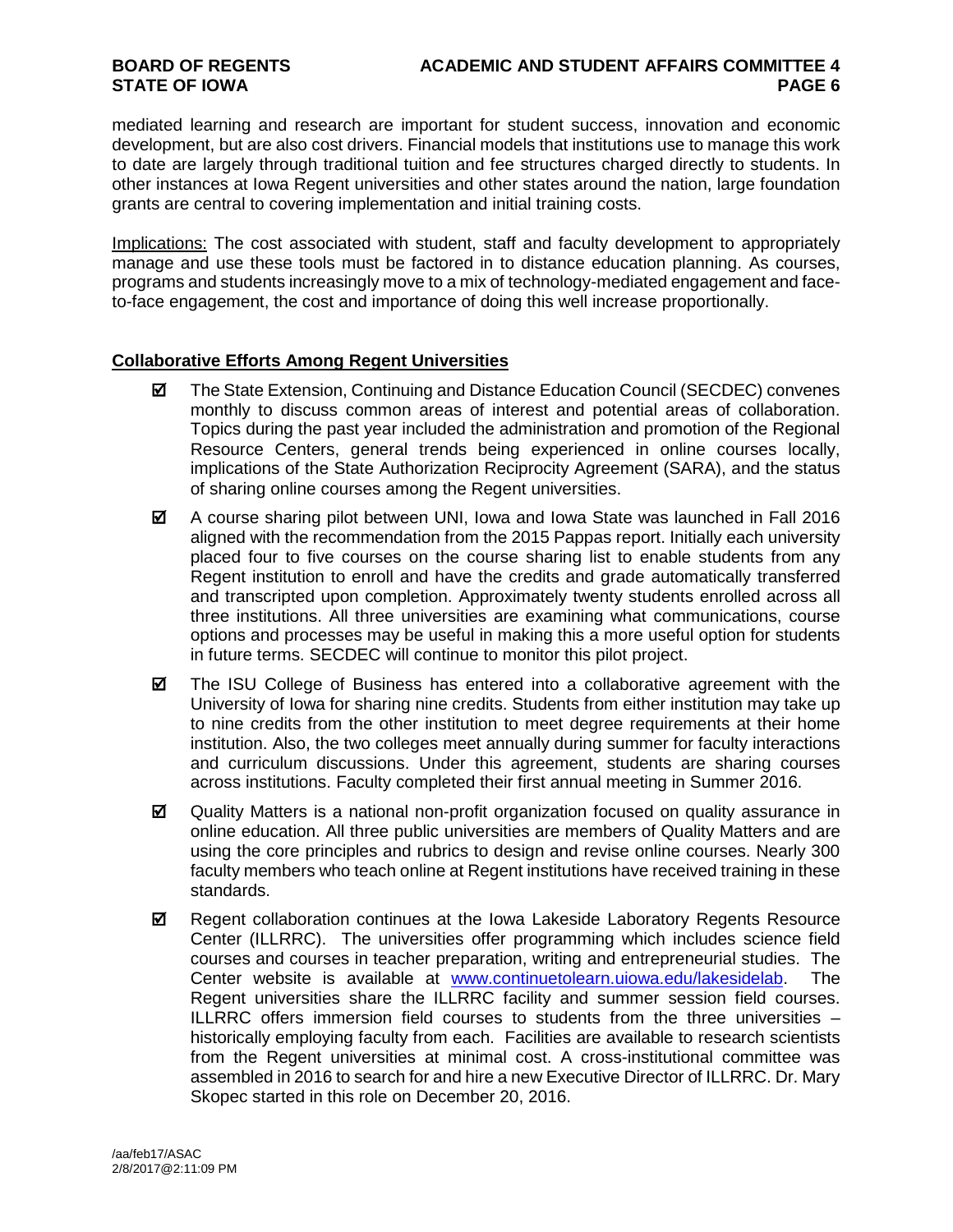- $\boxtimes$  Regents Alternative Pathway to Iowa Licensure Partnership Program [\(http://www.iowateacherintern.org/\)](http://www.iowateacherintern.org/) is entering its sixth year. Iowa State University, the University of Northern Iowa, and the University of Iowa continue to collaborate to deliver courses to help talented professionals answer the call to teach.
- $\boxtimes$  To ensure access to a quality bachelor's degree statewide, the public universities provide the Bachelor of Liberal Studies (BLS) and the Bachelor of Applied Studies (BAS) Programs online. Table 4 describes the participation of students in the BLS and the BAS Programs in 2015-2016. Enrollment in BLS was up 28% over 2014-15, with a 10% increase in graduates and 22% increase in new admissions. BAS enrollment and graduates were down (10% and 26%, respectively), while new admissions are flat compared to 2014-15.

| <b>PROGRAM</b>                           | <b>SUI</b> | <b>ISU</b> | <b>UNI</b> | <b>TOTAL</b> | % change<br>from Prior Yr |
|------------------------------------------|------------|------------|------------|--------------|---------------------------|
| <b>Bachelor of Liberal Studies</b>       |            |            |            |              |                           |
| Enrollment                               | 250        | 229        | 227        | 706          | 28% 1                     |
| Graduates                                | 30         | 78         | 37         | 145          | 10%                       |
| <b>New Admissions</b>                    | 124        | 125        | 91         | 340          | 22%                       |
| Liberal Studies Interest (SUI)           | 3          |            |            | 3            |                           |
| <b>Bachelor of Applied Studies (SUI)</b> |            |            |            |              |                           |
| Enrollment                               | 241        |            |            | 241          | 10%                       |
| Graduates                                | 47         |            |            | 47           | 26%                       |
| <b>New Admissions</b>                    | 85         |            |            | 85           | 1%                        |

Table 4: 2015-2016 Bachelor of Liberal Studies and Bachelor of Applied Studies Participation

### **Evaluation Processes**

### University of Iowa

- $\boxtimes$  Through the summer of 2015, the Division of Continuing Education (DCE) provided distance education students with an online evaluation form to provide feedback to instructors. This online form used the same set of questions as the paper-based campus ACE (Assessing the Classroom Environment) form, but included an additional set of questions allowing students to address the aspects of the course and delivery that were mediated by technology. In fall 2016, Information Technology Services launched an ACE Online Course Evaluation system which allows the Division to maintain distance education student-specific evaluation services, but with an enterprise-wide application. Below are expanded descriptions of ACE Online features:
	- $\circ$  Allows for greater access to course evaluations for both students and faculty
	- o Is flexibly configured and easy to distribute
	- $\circ$  Allows instructors to select a set of items from a question bank of approximately 200 evaluative statements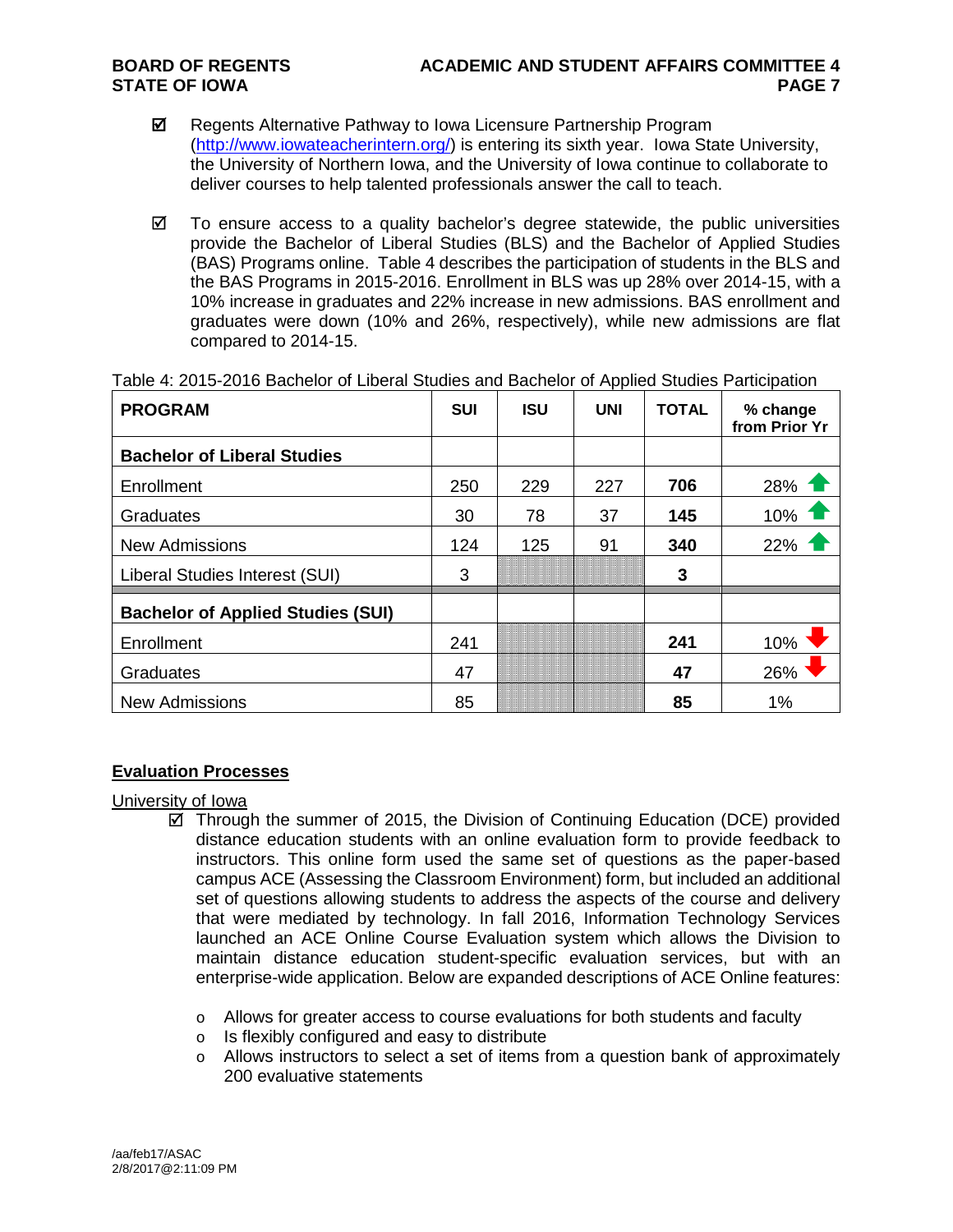- o Instructor generated items can require either a scaled response or open-ended comments
- o Provides quick access to results and reporting features
- $\circ$  Provides reports promptly after the close of the evaluation period, such as:
	- **Ratings Report** summarizes the means from questions used in the evaluations by instructor's questions, bank questions and core questions. This report includes instructor median and department median.
	- **Comments Report** summarizes all of the written comments from questions used in the evaluations by each category: instructor's question, bank questions, and core questions.
	- **Individual Responses Report** allows the instructor to view each individual student evaluation, which includes both Likert scale items and open-ended questions and responses.
	- **WebOptics** a data visualization tool that allows the preparation of graphical representations of statistics. Faculty can compare their overall course summary to their departments. Types available include bar graphs of overall question ranking, longitudinal line graphs and heat maps.

The Division of Continuing Education will use the more nuanced and insightful data collected to continue to monitor courses for best practices in distance education delivery and student success.

### Iowa State University

- $\boxtimes$  Departments use standardized end-of-semester course evaluations in distance/online courses. These use the same outcome measures as evaluations in traditional courses. In addition, some courses still use individualized surveys created by the instructor to seek student input during the semester.
- $\boxtimes$  Departments in the College of Agriculture & Life Sciences are encouraged to evaluate their online sections as they do their face-to-face course sections. The College completes evaluations of online sections that center on the overall student experience within the course. This includes instructor, course content, technology used to deliver the course, and support for the course to solve any problems during the semester. The results from the College evaluations have been used to help faculty improve their courses in the online environment. Professional development activities are available to online teaching faculty as well as one-on-one trainings with teaching faculty.

### University of Northern Iowa

- $\boxtimes$  Outcomes assessment and academic program reviews for distance education mirror the process for on-campus programs. Assessment plans have been developed by the respective academic areas for each program, and each program is expected to collect outcomes data. The purpose of these plans is to provide a framework to collect data that can be used to enhance the teaching and learning that takes place. Similarly, the process for administering student assessments for distance education courses follows the same protocols used for courses taught on-campus, using an online approach, rather than a paper and pencil approach.
- $\boxtimes$  Student support services for distance education students are assessed systematically by the Office of Continuing and Distance Education. Results are used to make improvements in systems and processes. For example, as a result of feedback, a change was made in how course registration information is conveyed to students.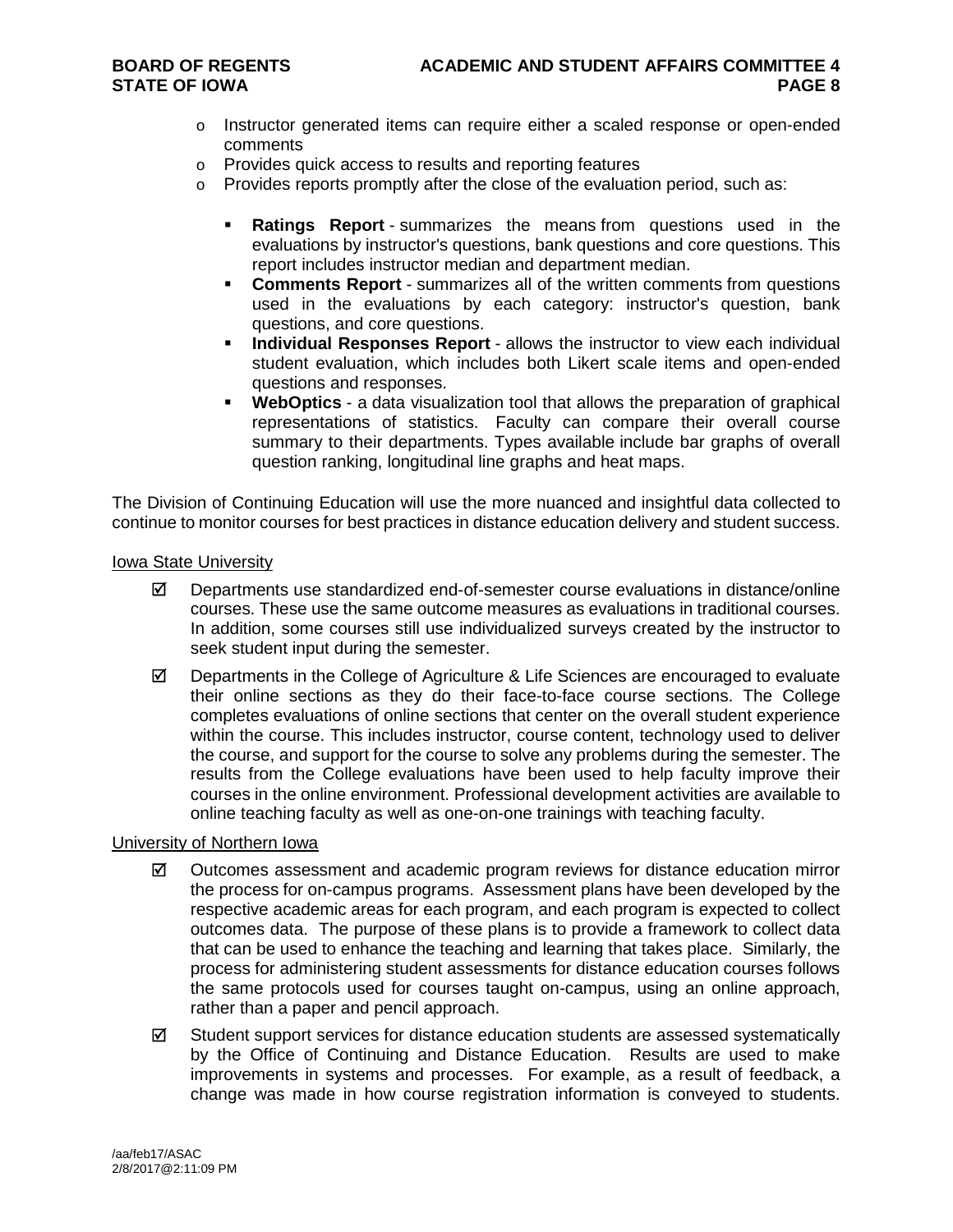Another example involves the process of communicating information (CatID) to students. Currently, 96 percent of students indicate they are satisfied or highly satisfied with the process. Due to issues of security, the options for helping students who need a password reset has been limited. We will monitor satisfaction with this item to see if change in process has an impact on student perceptions and make adjustments if necessary.

### **New Programs and Courses**

Web-based program and course development is active at all Regent universities. Below is a summary of activities at each institution (Table 5), as well as 2015-16 highlights from each university. Attachment D provides a list of all credit programs available fully or partially via distance education at each university, and Attachment E includes longitudinal data on the growth in distance education course sections and credit hours.

University of Northern Iowa

- $\boxtimes$  During 2015-16, UNI expanded the scope of its distance education offerings through the development and delivery of new programs. Seven of the nine new programs help advance UNI's efforts to become a premier provider of what may be the most comprehensive set of graduate programs for educators available from one university in the nation.
	- **o** Art Education (MA)
	- **o** Early Childhood Education PK-3 Endorsement Instructional Strategist II: Intellectual Disabilities Endorsement
	- **o** Master of Social Work (MSW) Master of Public Policy (MPP)
	- **o** Special Education Inclusion Certificate Special Education: Field Specialization (MAE)
	- **o** Teacher Leadership for International Educators (MA) (Singapore American School)<br>**o** Teacher Leadership for International Educators (MA) (Dubai. Abu Dhabi. Egypt.
	- **o** Teacher Leadership for International Educators (MA) (Dubai, Abu Dhabi, Egypt, Doha)

### University of Iowa

 $\boxtimes$  The DCE continues to transition the EXZ (Guided Independent Study) courses to EXW (single semester online). This past year, 26 courses were transitioned leaving only 44 EXZ courses remaining and expect to compete the transitions by the close of summer 2017. There has been minimal student or faculty pushback on this endeavor. DCE plans to collect comparative data after all courses are transitioned to see if withdrawals are lower, or if there is any other impact on grades or student and faculty experiences.

### Iowa State University

 The College of Business launched an online Master of Business Analytics in August 2015. The program requires 30 credits to complete, of which 24 credits are available online. In addition, the College also offers a 12 credit online certificate in business analytics. The target population for these two programs is working professionals. The Masters' program is now in its second year and has student enrollments of 45 and 32 in the first and second cohorts respectively. The program was developed in collaboration with six departments from four colleges at ISU and received enthusiastic reception from industry partners.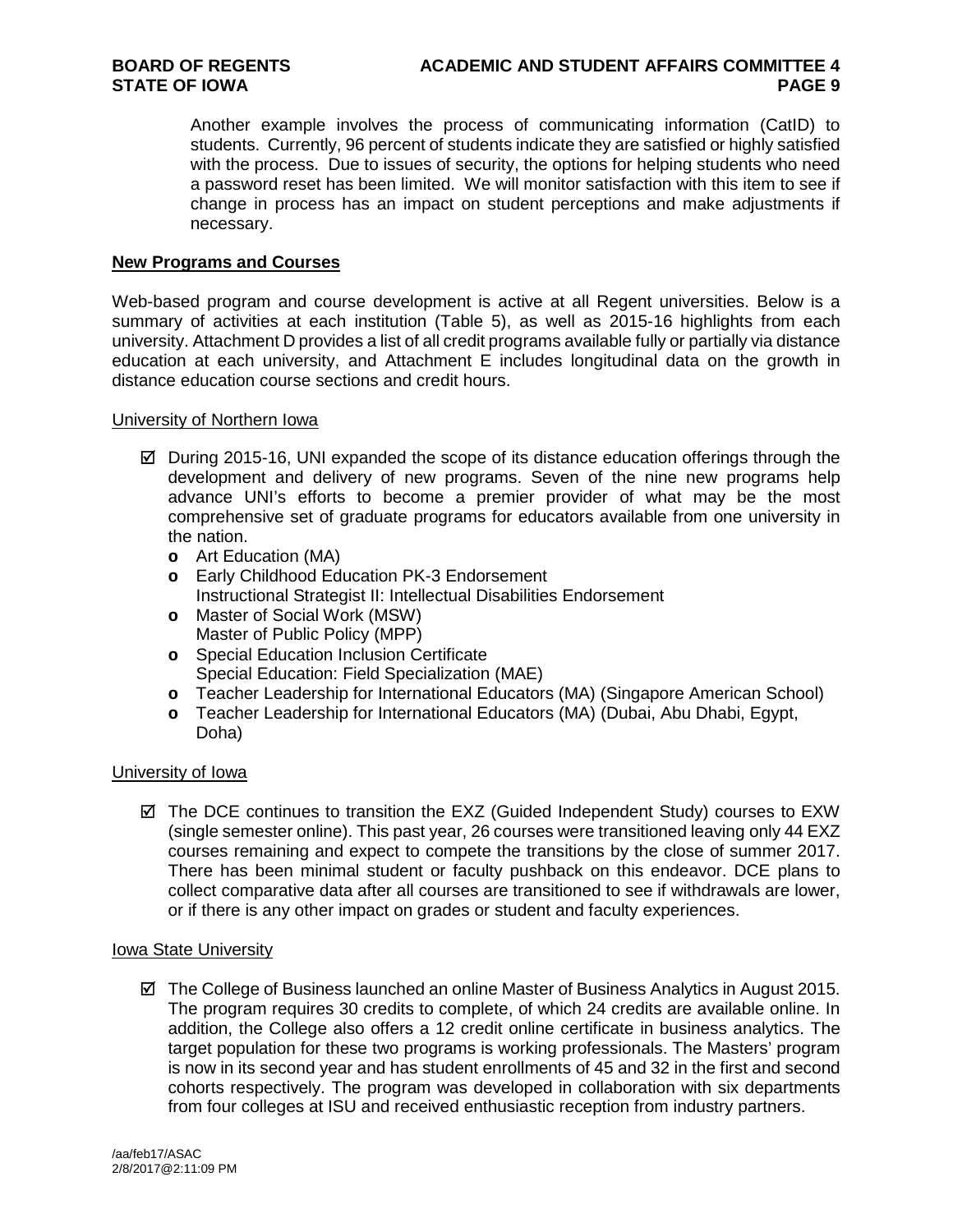- $\boxtimes$  Swine Science Online offered by ISU is the first ever online undergraduate program in swine science. The Swine Science Online vision is to ensure that the pork industry is led and managed by individuals who have broad educational and production experiences which have prepared them for these roles. The program offers education and training to inspire a career interest through academic training and application.
- Two new hybrid ISU Doctoral programs were created:
	- o Apparel, Merchandising, and Design Distance Doctor of Philosophy: For working professionals in preparation for success as professionals in industry, museums, or academia. This hybrid distance program features one or two short on-campus summer sessions (to meet the residency requirement).
	- o Hospitality Management Distance Doctor of Philosophy: Designed to meet the needs of professionals employed in industry, education, and other hospitalityrelated professions who want to obtain a terminal degree for their career advancement. Students must participate on campus for two consecutive summer sessions (three weeks each) and enroll online during fall and spring semesters.
- $\boxtimes$  The College of Business introduced the following courses in 2015-2016 as new online courses: MIS 536x MIS 539 MIS 544x, ACCT 581. FIN 501, ACCT 301, MGMT 566, MGMT 567, MGMT 503xe, BusAd 501. The courses were developed online to meet the needs of distance students and offer flexibility to on-campus students.
- $\boxtimes$  Two new courses, NREM 270 (Foundations in Natural Resource Policy and History) and NREM 305 (Social Justice and Environmental Sustainability) are additions from Natural Resource Ecology and Management. The Biochemistry, Biophysics and Molecular Biology department added BBMB 505 Bioenergetics & Metabolism, BBMB506 Membrane Chemistry, and BBMB 507 Biochemistry of Nucleic Acids as part of a longer-term plan to offer an online certificate in BioChemistry.
- $\boxtimes$  Engineering-Liberal Sciences Online (ELO) supported the Colleges of Liberal Sciences, Engineering and Business to develop new courses and improve/update existing courses at both undergraduate and graduate levels including examples below added in 2015-16.
	- o CPRE 489, E E 522, E E 552, GER 371, HIST 370, I E 560X, I E 582, I E 602, JL MC 474, LD ST 322, MATH 104, M E 528, M E 550X, M E 563, M E 605X, MIS 536, MIS 547, POL S 340, POL S 508X, SOC 348, SPAN 322, STAT 451

|                                                                            | <b>SUI</b> | <b>ISU</b> | <b>UNI</b> | <b>REGENT TOTAL</b> |
|----------------------------------------------------------------------------|------------|------------|------------|---------------------|
| Number of new courses added during<br>2015-2016                            | 128        | 27         | 46         | 201                 |
| Number of undergraduate programs<br>available entirely online              | 19         |            | 2          | 22                  |
| Number of graduate<br>programs<br>available entirely online                | 8          | 26         | 19         | 53                  |
| Number of certificate or endorsement<br>programs available entirely online | 9          | 22         | 6          | 37                  |
| Number of faculty trained to use<br><b>Quality Matters principles</b>      | 128        | 35         | 262        | 297                 |
| Total number of online courses in<br>2015-2016                             | 617        | 826        | 525        | 1,968               |

### Table 5: 2015-2016 Web-based Program Activity Summary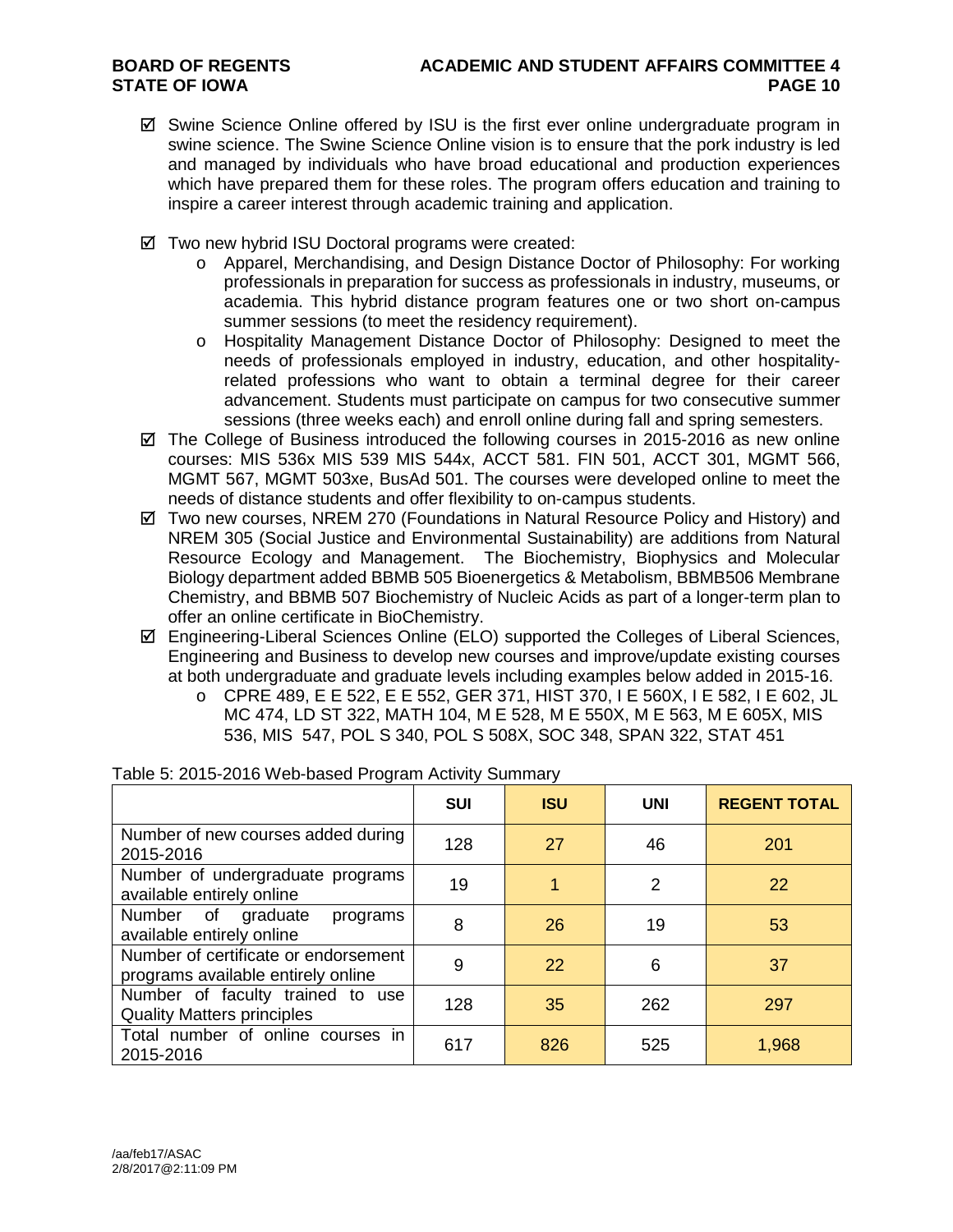### **Distance Education Program Highlights**

### University of Iowa

- $\boxtimes$  The Associate Provost and the Associate Dean for Distance Education have planned meetings with leaders in each of the colleges. The goal of these meetings is to develop a holistic and robust vision of online and distance education at SUI. Despite the decentralization of the campus, SUI expects to eliminate redundancies, maximize the investment in equipment and resources, and provide a centralized setting for support and training in the development of online courses.
- The Associate Dean of Distance Education at the DCE is collaborating actively with the Office of Teaching, Learning and Technology (OTLT). OTLT provides services primarily to faculty teaching on-campus, yet increasingly the needs of faculty intersect with the worlds of online and on-campus teaching. There are several workshops, collaborative activities and presentations jointly sponsored by the DCE and OTLT. Combining resources and knowledge brings efficiencies to the shared effort of providing an optimal student experience, regardless of the modality of the class.
- $\boxtimes$  The Distance and Online Education iDev production team have recently added a lightboard to the list of resources for faculty to use to present content. A lightboard is a transparent surface where the subject can face the camera and annotate on the board while lecturing. The annotation appears suspended in midair thus allowing presenters to face their audience. The image is digitally reversed to place writing in the proper orientation. In addition, a camera and equipment upgrade in the DCE studio will allow the superimposition of any PowerPoint, computer screen or video source live as the instructor speaks. This will provide a completed video the faculty member can take with them when they have finished recording. A product of this quality would normally require several hours of editing.
	- o Lightboard sample:<https://youtu.be/cvIUN9DpkvQ>
- $\boxtimes$  The upgrades have also increased efficiency when creating marketing videos. These videos are accessible through the MyUI course description. Marketing video samples:
	-
	- o Classical Mythology<https://youtu.be/DdlASVIDo-M>
	- o Italian for Travelers [https://youtu.be/Yb\\_tXhY1D60](https://youtu.be/Yb_tXhY1D60)
	- o Engaging Museum Audiences<https://youtu.be/tzg2z2uPhdk>
- $\boxtimes$  Administration of exams is an area of dramatic growth at SUI. An increasing number of students on campus are taking online courses, requiring them to use on-campus testing centers staffed by DCE. In addition, the number of students who need reduced distraction testing has increased significantly, and a large language department requires students to work online throughout the semester and take online exams.
	- o DCE Exam Services administered a total of 27,801 proctored student exams in academic year 2015, an increase of 43.4% over the previous year. The department is continuing to transition courses to online exams to make the exam process more seamless and efficient for instructors and students.
	- o Effective Fall 2016, DCE Exam Services will administer exams for a significant portion of students requiring disability services accommodations. During midterm and finals weeks, capacity is expanded to serve all students and courses.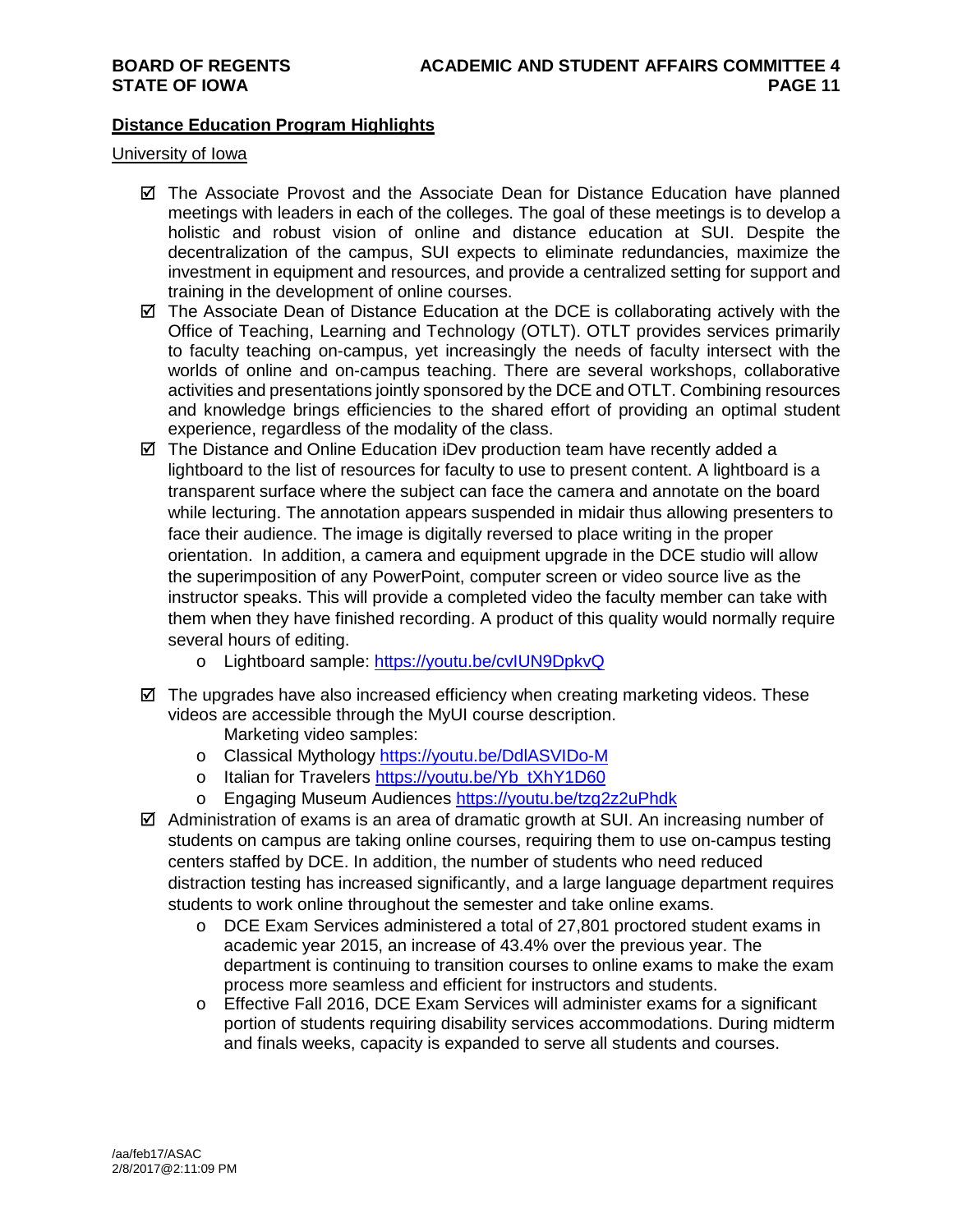# **BOARD OF REGENTS ACADEMIC AND STUDENT AFFAIRS COMMITTEE 4**

**Exams Administered by the DCE** 



### Iowa State University

- $\boxtimes$  Some of the online offerings in the College of Business are using the new lightboard technology, available in the library through the Center for Excellence in Learning and Teaching (CELT). (see description of lightboard technology above)
- The College of Agriculture & LIfe Sciences provides marketing, student services, and instructional support to faculty teaching in the online environment. Online master's program courses are filled to capacity each semester due to the rapid growth in enrollment.
- $\boxtimes$  The College of Human Sciences Online and Distance Learning (ODL) unit provides oneon-one instructional technology consultation, training, and support to instructors. In addition, ODL,
	- o Maintains technology-equipped classrooms, trains instructors to use them, and provides in-class technical support for courses that have a live broadcast component.
	- o Provides support to distance education students who participate in live broadcast-style courses
	- o Provides technical how-to documents through a website and weekly newsletter, one-on-one training, and workshops targeting specific topics.
	- o Provides consultation and support for Computation Advisory Committee (CAC) and teaching grants involving educational technology, including facilities design, equipment estimates, software and hardware support and training.
	- o Provides yearly grants to convert face-to-face courses to online courses, or to improve existing online courses to make them more accessible and improve design. Quality Matters (QM) is promoted heavily to support these efforts. ISU's CELT provides QM class opportunities.

### University of Northern Iowa

 $\boxtimes$  UNI has continued to expand its Quality Matters (QM) initiative that began in AY 2010-11. This initiative has been instrumental in supporting UNI's goal of increasing access to high-quality distance education offerings. More than 260 faculty and staff members have completed the professional development workshop and have developed online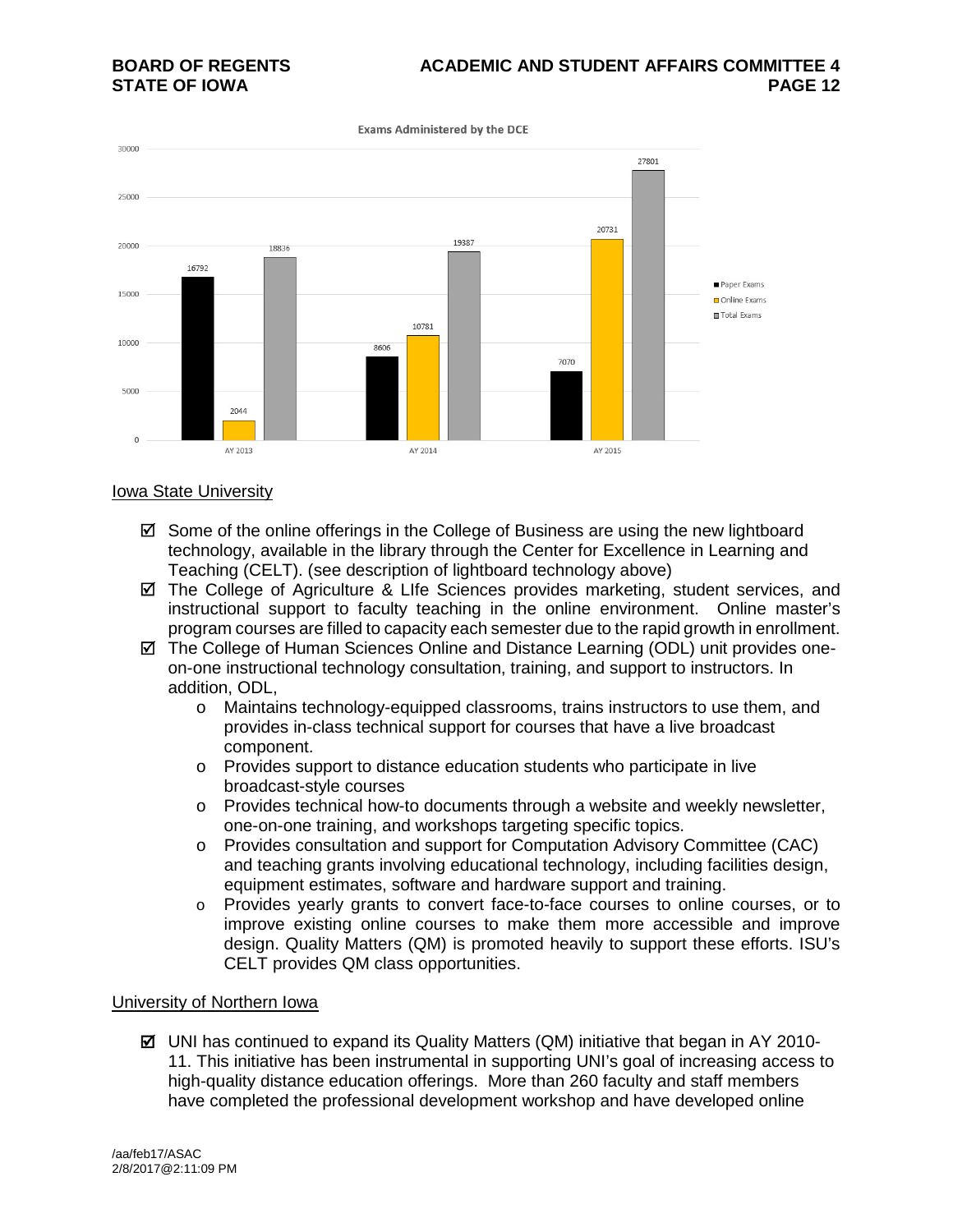# **BOARD OF REGENTS ACADEMIC AND STUDENT AFFAIRS COMMITTEE 4**

courses using the QM standards. Forty-four faculty members have completed additional requirements to earn the Quality Matters Peer Review Certification. Faculty participants report a high degree of satisfaction with the professional development, with 99 percent indicating they are satisfied or highly satisfied with the experience.

- $\boxtimes$  Best practices in online instruction are intertwined in the QM framework. UNI employs a model of individualized instructional development support provided by experts in the Office of Continuing and Distance Education who consult about course design and teaching and learning approaches that align with instructional objectives. Participants can also attend a "Strategies for Effective Online Teaching Workshop," as well as a follow up QM workshop, "Improving Your Online Course."
- $\boxtimes$  UNI places strong emphasis on strategies and tools to actively engage learners at a distance. Few universities incorporate the use of desktop videoconferencing in distance education delivery to the extent that UNI does. While the system of support needed for both faculty members and students is substantial, the real-time interactions help in supporting and assessing program goals and outcomes, particularly in areas of professional dispositions, interpersonal communication and collaboration.
- $\boxtimes$  UNI's degree, certificate and endorsement programs are distinguished by the use of a cohort model. This approach helps foster a strong sense of community among students and the faculty members, while providing efficiencies in managing class sizes and reducing risks.
- $\boxtimes$  Affordable professional development opportunities are made available to educators through a concerted effort to leverage external funding sources. These efforts cut across many disciplines and fields of study, tend to focus on current techniques and topics, and frequently include collaborative efforts with school districts and other agencies. In 2015- 16, centers/programs involved in making credit courses available through outreach included:
	- o Center for Holocaust and Genocide Education
	- o Center for Teaching and Learning Mathematics
	- o Geographic Alliance of Iowa
	- o Iowa Writing Project
	- o Regents Center for Early Developmental Education
	- o Richard O. Jacobson Center for Comprehensive Literacy
- $\boxtimes$  Strong collaborative partnerships continue with Iowa's community colleges. During 2015-16, UNI reached agreement with 11 of Iowa's community colleges to make online graduate course work available to help meet the criteria for liberal arts and sciences and concurrent enrollment faculty qualifications as prescribed by the Higher Learning Commission and the Iowa Department of Education. This partnership follows UNI's successful effort in recent years to provide a seamless pathway for students from the community college's career and technical programs to UNI's Bachelor of Arts degree in Technology Management, available fully online. These efforts, in turn, should help foster closer ties as UNI moves forward with promoting recently approved online Bachelor of Applied Science (BAS) degrees. Additionally, UNI continues its strong relationship with Des Moines Area Community College in the delivery of a 2+2 program in Elementary Education that has run continuously for more than 20 years.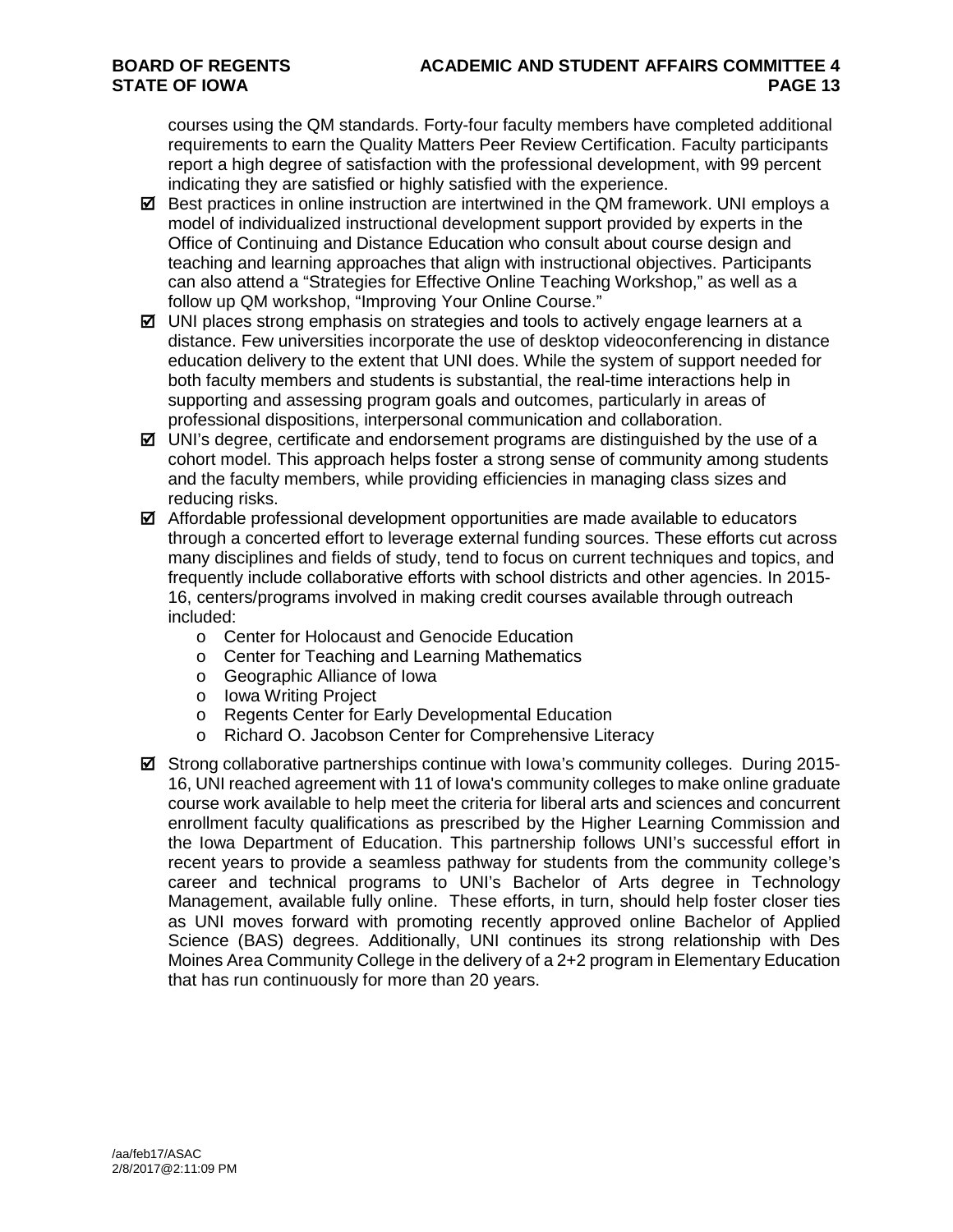### **Regional Study Centers**

Highlights of the regional study centers are provided in Attachment G.

### **STATE FUNDING AT REGIONAL STUDY CENTERS 2015-2016**

|                      | <b>IOWA</b> | <b>NEBRASKA</b> | <b>S. DAKOTA</b> | <b>ILLINOIS</b> |
|----------------------|-------------|-----------------|------------------|-----------------|
| <b>SWIRRC</b>        |             |                 |                  |                 |
| <b>State Funding</b> |             | <b>NA</b>       | <b>NA</b>        | <b>NA</b>       |
|                      |             |                 |                  |                 |
| <b>NWIRRC</b>        |             |                 |                  |                 |
| <b>State Funding</b> |             | <b>NA</b>       | <b>NA</b>        | <b>NA</b>       |
|                      |             |                 |                  |                 |
| <b>GRADCENTER</b>    |             |                 |                  |                 |
| <b>State Funding</b> | \$500       | <b>NA</b>       | <b>NA</b>        | \$0             |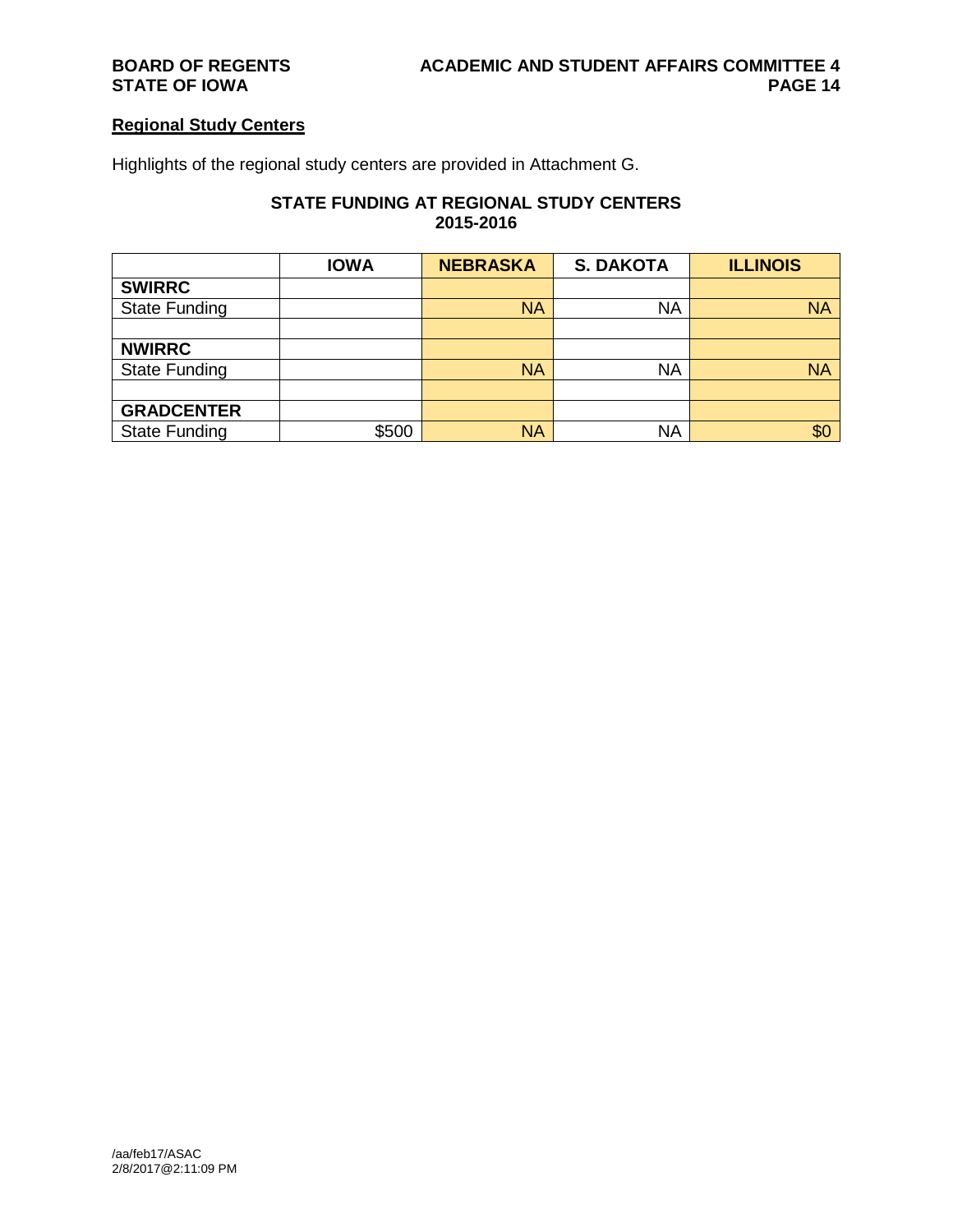### Worth Lvon Osceola **Dickinson** Emmet Winnebago Mitchell Howard Winneshiek Allamakee Kossuth O'Brien Palo Alto Hancock Sioux Clay Cerro Gordo Floyd Chickasaw Favette Clayton **Bremer** Humboldt Cherokee Buena Vista Pocahontas Plymouth Wright Franklin Butler Dubuque Buchanan Delaware **Black Hawk** Webster Woodbury Ida Sac Calhoun Hamilton Hardin Grundy 1.581 5,023 ackson Jones Tama Benton Linn Crawford Carroll Monona Greene Boone Story Marshall 1,555 1,243 Clinton  $3.712$ 13,794 Cedar Harrison Shelby Audubon Guthrie Dallas Polk Jasper Poweshiek lowa Johnson Scott 3,280 1,639 1.087 7,338 13,164 **Muscatine**  $2,375$ Mahaska Washington Warren Marion Keokuk Pottawattamie Cass Adair Madison Bold=# of Courses Louisa/ /talics=headcount enrollment Mills Montgomery Clarke Monroe Wapello Jefferson Adams Union Lucas Henry Shading indicates Des Moines concentrations of enrollment Van Buren Davis Fremont Page Taylor Ringgold Decatur Wayne Appanoose Lee Each community is counted once. Total Iowa communities: 793 Total courses: 21,699 Total Iowa resident enrollment: 58,200

### **2015-16 Distance Education Credit Courses and Enrollment by Iowa County**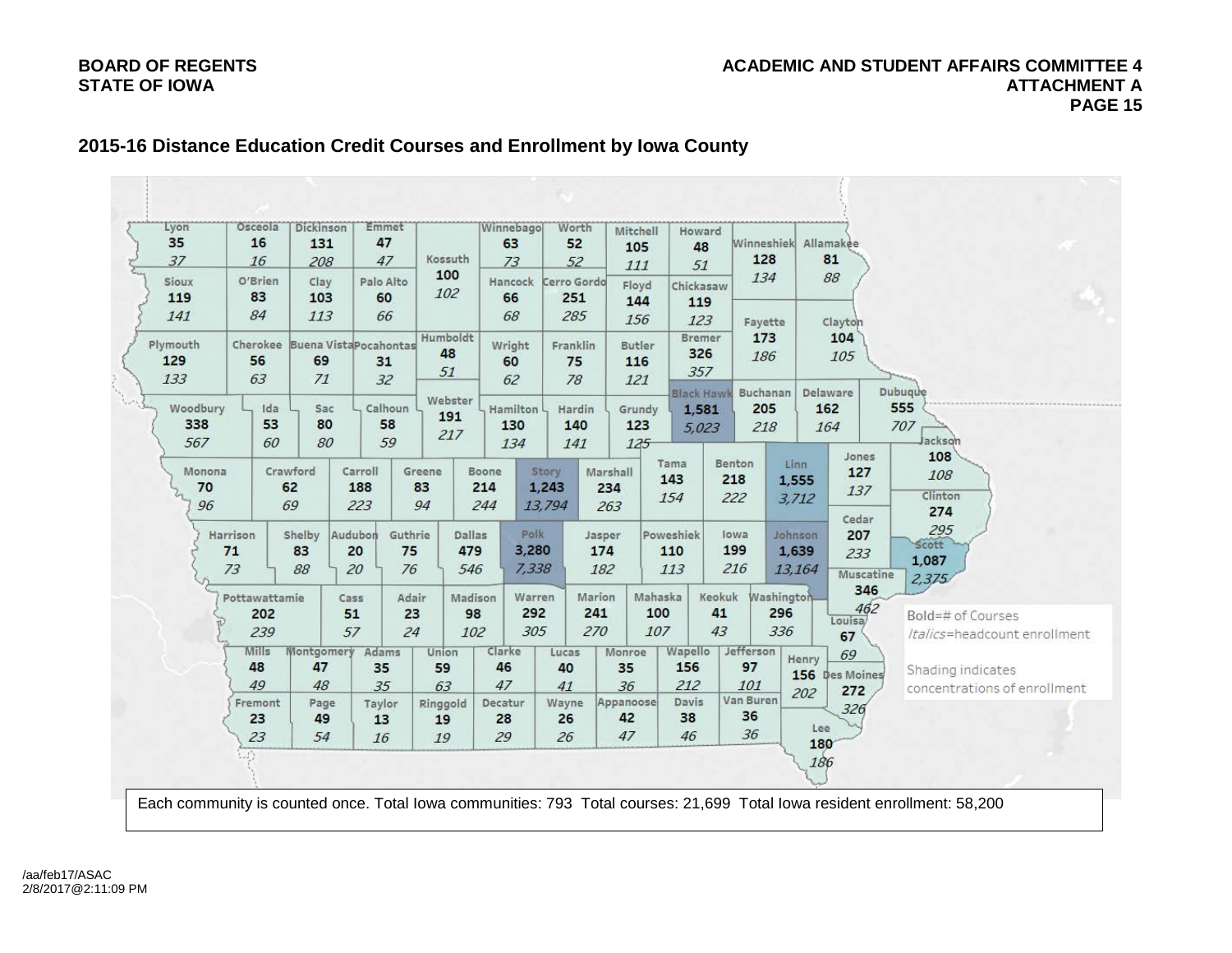### **BOARD OF REGENTS ACADEMIC AND STUDENT AFFAIRS COMMITTEE 4 STATE OF IOWA ATTACHMENT B PAGE 16**

|                                                |                | <b>Duplicated Headcount Enrollment</b> |                |      |            |             |           |                     |              |                                         |            |                               |            |              |  |  |
|------------------------------------------------|----------------|----------------------------------------|----------------|------|------------|-------------|-----------|---------------------|--------------|-----------------------------------------|------------|-------------------------------|------------|--------------|--|--|
|                                                | <b>SUI</b>     |                                        | <b>ISU</b>     |      | <b>UNI</b> |             |           | <b>Regent Total</b> |              | $%$ of<br><b>Regent</b><br><b>Total</b> |            | <b>Number of Credit Hours</b> |            |              |  |  |
| <b>Subject Matter</b>                          | <b>UG</b>      | Grad                                   | <b>UG</b>      | Grad | <b>UG</b>  | <b>Grad</b> | <b>UG</b> | Grad                | <b>Total</b> |                                         | <b>SUI</b> | <b>ISU</b>                    | <b>UNI</b> | <b>TOTAL</b> |  |  |
| Agriculture & Related<br><b>Sciences</b>       |                |                                        | 1920           | 1434 |            |             | 1,920     | 1,434               | 3,354        | 4.7%                                    |            | 9989                          |            | 9,989        |  |  |
| <b>Natural Resources &amp;</b><br>Conservation | 112            |                                        | 527            | 3    |            |             | 639       | 3                   | 642          | 0.9%                                    | 335        | 1368                          |            | 1,703        |  |  |
| Architecture & Related<br>Services             |                | 12                                     | $\overline{2}$ | 115  |            |             | 2         | 127                 | 129          | 0.2%                                    | 30         | 335                           |            | 365          |  |  |
| Ethnic, Cultural, &<br><b>Gender Studies</b>   | 26             | 5                                      | 1482           | 16   | 9          |             | 1,517     | 21                  | 1,538        | 2.1%                                    | 87         | 4494                          | 27         | 4,608        |  |  |
| Communication &<br>Journalism                  | 1274           | 153                                    | 932            | 22   | 322        | 34          | 2,528     | 209                 | 2,737        | 3.8%                                    | 4114       | 2714                          | 1058       | 7,886        |  |  |
| Computer &<br><b>Information Sciences</b>      | 272            | $\overline{7}$                         | 641            | 424  | 106        | 116         | 1,019     | 547                 | 1,566        | 2.2%                                    | 809        | 2985                          | 478        | 4,272        |  |  |
| Personal & Culinary<br><b>Services</b>         | $\overline{1}$ |                                        |                |      |            |             | 1         |                     | $\mathbf{1}$ | 0.0%                                    | 3          |                               |            | 3            |  |  |
| Education                                      | 496            | 540                                    | 201            | 1019 | 1223       | 2998        | 1,920     | 4,557               | 6,477        | 9.0%                                    | 2879       | 3479                          | 10768      | 17,126       |  |  |
| Engineering                                    | 878            | 18                                     | 711            | 799  |            |             | 1,589     | 817                 | 2,406        | 3.3%                                    | 2703       | 4481                          |            | 7,184        |  |  |
| Foreign Languages &<br>Linguistics             | 110            | 25                                     | 553            | 10   | 17         | 5           | 680       | 40                  | 720          | 1.0%                                    | 393        | 1756                          | 82         | 2,231        |  |  |
| <b>Family And Consumer</b><br><b>Sciences</b>  |                |                                        | 3041           | 541  | 1677       | 65          | 4,718     | 606                 | 5,324        | 7.4%                                    |            | 9473                          | 5136       | 14,609       |  |  |
| Technology<br>Education/Ind. Arts              |                |                                        |                |      | 366        | 119         | 366       | 119                 | 485          | 0.7%                                    |            |                               | 1293       | 1,293        |  |  |
| Legal Professions and<br><b>Studies</b>        | 13             | 27                                     |                |      |            |             | 13        | 27                  | 40           | 0.1%                                    | 125        |                               |            | 125          |  |  |

### **2015-2016 CREDIT COURSE REGISTRATIONS BY LEVEL BY INSTITUTION AND SUBJECT AREA (CIP CODE**)

/aa/feb17/ASAC 2/8/2017@2:11:09 PM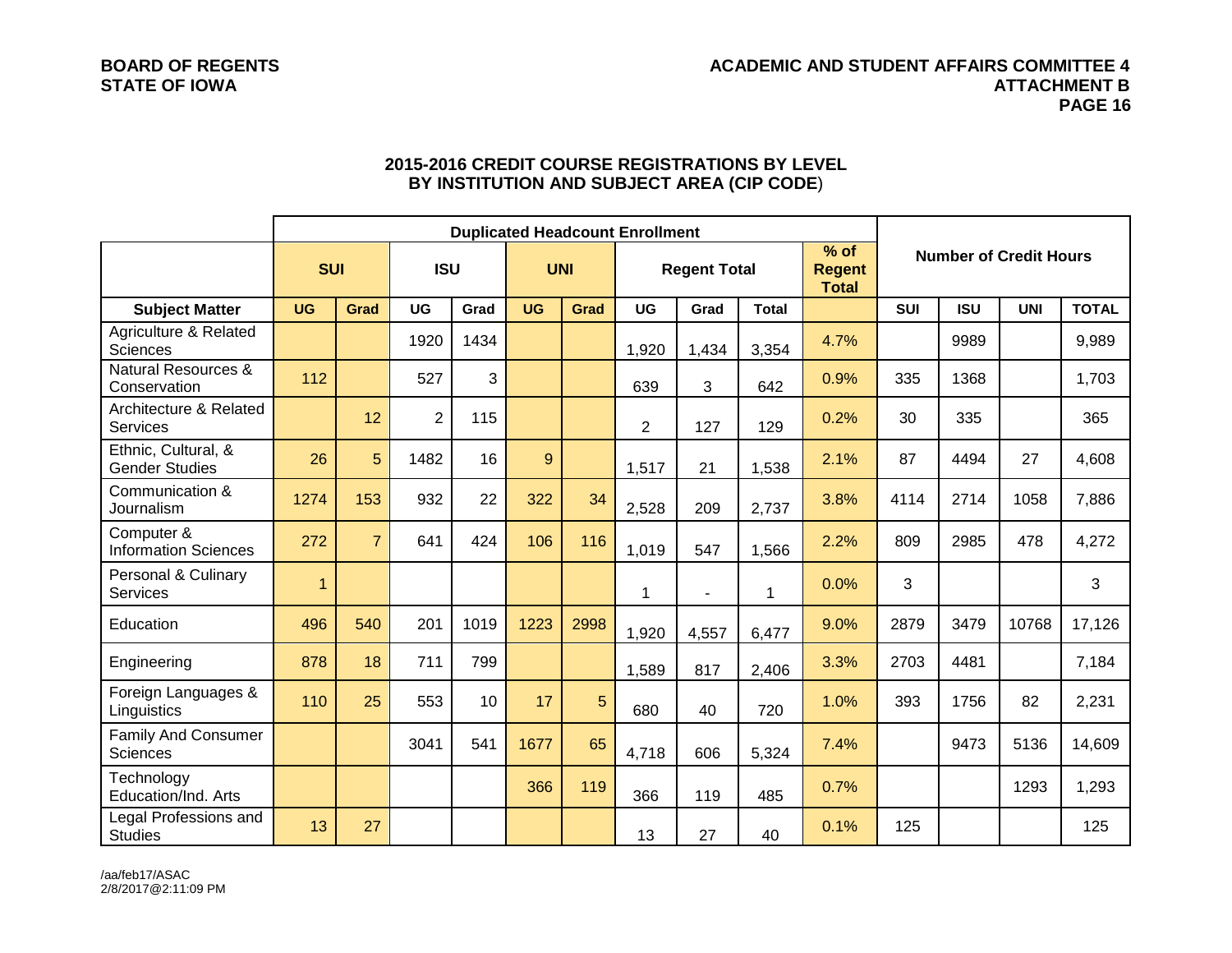### **BOARD OF REGENTS ACADEMIC AND STUDENT AFFAIRS COMMITTEE 4 ATTACHMENT B PAGE 17**

|                                                   |                | <b>Duplicated Headcount Enrollment</b> |            |              |              |      |                                     |                |                |                         |            |                               |            |              |
|---------------------------------------------------|----------------|----------------------------------------|------------|--------------|--------------|------|-------------------------------------|----------------|----------------|-------------------------|------------|-------------------------------|------------|--------------|
|                                                   | <b>SUI</b>     |                                        | <b>ISU</b> |              | <b>UNI</b>   |      | <b>Regent Total</b><br><b>Total</b> |                |                | $%$ of<br><b>Regent</b> |            | <b>Number of Credit Hours</b> |            |              |
| <b>Subject Matter</b>                             | <b>UG</b>      | Grad                                   | <b>UG</b>  | Grad         | <b>UG</b>    | Grad | <b>UG</b>                           | Grad           | <b>Total</b>   |                         | <b>SUI</b> | <b>ISU</b>                    | <b>UNI</b> | <b>TOTAL</b> |
| English Language &<br>Literature                  | 336            | 11                                     | 763        | 42           | 90           | 255  | 1,189                               | 308            | 1,497          | 2.1%                    | 1005       | 2415                          | 1004       | 4,424        |
| Liberal Arts And<br><b>Sciences</b>               | 2807           | 473                                    | 244        | 3            | 352          |      | 3,403                               | 476            | 3,879          | 5.4%                    | 9093       | 601                           | 1056       | 10,750       |
| <b>Library Science</b>                            |                | 133                                    |            |              | $\mathbf{1}$ | 196  | 1                                   | 329            | 330            | 0.5%                    | 397        |                               | 587        | 984          |
| Biological &<br><b>Biomedical Sciences</b>        | 422            | 16                                     | 2504       | 92           | 98           | 14   | 3,024                               | 122            | 3,146          | 4.4%                    | 1283       | 7573                          | 265        | 9,121        |
| Mathematics &<br><b>Statistics</b>                | 177            | 15                                     | 564        | 312          | 181          | 443  | 922                                 | 770            | 1,692          | 2.3%                    | 573        | 2835                          | 1623       | 5,031        |
| Multi/Interdisciplinary<br><b>Studies</b>         | 1229           | $\overline{2}$                         | 33         | $\mathbf{1}$ | 448          |      | 1,710                               | 3              | 1,713          | 2.4%                    | 3615       | 102                           | 1849       | 5,566        |
| <b>Recreation &amp; Fitness</b><br><b>Studies</b> | 2930           | 60                                     |            |              | 1,263        | 456  | 4,193                               | 516            | 4,709          | 6.5%                    | 8644       |                               | 6250       | 14,894       |
| <b>Basic Skills</b>                               | $\overline{1}$ |                                        |            |              |              |      | 1                                   | $\blacksquare$ | 1              | 0.0%                    | 3          |                               |            | 3            |
| <b>Health-Related</b><br>Knowledge & Skills       |                |                                        |            |              | 690          | 93   | 690                                 | 93             | 783            | 1.1%                    |            |                               | 1994       | 1,994        |
| Leisure And<br><b>Recreational Activities</b>     |                |                                        |            |              |              |      | $\blacksquare$                      | ٠              | $\overline{a}$ | 0.0%                    |            |                               |            | 0            |
| <b>Personal Awareness</b>                         |                |                                        |            |              |              |      |                                     | $\blacksquare$ |                | 0.0%                    |            |                               |            | 0            |
| Philosophy &<br><b>Religious Studies</b>          | 39             | 5                                      | 70         |              | 58           |      | 167                                 | 5              | 172            | 0.2%                    | 133        | 210                           | 174        | 517          |
| <b>Physical Sciences</b>                          | 126            | 11                                     | 718        | 5            | 266          | 250  | 1,110                               | 266            | 1,376          | 1.9%                    | 416        | 1097                          | 1077       | 2,590        |
| Psychology                                        | 1442           | 49                                     | 513        | 15           | 651          | 39   | 2,606                               | 103            | 2,709          | 3.8%                    | 4423       | 1584                          | 1757       | 7,764        |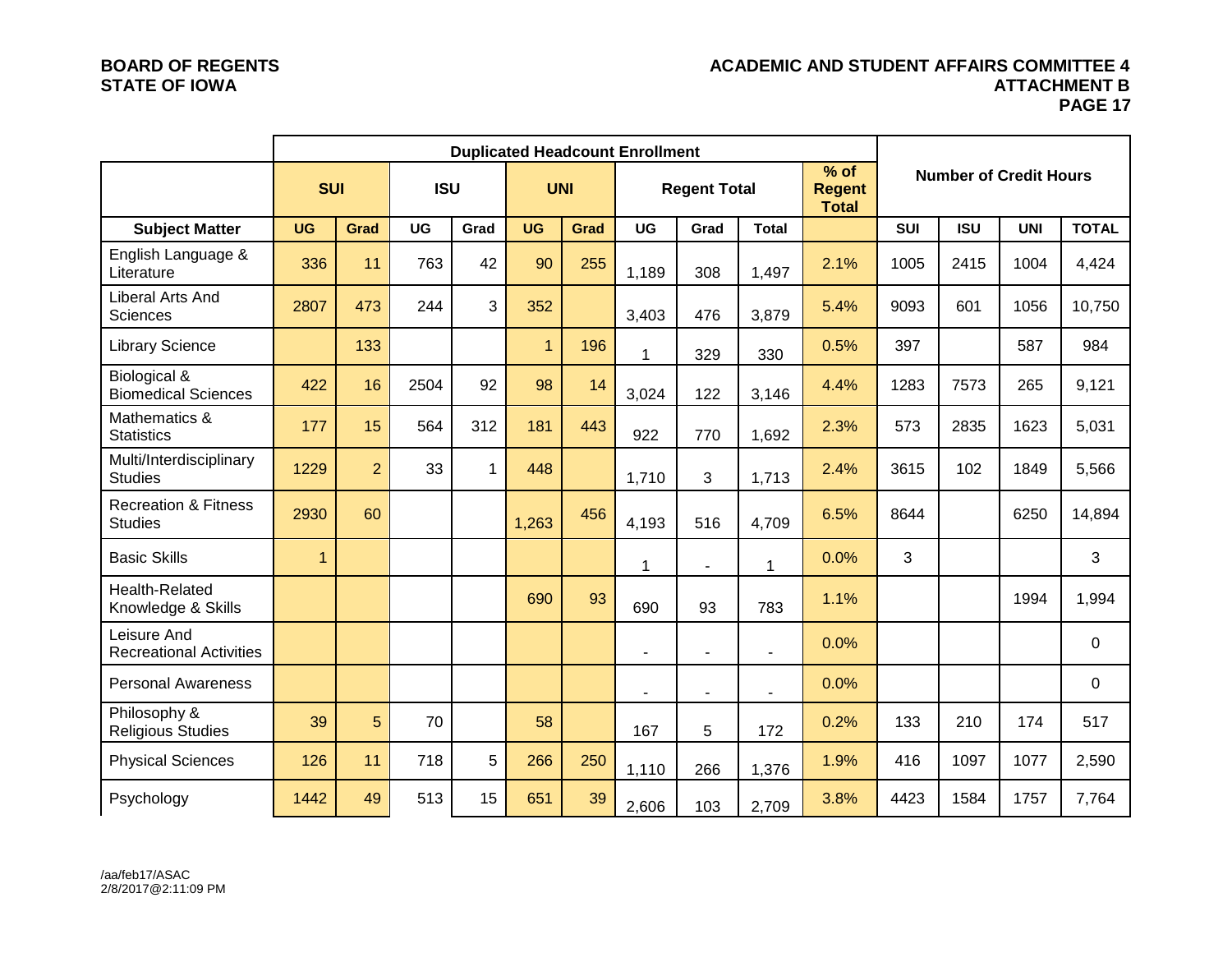### **BOARD OF REGENTS ACADEMIC AND STUDENT AFFAIRS COMMITTEE 4 ATTACHMENT B PAGE 18**

|                                     |            | <b>Duplicated Headcount Enrollment</b> |            |                |           |            |                     |        |        |                                         |            |                               |            |              |  |
|-------------------------------------|------------|----------------------------------------|------------|----------------|-----------|------------|---------------------|--------|--------|-----------------------------------------|------------|-------------------------------|------------|--------------|--|
|                                     | <b>SUI</b> |                                        | <b>ISU</b> |                |           | <b>UNI</b> | <b>Regent Total</b> |        |        | $%$ of<br><b>Regent</b><br><b>Total</b> |            | <b>Number of Credit Hours</b> |            |              |  |
| <b>Subject Matter</b>               | <b>UG</b>  | Grad                                   | UG         | Grad           | <b>UG</b> | Grad       | UG                  | Grad   | Total  |                                         | <b>SUI</b> | <b>ISU</b>                    | <b>UNI</b> | <b>TOTAL</b> |  |
| <b>Public Administration</b>        | 433        | 1018                                   |            |                | 119       | 50         | 552                 | 1,068  | 1,620  | 2.2%                                    | 4121       |                               | 687        | 4,808        |  |
| Science<br>Technologies/Technician  |            |                                        | 226        | 8              |           |            | 226                 | 8      | 234    | 0.3%                                    |            | 612                           |            | 612          |  |
| Social Sciences                     | 1482       | 14                                     | 1695       | 74             | 865       | 168        | 4,042               | 256    | 4,298  | 6.0%                                    | 4353       | 5245                          | 2973       | 12,571       |  |
| Visual & Performing<br>Arts         | 538        | 50                                     | 334        | 1              | 318       | 141        | 1,190               | 192    | 1,382  | 1.9%                                    | 1710       | 986                           | 1293       | 3,989        |  |
| <b>Health Professions</b>           | 2788       | 1576                                   |            | 6              |           |            | 2,788               | ,582   | 4,370  | 6.1%                                    | 10699      | 16                            |            | 10,715       |  |
| Business, Management<br>& Marketing | 6781       | 4366                                   | 112        | 742            | 167       | 172        | 7,060               | 5,280  | 12,340 | 17.1%                                   | 31829      | 2496                          | 989        | 35,314       |  |
| History                             | 170        | 3                                      | 167        | $\overline{2}$ | 15        | 46         | 352                 | 51     | 403    | 0.6%                                    | 506        | 507                           | 168        | 1,181        |  |
| <b>Total Registrations</b>          | 24,883     | 8,589                                  | 17,953     | 5,686          | 9,302     | 5,660      | 52,138              | 19,935 | 72,073 | 100.0%                                  | 94,281     | 67,353                        | 42,588     | 204,222      |  |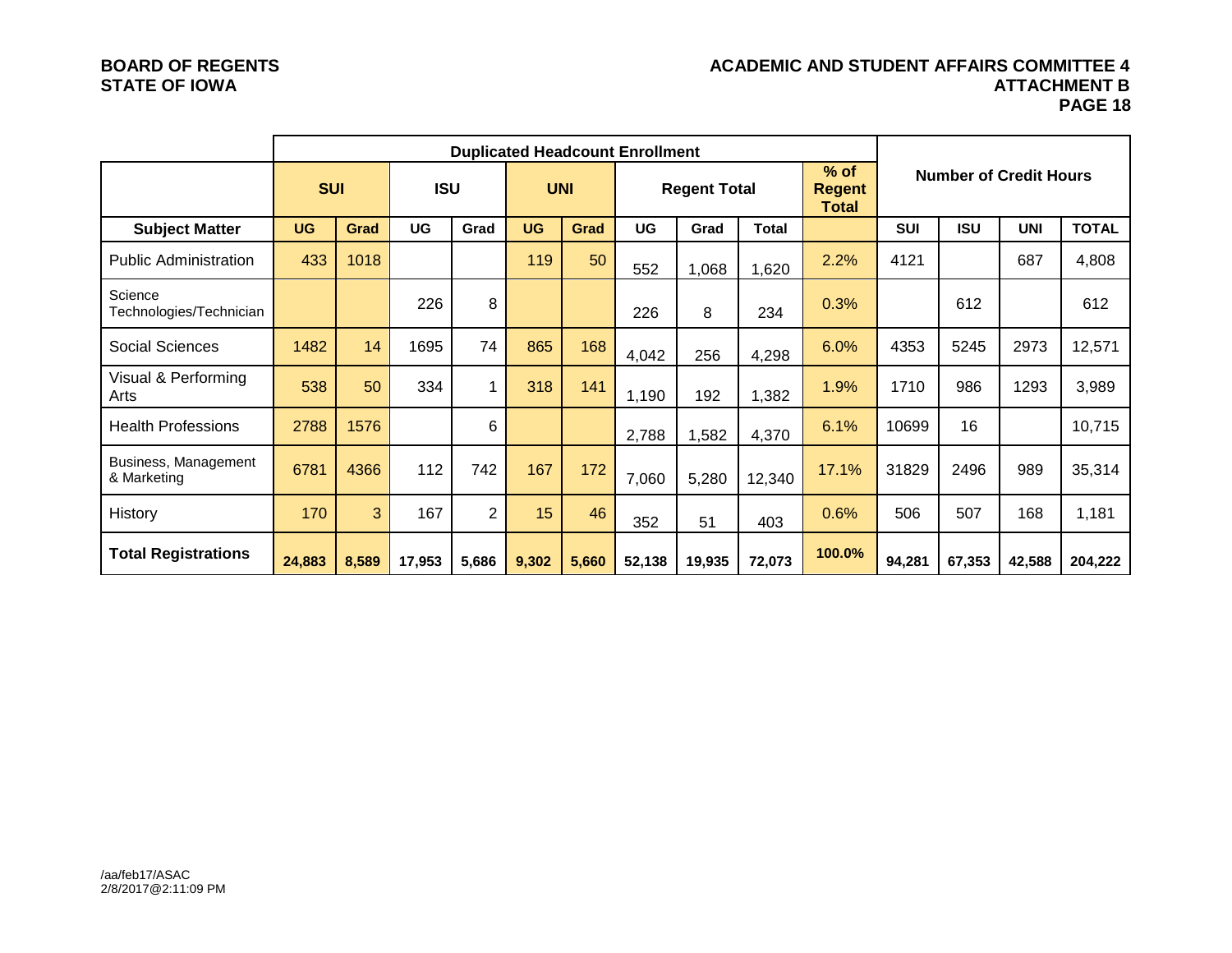## **BOARD OF REGENTS ACADEMIC AND STUDENT AFFAIRS COMMITTEE 4 PAGE 19**

### **2015-2016 NON-CREDIT COURSE REGISTRATIONS BY INSTITUTION AND SUBJECT AREA (CIP CODE**)

| <b>Subject Matter</b>                       | <b>SUI</b>     | <b>ISU</b> | <b>UNI</b> | <b>REGENT</b><br><b>TOTAL</b> | <b>PERCENT OF</b><br><b>REGENT TOTAL</b> |
|---------------------------------------------|----------------|------------|------------|-------------------------------|------------------------------------------|
| <b>Agriculture &amp; Related Sciences</b>   |                | 167,013    |            | 167,013                       | 22.0%                                    |
| <b>Natural Resources &amp; Conservation</b> |                | 15,118     | 1,060      | 16,178                        | 2.1%                                     |
| <b>Architecture &amp; Related Services</b>  |                | 1,531      |            | 1,531                         | 0.2%                                     |
| Ethnic, Cultural, & Gender Studies          | 3,482          | 87         |            | 3,569                         | 0.5%                                     |
| Communication & Journalism                  | 483            | 46         | 69         | 598                           | 0.1%                                     |
| <b>Communications Technologies</b>          | 2              |            |            | $\mathcal{P}$                 | 0.0%                                     |
| <b>Computer &amp; Information Sciences</b>  | 5              | 4,551      |            | 4,556                         | 0.6%                                     |
| Education                                   | 2,382          | 385        | 1,287      | 4,054                         | 0.5%                                     |
| Engineering                                 | 138,873        | 3,056      |            | 141,929                       | 18.7%                                    |
| Engineering Technologies/Technicians        |                |            |            | 0                             | 0.0%                                     |
| Foreign Languages & Linguistics             | 45             |            |            | 45                            | 0.0%                                     |
| <b>Family And Consumer Sciences</b>         | 50             | 72,650     | 1,902      | 74,512                        | 9.8%                                     |
| <b>Technology Education/Industrial Arts</b> | 177            |            |            | 177                           | 0.0%                                     |
| Legal Professions & Studies                 | 1,603          | 997        |            | 2,600                         | 0.3%                                     |
| English Language & Literature               | 4,719          |            | 16         | 4,735                         | 0.6%                                     |
| <b>Liberal Arts And Sciences</b>            | 402            | 230        | 213        | 845                           | 0.1%                                     |
| <b>Library Science</b>                      | 51             |            |            | 51                            | 0.0%                                     |
| <b>Biological &amp; Biomedical Sciences</b> | 639            | 198        |            | 837                           | 0.1%                                     |
| <b>Mathematics &amp; Statistics</b>         | 20             | 115        |            | 135                           | 0.0%                                     |
| Military Science, Leadership & Op. Art.     |                |            |            | $\mathbf 0$                   | 0.0%                                     |
| Multi/Interdisciplinary Studies             | 8,998          | 1,857      |            | 10,855                        | 1.4%                                     |
| Parks, Recreation, Leisure & Fitness        |                | 549        | 413        | 962                           | 0.1%                                     |
| Health-Related Knowledge & Skills           | 24,037         |            |            | 24,037                        | 3.2%                                     |
| Interpersonal & Social Skills               | 23,338         | 235        |            | 23,573                        | 3.1%                                     |
| Leisure And Recreational Activities         | 50             | 338        |            | 388                           | 0.1%                                     |
| Basic Skills & Developmental Ed.            | 19,581         |            |            | 19,581                        | 2.6%                                     |
| Personal Awareness & Self-Improv.           | 14,363         | 103,038    |            | 117,401                       | 15.5%                                    |
| Philosophy & Religious Studies              | $\overline{4}$ |            | 35         | 39                            | 0.0%                                     |
| Theology and Religious Vocations            | 120            |            |            | 120                           | 0.0%                                     |
| <b>Physical Sciences</b>                    | 166            | 95         | 615        | 876                           | 0.1%                                     |
| Science Technologies/Technicians            | 26             |            |            | 26                            | 0.0%                                     |
| Psychology                                  | 1,836          |            | 173        | 2,009                         | 0.3%                                     |
| <b>Public Administration</b>                | 4,223          | 5,342      | 542        | 10,107                        | 1.3%                                     |
| Social Sciences                             | 405            | 271        | 44         | 720                           | 0.1%                                     |
| Trades & Industry                           | 3,207          | 30         |            | 3,237                         | 0.4%                                     |
| Visual & Performing Arts                    | 6,654          |            | 2,432      | 9,086                         | 1.2%                                     |
| <b>Health Professions</b>                   | 101,658        |            |            | 101,658                       | 13.4%                                    |
| Business, Management & Marketing            | 2,563          | 3,426      | 1,960      | 7,949                         | 1.0%                                     |
| <b>History</b>                              | 34             | 65         |            | 99                            | 0.0%                                     |
| <b>Total Registrations</b>                  | 366,918        | 381,223    | 10,761     | 758,902                       |                                          |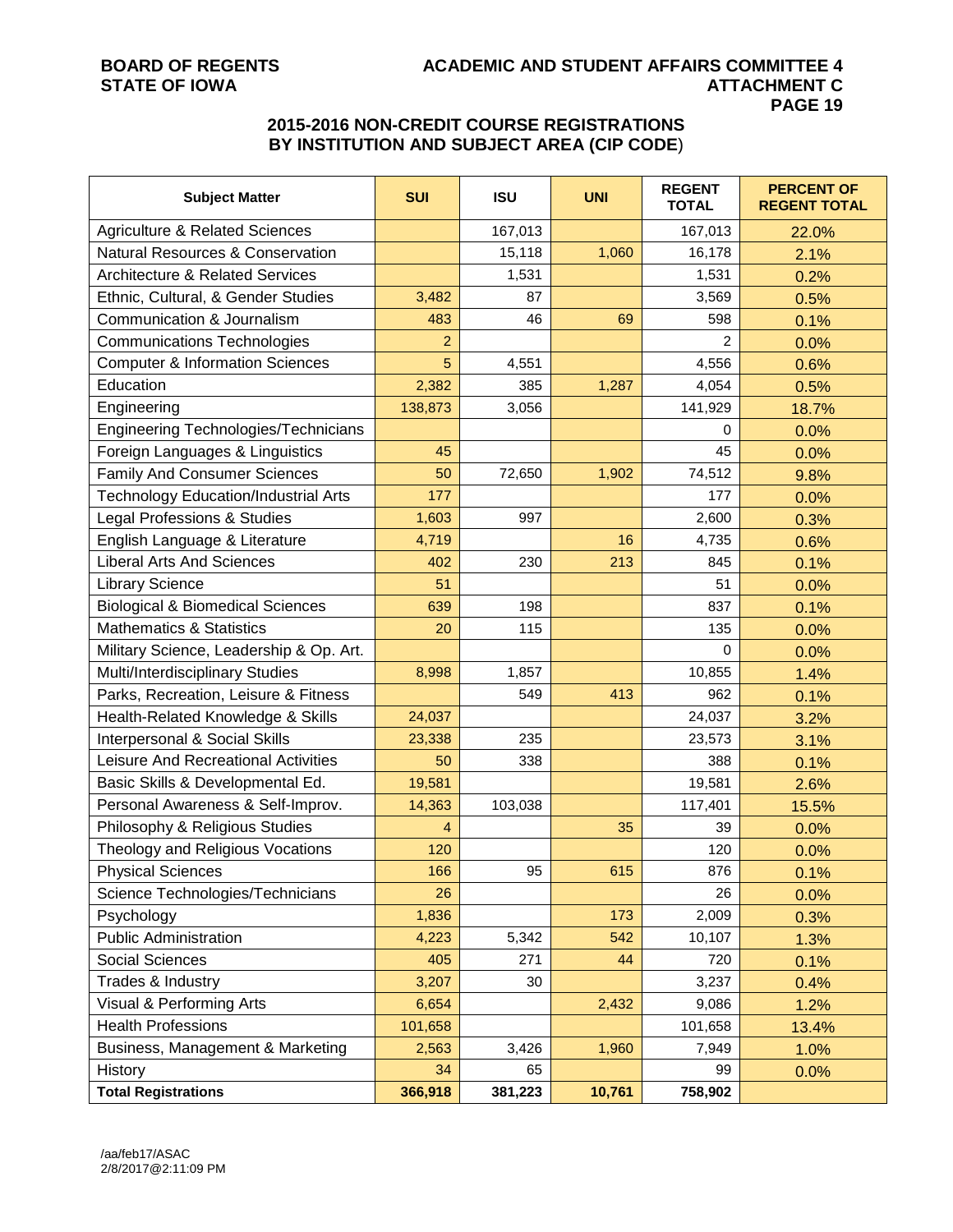### **ACADEMIC CREDIT PROGRAMS[8](#page-19-0) 2015-2016**

### **UNIVERSITY OF IOWA**

|                                                                         | <b>Delivery Method/Site(s)</b>                                                                                                                                                                                                                                                                                                           | <b>Requires</b><br>on-campus                                                                                                                                                                                                                 |
|-------------------------------------------------------------------------|------------------------------------------------------------------------------------------------------------------------------------------------------------------------------------------------------------------------------------------------------------------------------------------------------------------------------------------|----------------------------------------------------------------------------------------------------------------------------------------------------------------------------------------------------------------------------------------------|
|                                                                         |                                                                                                                                                                                                                                                                                                                                          | component                                                                                                                                                                                                                                    |
| Enterprise Leadership                                                   | Online<br>Des Moines (Iowa Center for Higher Ed)                                                                                                                                                                                                                                                                                         |                                                                                                                                                                                                                                              |
| <b>Political Science</b>                                                | Online<br>Des Moines (Iowa Center for Higher Ed)                                                                                                                                                                                                                                                                                         |                                                                                                                                                                                                                                              |
| Social Work                                                             | Des Moines (Iowa Center for Higher Ed)                                                                                                                                                                                                                                                                                                   |                                                                                                                                                                                                                                              |
| <b>Bachelor of Applied Studies</b>                                      | Online                                                                                                                                                                                                                                                                                                                                   |                                                                                                                                                                                                                                              |
| <b>Bachelor of Applied Studies</b><br><b>Creative Writing Emphasis</b>  | Online                                                                                                                                                                                                                                                                                                                                   |                                                                                                                                                                                                                                              |
| <b>Bachelor of Applied Studies</b><br><b>Human Relations Emphasis</b>   | Online                                                                                                                                                                                                                                                                                                                                   |                                                                                                                                                                                                                                              |
| <b>Bachelor of Applied Studies</b><br><b>Justice Studies Emphasis</b>   | Online                                                                                                                                                                                                                                                                                                                                   |                                                                                                                                                                                                                                              |
| <b>Bachelor of Applied Studies</b><br><b>Political Science Emphasis</b> | Online                                                                                                                                                                                                                                                                                                                                   |                                                                                                                                                                                                                                              |
| <b>Entrepreneurial Management</b>                                       | Online                                                                                                                                                                                                                                                                                                                                   |                                                                                                                                                                                                                                              |
| <b>Global Studies</b>                                                   | Online                                                                                                                                                                                                                                                                                                                                   |                                                                                                                                                                                                                                              |
| <b>Health and Human Studies</b>                                         | Online                                                                                                                                                                                                                                                                                                                                   |                                                                                                                                                                                                                                              |
| <b>Bachelor of Liberal Studies</b><br><b>Organizational Studies</b>     | Online                                                                                                                                                                                                                                                                                                                                   |                                                                                                                                                                                                                                              |
| <b>Radiation Sciences</b><br>RT to BS                                   | Online                                                                                                                                                                                                                                                                                                                                   |                                                                                                                                                                                                                                              |
|                                                                         | Online                                                                                                                                                                                                                                                                                                                                   |                                                                                                                                                                                                                                              |
| Sport and Recreation Mgmt                                               | Online                                                                                                                                                                                                                                                                                                                                   |                                                                                                                                                                                                                                              |
|                                                                         |                                                                                                                                                                                                                                                                                                                                          |                                                                                                                                                                                                                                              |
| Coaching and Sport Instruction                                          | Des Moines (Iowa Center for Higher Ed)                                                                                                                                                                                                                                                                                                   |                                                                                                                                                                                                                                              |
| Sport and Recreation Mgmt                                               | Online                                                                                                                                                                                                                                                                                                                                   |                                                                                                                                                                                                                                              |
|                                                                         |                                                                                                                                                                                                                                                                                                                                          |                                                                                                                                                                                                                                              |
|                                                                         |                                                                                                                                                                                                                                                                                                                                          |                                                                                                                                                                                                                                              |
|                                                                         |                                                                                                                                                                                                                                                                                                                                          |                                                                                                                                                                                                                                              |
|                                                                         | Online                                                                                                                                                                                                                                                                                                                                   |                                                                                                                                                                                                                                              |
|                                                                         |                                                                                                                                                                                                                                                                                                                                          |                                                                                                                                                                                                                                              |
| Nursing-RN                                                              | Online                                                                                                                                                                                                                                                                                                                                   | х                                                                                                                                                                                                                                            |
|                                                                         |                                                                                                                                                                                                                                                                                                                                          |                                                                                                                                                                                                                                              |
|                                                                         | Program Major <sup>10</sup><br>Management<br><b>Bachelor of Liberal Studies</b><br><b>Bachelor of Liberal Studies</b><br>Sport and Recreation Mgmt<br><b>Business Studies</b><br>Sport and Recreation Mgmt<br>Entrepreneurship<br>Sport and Recreation Mgmt<br><b>Event Management</b><br>Sport and Recreation Mgmt<br>Student-Designedt | Online<br>Des Moines (Iowa Center for Higher Ed)<br>Des Moines (Iowa Center for Higher Ed)<br>Online<br>Des Moines (Iowa Center for Higher Ed)<br>Online<br>Des Moines (Iowa Center for Higher Ed)<br>Des Moines (Iowa Center for Higher Ed) |

<span id="page-19-0"></span>ender the correct mattem mand of the term of the term of the term of the term of the stretch.<br>In Note: Program requirements may include designated hours for residential (on-campus) registration.

<sup>&</sup>lt;sup>9</sup> Certificate, B.A., B.S., M.B.A., Ph.D., etc.

<span id="page-19-2"></span><span id="page-19-1"></span><sup>10</sup> Business Administration; Computer Science, Dietetics; etc.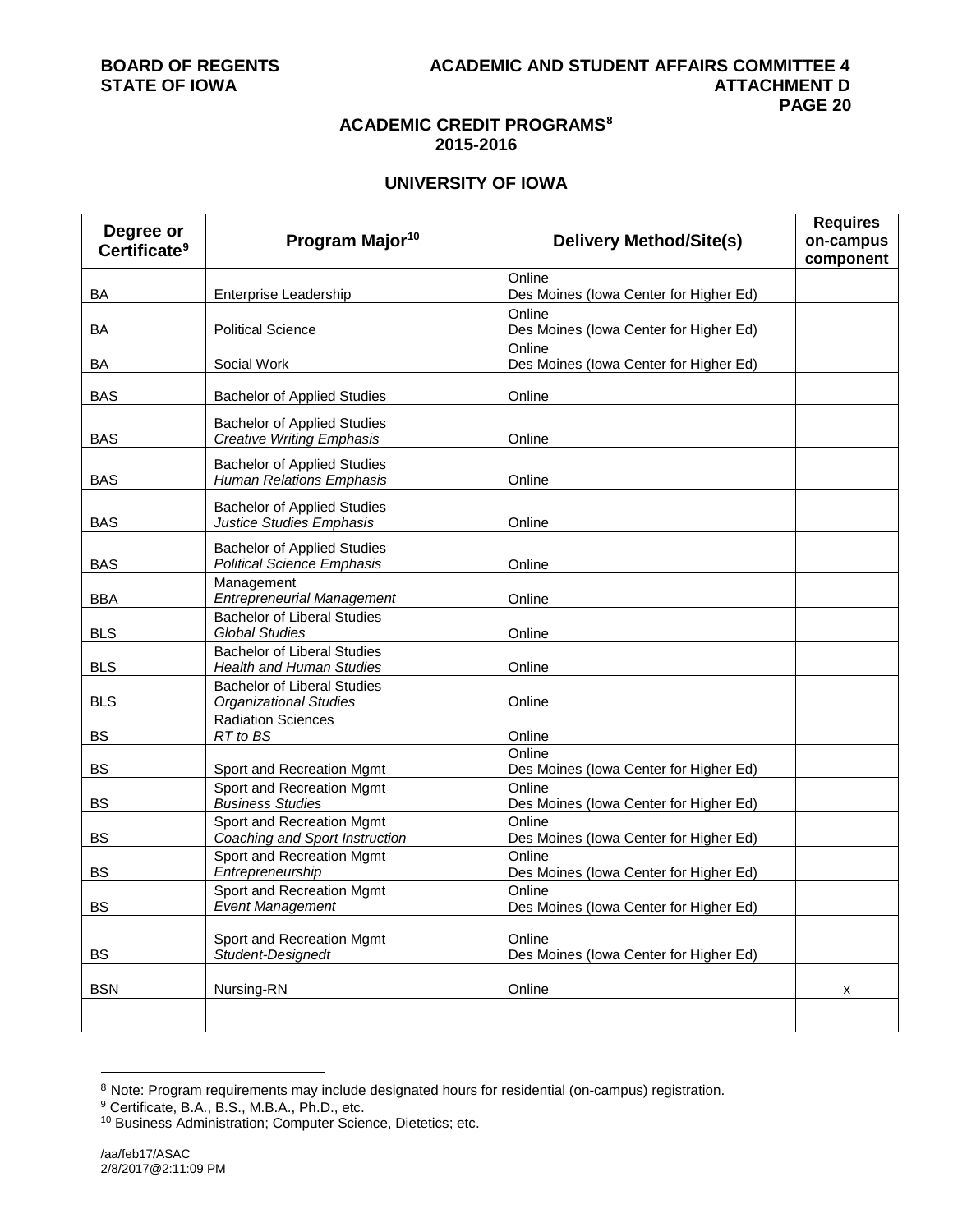### **BOARD OF REGENTS ACADEMIC AND STUDENT AFFAIRS COMMITTEE 4 ATTACHMENT D PAGE 21**

| Degree or<br>Certificate | Program Major                                                                                     | <b>Delivery Method/Site(s)</b>                                                                                     | <b>Requires</b><br>on-campus<br>component |
|--------------------------|---------------------------------------------------------------------------------------------------|--------------------------------------------------------------------------------------------------------------------|-------------------------------------------|
| <b>BSN</b>               | Nursing-RN<br>Iowa Articulation Option EVC                                                        | Online                                                                                                             | x                                         |
| <b>BSN</b>               | Nursing-RN<br>Iowa Articulation Option TCV                                                        | Online                                                                                                             | x                                         |
| CERT(GR)                 | <b>Advanced Practice Nursing</b>                                                                  | Hybrid                                                                                                             | x                                         |
| CERT(GR)                 | <b>Advanced Practice Nursing</b><br>Adult Gerontology Nurse Practitioner -<br><b>Primary Care</b> | <b>Hybrid</b>                                                                                                      | x                                         |
| CERT(GR)                 | <b>Advanced Practice Nursing</b><br>Adult/Gerontology Nurse Practitioner-Acute<br>Care            | Hybrid                                                                                                             | x                                         |
| CERT(GR)                 | <b>Advanced Practice Nursing</b><br><b>Family Nurse Practitioner</b>                              | Hybrid                                                                                                             | x                                         |
| CERT(GR)                 | <b>Advanced Practice Nursing</b><br>Pediatric Nurse Practitioner-Acute Care                       | Hybrid                                                                                                             | x                                         |
| CERT(GR)                 | <b>Advanced Practice Nursing</b><br>Pediatric Nurse Practitioner-Primary Care                     | Hybrid                                                                                                             | x                                         |
| CERT(GR)                 | <b>Advanced Practice Nursing</b><br>Psychiatric/Mental Health Nurse<br>Practitioner.              | <b>Hybrid</b>                                                                                                      | x                                         |
| CERT(GR)                 | <b>Business Analytics</b>                                                                         | Cedar Rapids (TCOB Cedar Rapids Ctr)<br>Des Moines (Pappajohn Education Ctr)<br>Davenport (Birchwood Learning Ctr) |                                           |
| CERT(GR)                 | <b>Business Fundamentals</b>                                                                      | Cedar Rapids (TCOB Cedar Rapids Ctr)<br>Des Moines (Pappajohn Education Ctr)<br>Davenport (Birchwood Learning Ctr) |                                           |
| CERT(GR)                 | Finance                                                                                           | Cedar Rapids (TCOB Cedar Rapids Ctr)<br>Des Moines (Pappajohn Education Ctr)<br>Davenport (Birchwood Learning Ctr) |                                           |
| CERT(GR)                 | Leadership                                                                                        | Cedar Rapids (TCOB Cedar Rapids Ctr)<br>Des Moines (Pappajohn Education Ctr)<br>Davenport (Birchwood Learning Ctr) |                                           |
| CERT(GR)                 | Marketing                                                                                         | Cedar Rapids (TCOB Cedar Rapids Ctr)<br>Des Moines (Pappajohn Education Ctr)<br>Davenport (Birchwood Learning Ctr) |                                           |
| CERT(GR)                 | Online Teaching                                                                                   | Online                                                                                                             |                                           |
| CERT(GR)                 | Public Health                                                                                     | Online                                                                                                             |                                           |
| CERT(GR)                 | Teaching English as a Foreign Language                                                            | Online                                                                                                             |                                           |
| CERT(UG)                 | <b>Entrepreneurial Management</b>                                                                 | Online                                                                                                             |                                           |
| CERT(UG)                 | Interscholastic Athletic/Activities<br>Administration                                             | Online                                                                                                             |                                           |
| CERT(UG)                 | Leadership Studies                                                                                | Online                                                                                                             |                                           |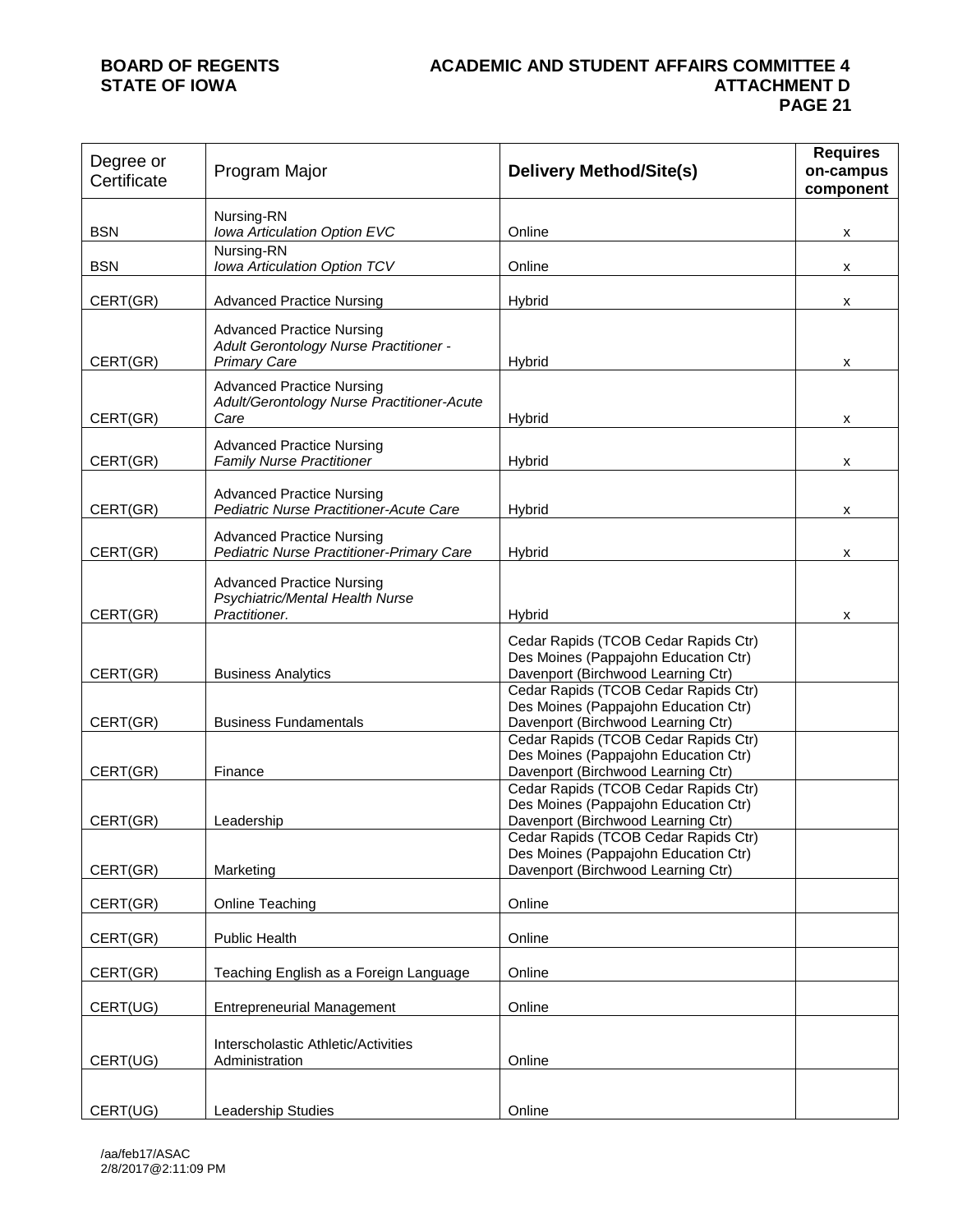### **BOARD OF REGENTS ACADEMIC AND STUDENT AFFAIRS COMMITTEE 4 ATTACHMENT D PAGE 22**

| Degree or<br><b>Certificate</b> | <b>Program Major</b>                                                                                                  | <b>Delivery Method/Site(s)</b> | <b>Requires</b><br>on-campus<br>component |
|---------------------------------|-----------------------------------------------------------------------------------------------------------------------|--------------------------------|-------------------------------------------|
| CERT(UG)                        | Non-Profit Management                                                                                                 | Online                         |                                           |
| CERT(UG)                        | <b>Public Health</b>                                                                                                  | Online                         |                                           |
| CERT(UG)                        | Writing                                                                                                               | Online                         |                                           |
| <b>DNP</b>                      | Nursing                                                                                                               | Online                         | x                                         |
| <b>DNP</b>                      | Nursing<br>Adult Gerontology Nurse Practitioner-Acute<br>Care                                                         | Hybrid                         | x                                         |
| <b>DNP</b>                      | Nursing<br>Adult Gerontology Nurse Practitioner-<br><b>Primary Care</b>                                               | Hybrid                         | x                                         |
| <b>DNP</b>                      | Nursing<br>Anesthesia Nursing                                                                                         | Hybrid                         | x                                         |
| <b>DNP</b>                      | Nursing<br>Family Nurse Practitioner                                                                                  | Hybrid                         | x                                         |
| <b>DNP</b>                      | Nursing<br>Pediatric Nurse Practitioner - Acute Care                                                                  | Hybrid                         | x                                         |
| <b>DNP</b>                      | Nursing<br>Pediatric Nurse Practitioner - Primary Care                                                                | Hybrid                         | x                                         |
| <b>DNP</b>                      | Nursing<br><b>Pediatric Nurse Practitioner</b>                                                                        | Hybrid                         | х                                         |
| <b>DNP</b>                      | Nursing<br>Psychiatric/Mental Health Nurse<br>Practitioner                                                            | Hybrid                         | x                                         |
| EDU (GR)                        | Educational Policy and Leadership Stud.<br>Educ Ldrsh Principal & Supervisor of Sp<br>Educ Added Endorsmnt Prog PK-12 | Online                         |                                           |
| EDU (GR)                        | Educational Policy and Leadership Stud<br>Educ Ldrsh Principal & Supervisor of Sp<br>Educ Licensure Prep Prog PK-12   | Online                         |                                           |
| EDU (GR)                        | Educational Policy and Leadership Stud<br><b>Evaluator Added Endorsement Program</b>                                  | Online                         |                                           |
| EDU (GR)                        | <b>Talented and Gifted Education</b><br>Added Endorsement Program K-12                                                | Online                         |                                           |
| EDU (UG)                        | <b>Talented and Gifted Education</b><br>Added Endorsement Program K-12                                                | Online                         |                                           |
| МA                              | Educational Policy and Leadership Studies<br><b>Educational Leadership</b>                                            | Online                         |                                           |
| МA                              | Psychological and Quantitative Foundations<br><b>Educational Measurement and Statistics</b>                           | Online                         |                                           |
| МA                              | <b>Strategic Communication</b>                                                                                        | Online                         |                                           |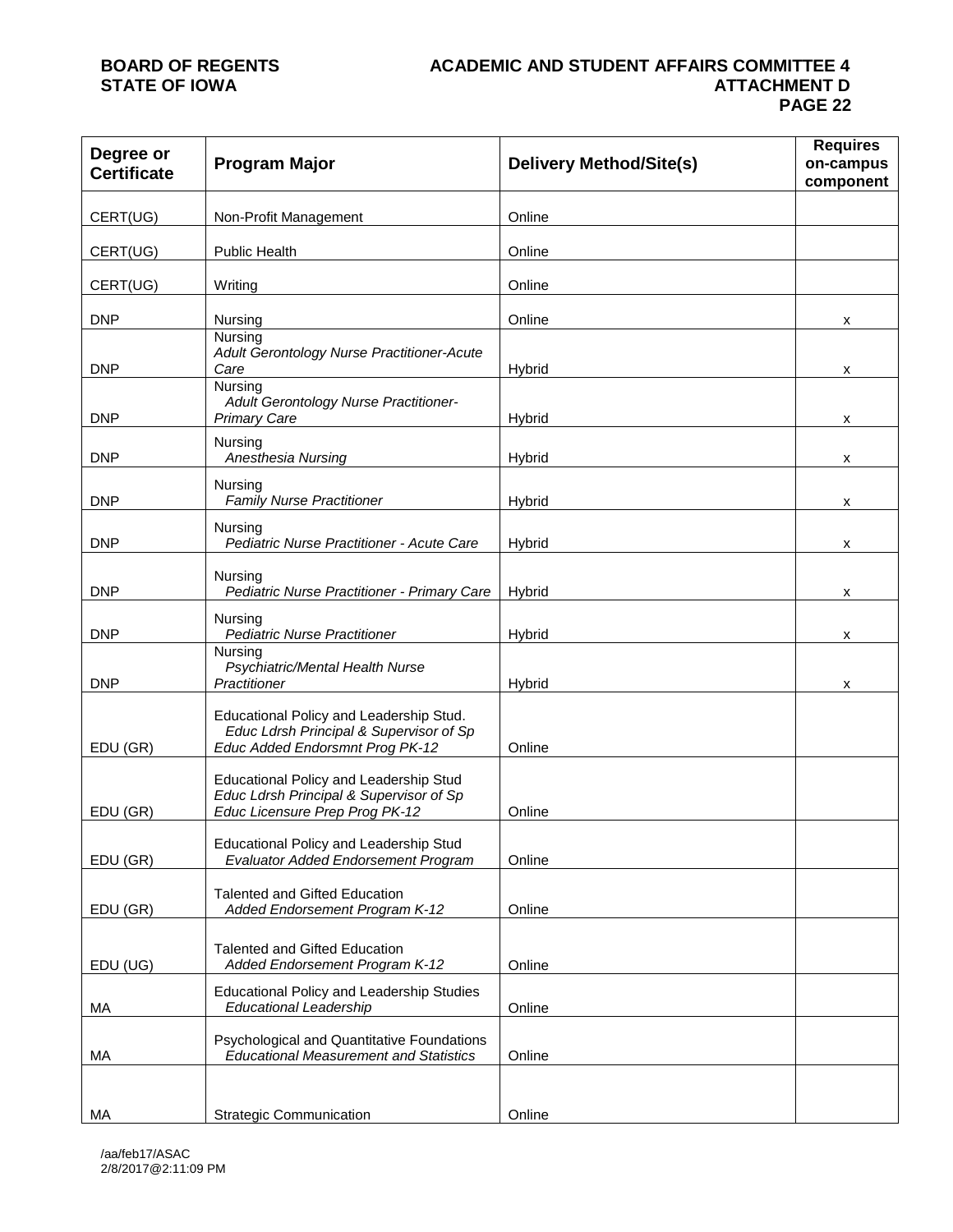## **BOARD OF REGENTS ACADEMIC AND STUDENT AFFAIRS COMMITTEE 4 PAGE 23**

| Degree or<br><b>Certificate</b> | <b>Program Major</b>                                | <b>Delivery Method/Site(s)</b>                                                                                        | Check $(\sqrt{})$ this<br>column if this<br>program<br>requires an on-<br>campus<br>component. |
|---------------------------------|-----------------------------------------------------|-----------------------------------------------------------------------------------------------------------------------|------------------------------------------------------------------------------------------------|
| <b>MBA</b>                      | CIMBA Program--MBA                                  | Paderno del Grappa, Italy                                                                                             |                                                                                                |
| <b>MBA</b>                      | <b>MBA Executive Program</b>                        | Des Moines (Pappajohn Education Ctr)                                                                                  |                                                                                                |
| <b>MBA</b>                      | MBA International Executive Program                 | Admiralty, Hong Kong<br>Cedar Rapids (TCOB Cedar Rapids Ctr)                                                          |                                                                                                |
| <b>MBA</b>                      | Pre MBA Professional MBA Program                    | Des Moines (Pappajohn Education Ctr)<br>Davenport (Birchwood Learning Ctr)                                            |                                                                                                |
|                                 |                                                     | Cedar Rapids (TCOB Cedar Rapids Ctr)<br>Des Moines (Pappajohn Education Ctr)<br>Davenport (Birchwood Learning Ctr)    |                                                                                                |
| <b>MBA</b>                      | Professional MBA Program                            | Admiralty, Hong Kong                                                                                                  |                                                                                                |
| <b>MPH</b>                      | MPH Program                                         | <b>Hybrid</b>                                                                                                         | x                                                                                              |
| <b>MS</b>                       | <b>Business Analytics</b>                           | Cedar Rapids (TCOB Cedar Rapids Ctr)<br>Des Moines (Pappajohn Education Ctr)                                          |                                                                                                |
| <b>MSN</b>                      | <b>Nursing</b><br><b>Clinical Nurse Leader</b>      | Online                                                                                                                | X                                                                                              |
| <b>MSW</b>                      | Social Work                                         | Sioux City (Briar Cliff University)<br>Bettendorf (Scott Community College)<br>Des Moines (Iowa Center for Higher Ed) |                                                                                                |
| <b>MSW</b>                      | Social Work<br><b>Accelerated Advanced Standing</b> | Des Moines (Iowa Center for Higher Ed)                                                                                |                                                                                                |
| <b>MSW</b>                      | Social Work<br><b>Advanced Standing</b>             | Sioux City (Briar Cliff University)<br>Bettendorf (Scott Community College)<br>Des Moines (Iowa Center for Higher Ed) |                                                                                                |

Note: In 2016 the UI performed a thorough analysis of all Distance Ed programs at the institution to ensure accurate reporting across all colleges and recognition of all majors/tracks/subprograms. This increased number reflects that effort.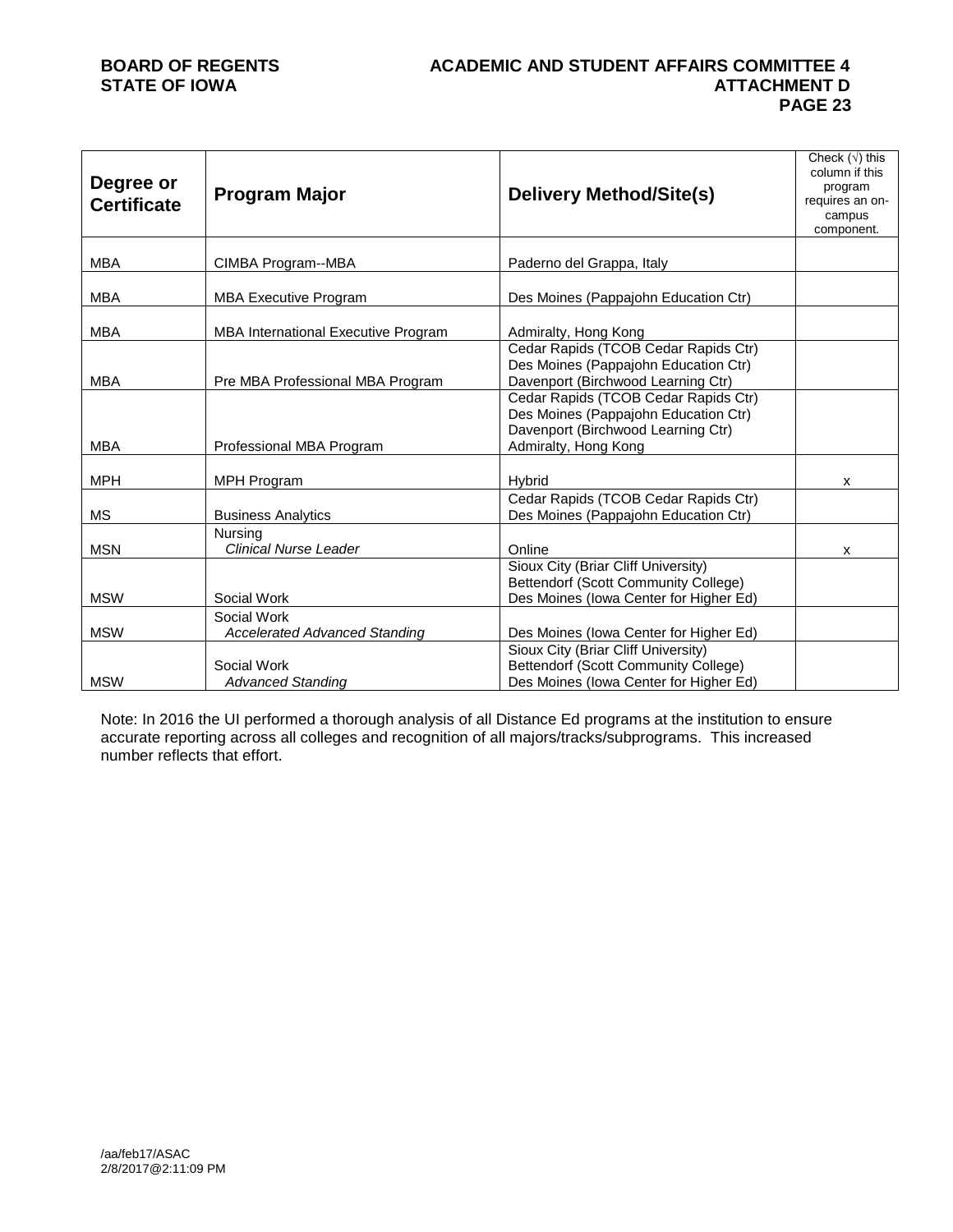## **ACADEMIC CREDIT PROGRAMS 2015-2016**

## **IOWA STATE UNIVERSITY**

| Degree or<br><b>Certificate</b> | <b>Program Major</b>                                                             | <b>Delivery Method/Site(s)</b>                                                          | <b>Requires</b><br>on-campus<br>component |
|---------------------------------|----------------------------------------------------------------------------------|-----------------------------------------------------------------------------------------|-------------------------------------------|
| Certificate                     | Certificate in Occupational Safety                                               | WWW & Streaming Media                                                                   |                                           |
| Certificate                     | Certificate of Family Financial Planning                                         | <b>WWW</b>                                                                              |                                           |
| Certificate                     | Certificate in Gerontology                                                       | <b>WWW</b>                                                                              |                                           |
| Certificate                     | Certificate in Food Safety & Defense                                             | WWW & Streaming Media                                                                   |                                           |
| Certificate                     | Certificate in Advanced Manufacturing                                            | <b>WWW</b>                                                                              |                                           |
| Certificate                     | Certificate in Biorenewable Resources and Technology                             | <b>WWW</b>                                                                              |                                           |
| Certificate                     | Certificate in Computer Networking                                               | <b>WWW</b>                                                                              |                                           |
| Certificate                     | Certificate in Construction Management                                           | <b>WWW</b>                                                                              |                                           |
| Certificate                     | Certificate in Embedded Systems                                                  | <b>WWW</b>                                                                              |                                           |
| Certificate                     | Certificate in Environmental Systems                                             | <b>WWW</b>                                                                              |                                           |
| Certificate                     | Certificate in Human Computer Interaction                                        | <b>WWW</b>                                                                              |                                           |
| Certificate                     | Certificate in Information Assurance                                             | <b>WWW</b>                                                                              |                                           |
| Certificate                     | Certificate in Literacy Coaching                                                 | <b>WWW</b>                                                                              |                                           |
| Certificate                     | Certificate of Nondestructive Evaluation                                         | <b>WWW</b>                                                                              |                                           |
| Certificate                     | Certificate of Power Systems Engineering                                         | <b>WWW</b>                                                                              |                                           |
| Certificate                     | Certificate of Seed Business Management                                          | <b>WWW</b>                                                                              |                                           |
| Certificate                     | Certificate of Seed Science Technology                                           | <b>WWW</b>                                                                              |                                           |
| Certificate                     | Certificate in Software Systems                                                  | <b>WWW</b>                                                                              |                                           |
| Certificate                     | Certificate in Systems Engineering                                               | <b>WWW</b>                                                                              |                                           |
| Certificate                     | Certificate - Youth Development Specialist                                       | <b>WWW</b>                                                                              |                                           |
| Certificate                     | Certificate - Youth Program Management and<br>Evaluation                         | <b>WWW</b>                                                                              |                                           |
| Certificate                     | Certificate in Veterinary Preventative Medicine                                  | <b>WWW</b>                                                                              |                                           |
| Internship                      | Dietetics Internship                                                             | On-site (various)                                                                       |                                           |
|                                 | <b>Available only in lowa</b>                                                    |                                                                                         |                                           |
|                                 | Master of Science or Master of Education in<br><b>Educational Administration</b> | WWW/On-site<br>(Ankeny, Atlantic, Des Moines,<br>Mason City, Ottumwa and Storm<br>Lake) |                                           |
|                                 | Doctorate of Philosophy in Education Administration                              | WWW/On-site (Ames)                                                                      | $\overline{X}$                            |
|                                 | <b>Available only in Greater Des Moines</b>                                      |                                                                                         |                                           |
|                                 | Master of Business Administration                                                | On-site (Des Moines)/WWW                                                                |                                           |
| Certificate                     | Certificate of Advanced Studies - Superintendent<br>Certification                | WWW/On-site (Ames)                                                                      |                                           |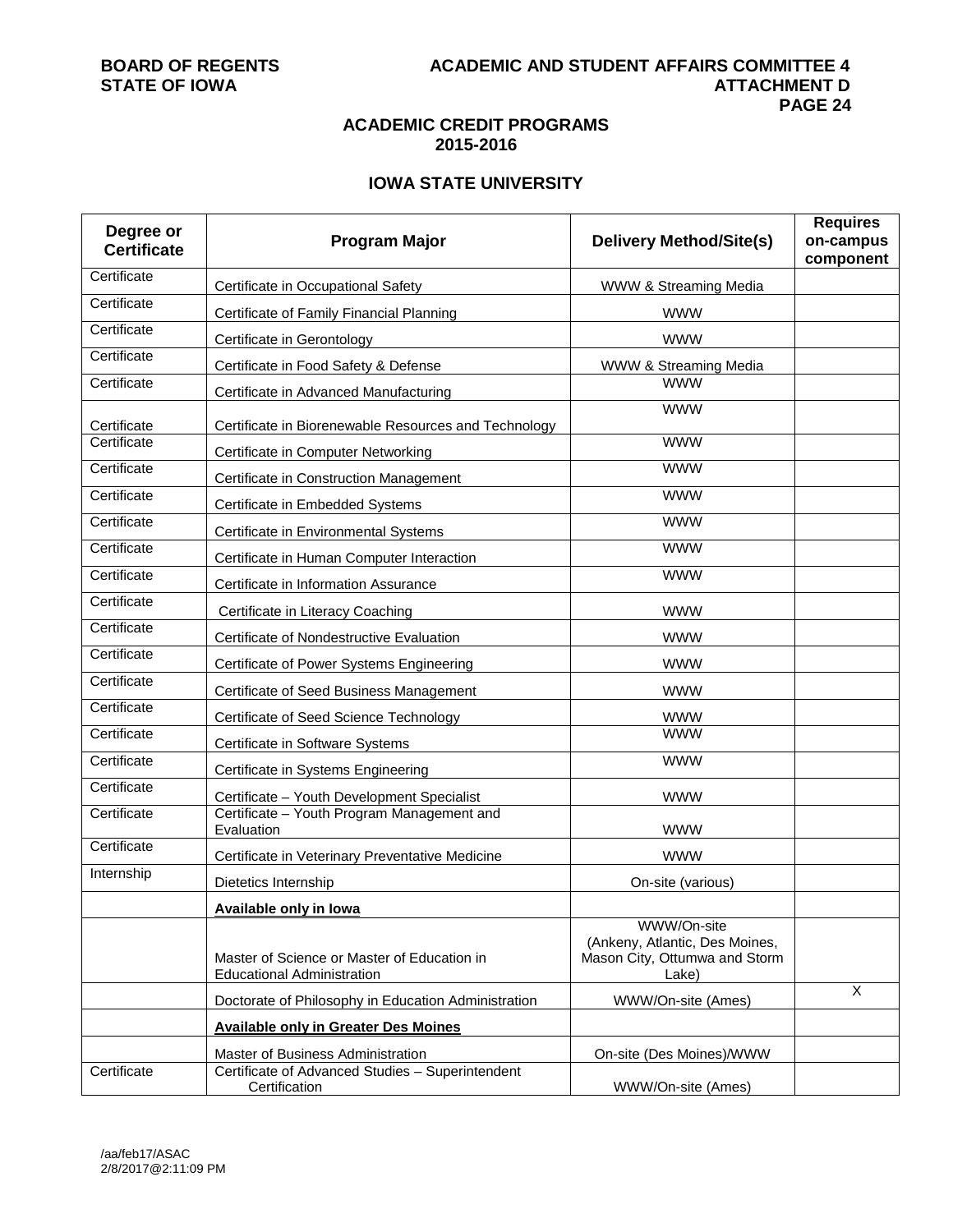## **BOARD OF REGENTS ACADEMIC AND STUDENT AFFAIRS COMMITTEE 4 PAGE 25**

| Degree or<br><b>Certificate</b> | <b>Program Major</b>                                                                                                                                                                                                                          | <b>Delivery Method/Site(s)</b> | <b>Requires</b><br>on-campus<br>component |
|---------------------------------|-----------------------------------------------------------------------------------------------------------------------------------------------------------------------------------------------------------------------------------------------|--------------------------------|-------------------------------------------|
|                                 | Bachelor of Liberal Studies (Bachelor Completion<br>Program)                                                                                                                                                                                  | WWW/On-site                    |                                           |
|                                 | Master of Business Analytics                                                                                                                                                                                                                  | WWW/On-site                    |                                           |
|                                 | Master of Education with specialization in Curriculum                                                                                                                                                                                         |                                |                                           |
|                                 | and Instructional Technology                                                                                                                                                                                                                  | <b>WWW</b>                     |                                           |
|                                 | Master of Engineering in Aerospace Engineering                                                                                                                                                                                                | <b>WWW</b>                     |                                           |
|                                 | Master of Engineering in Energy Systems Engineering                                                                                                                                                                                           | <b>WWW</b>                     |                                           |
|                                 | Master of Engineering in Engineering Management<br>Master of Family and Consumer Sciences -<br>Comprehensive<br><b>Educational Studies</b><br>Curriculum & Instruction<br>Educational Leadership & Policy Studies<br><b>Special Education</b> | <b>WWW</b>                     |                                           |
|                                 | Human Development and Family Studies<br><b>Family Financial Planning</b><br>Gerontology<br>Human Development and Family Studies<br><b>Nutrition</b>                                                                                           |                                |                                           |
|                                 | <b>Dietetics</b><br>Food Science & Human Nutrition                                                                                                                                                                                            | <b>WWW</b>                     |                                           |
|                                 | Masters of Family and Consumer Sciences-Dietetics                                                                                                                                                                                             | <b>WWW</b>                     |                                           |
|                                 | Masters of Family and Consumer Sciences-Family<br><b>Financial Planning</b>                                                                                                                                                                   | <b>WWW</b>                     |                                           |
|                                 | Masters of Family and Consumer Sciences-<br>Gerontology                                                                                                                                                                                       | <b>WWW</b>                     |                                           |
|                                 | Masters of Family and Consumer Sciences - Youth<br>Development                                                                                                                                                                                | <b>WWW</b>                     |                                           |
|                                 | Master of Science in Agricultural Education                                                                                                                                                                                                   | WWW & Streaming Media or CD    |                                           |
|                                 | Master of Science in Agronomy                                                                                                                                                                                                                 | WWW/CD                         | X-Practicum                               |
|                                 | Master of Science in Civil Engineering                                                                                                                                                                                                        | <b>WWW</b>                     |                                           |
|                                 | Master of Science or Master of Engineering in Computer<br>Engineering                                                                                                                                                                         | <b>WWW</b>                     |                                           |
|                                 | Master of Science or Master of Engineering in Electrical<br>Engineering                                                                                                                                                                       | <b>WWW</b>                     |                                           |
|                                 | Master of Science in Human Computer Interaction                                                                                                                                                                                               | <b>WWW</b>                     |                                           |
|                                 | Master of Science or Master of Engineering in Industrial<br>Engineering                                                                                                                                                                       | <b>WWW</b>                     |                                           |
|                                 | Master of Science in Information Assurance                                                                                                                                                                                                    | <b>WWW</b>                     |                                           |
|                                 | Master of Science or Master of Engineering in<br><b>Mechanical Engineering</b>                                                                                                                                                                | <b>WWW</b>                     |                                           |
|                                 | Master of Science or Master of Education in Higher<br>Education - Community College                                                                                                                                                           | <b>WWW</b>                     |                                           |
|                                 | Master of Science in Interdisciplinary Studies,<br>Community Development specialization                                                                                                                                                       | WWW & Streaming Media          |                                           |
|                                 | Master of Science in Plant Breeding                                                                                                                                                                                                           | WWW/CD                         | X-Practicum                               |
|                                 | Master of Science in Seed Technology & Business                                                                                                                                                                                               | WWW & Streaming Media or CD    |                                           |
|                                 | Master of Science in Statistics                                                                                                                                                                                                               | <b>WWW</b>                     |                                           |
|                                 | <b>Master of School Mathematics</b>                                                                                                                                                                                                           | WWW/On-site                    |                                           |
|                                 | Doctorate of Philosophy in Hospitality Management                                                                                                                                                                                             | WWW/FF                         | X                                         |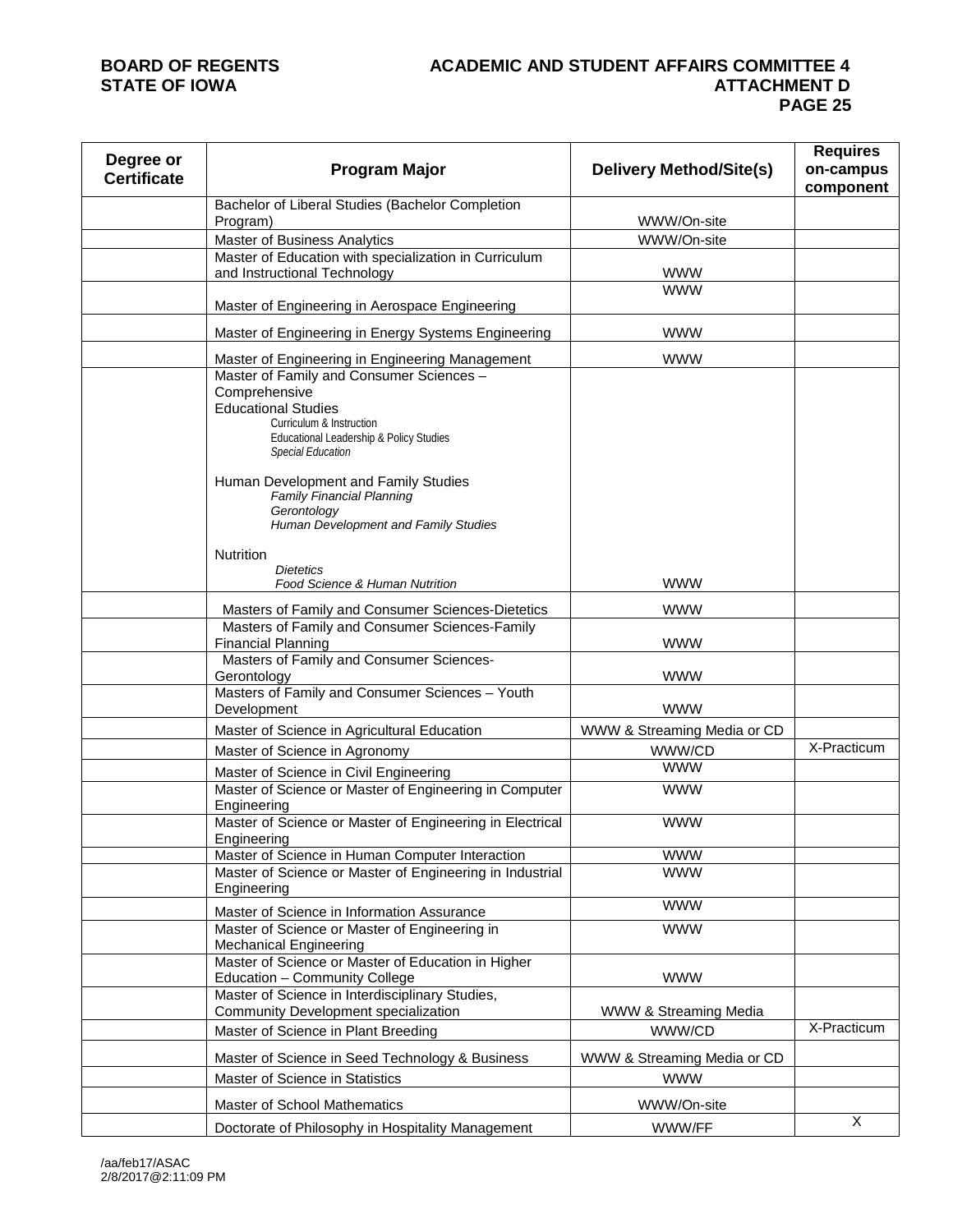### **ACADEMIC CREDIT PROGRAMS 2015-2016**

### **UNIVERSITY OF NORTHERN IOWA**

| Degree or          | <b>Program Major</b>                                                                                 | <b>Delivery Method/Site(s)</b>                                    | <b>Requires</b><br>on-campus |
|--------------------|------------------------------------------------------------------------------------------------------|-------------------------------------------------------------------|------------------------------|
| <b>Certificate</b> |                                                                                                      |                                                                   | component                    |
| Certificate        | Advanced Studies Certificate: Literacy<br>Coach                                                      | On-site/WWW (various locations)                                   | $\checkmark$                 |
| Certificate        | Advanced Studies Certificate: Reading<br>Recovery Teacher Leader                                     | On-site/WWW (various locations)                                   | ✓                            |
| Certificate        | Advanced Studies Certificate in<br>Superintendency                                                   | <b>WWW</b>                                                        | $\checkmark$                 |
| Certificate        | Special Education Inclusion Certificate                                                              | On-site - (Mount Pleasant)                                        |                              |
| BLS                | <b>Bachelor of Liberal Studies</b>                                                                   | <b>WWW</b>                                                        |                              |
| BA                 | Elementary Education 2+2 DMACC                                                                       | On-site/WWW - (Ankeny, Carroll)                                   |                              |
| <b>BA</b>          | <b>Technology Management</b>                                                                         | <b>WWW</b>                                                        |                              |
| MA                 | <b>Art Education</b>                                                                                 | <b>WWW</b>                                                        |                              |
| <b>MBA</b>         | <b>Business Administration</b>                                                                       | On-site - (Guangzhou, China)                                      |                              |
| <b>MBA</b>         | <b>Business Administration</b>                                                                       | On-site - (Hong Kong)                                             |                              |
| <b>MAE</b>         | Early Childhood Education                                                                            | <b>WWW</b>                                                        |                              |
| MAE/ASC            | Educational Leadership - Principalship<br>(All-Iowa)                                                 | <b>WWW</b>                                                        | ✓                            |
| <b>MAE</b>         | Educational Leadership - Principalship<br>(for Teacher Leaders in American<br>International Schools) | WWW - (South Korea, Japan, Mumbai,<br>Dubai)                      |                              |
| <b>MAE</b>         | Educational Leadership - Principalship<br>(for Teacher Leaders in American<br>International Schools) | WWW - (South Korea, Philippines, Germany,<br>Egypt, Saudi Arabia) |                              |
| MAE/ASC            | Educational Leadership - Principalship<br>(UEN)                                                      | <b>WWW</b>                                                        | ✓                            |
| MA                 | Educational Leadership (Teacher<br>Leadership for International Educators)                           | WWW - (Singapore American School)                                 |                              |
| MA                 | <b>Educational Leadership (Teacher</b><br>Leadership for International Educators)                    | WWW - (Dubai, Abu Dhabi, Egypt, Doha)                             |                              |
| <b>MAE</b>         | <b>Elementary Education</b>                                                                          | <b>WWW</b>                                                        |                              |
| MA                 | Instructional Technology                                                                             | <b>WWW</b>                                                        |                              |
| <b>MAE</b>         | Literacy Education                                                                                   | <b>WWW</b>                                                        |                              |
| MA                 | Mathematics for the Middle Grades (4-8)                                                              | WWW and summers on UNI campus (2<br>weeks)                        | ✓                            |
| МA                 | Mathematics: Community College<br><b>Teaching Emphasis</b>                                           | WWW and summers on UNI campus (2)<br>weeks)                       | $\checkmark$                 |
| MA                 | Mathematics: Secondary Teaching<br>Emphasis                                                          | WWW and summers on UNI campus (2)<br>weeks)                       | $\checkmark$                 |
| MM                 | Music Education                                                                                      | <b>WWW</b>                                                        |                              |
| МA                 | Philanthropy and Nonprofit Development                                                               | <b>WWW</b>                                                        |                              |
| MA                 | Physical Education: Teaching/Coaching                                                                | <b>WWW</b>                                                        |                              |
| <b>MAE</b>         | Professional Development for Teachers                                                                | <b>WWW</b>                                                        |                              |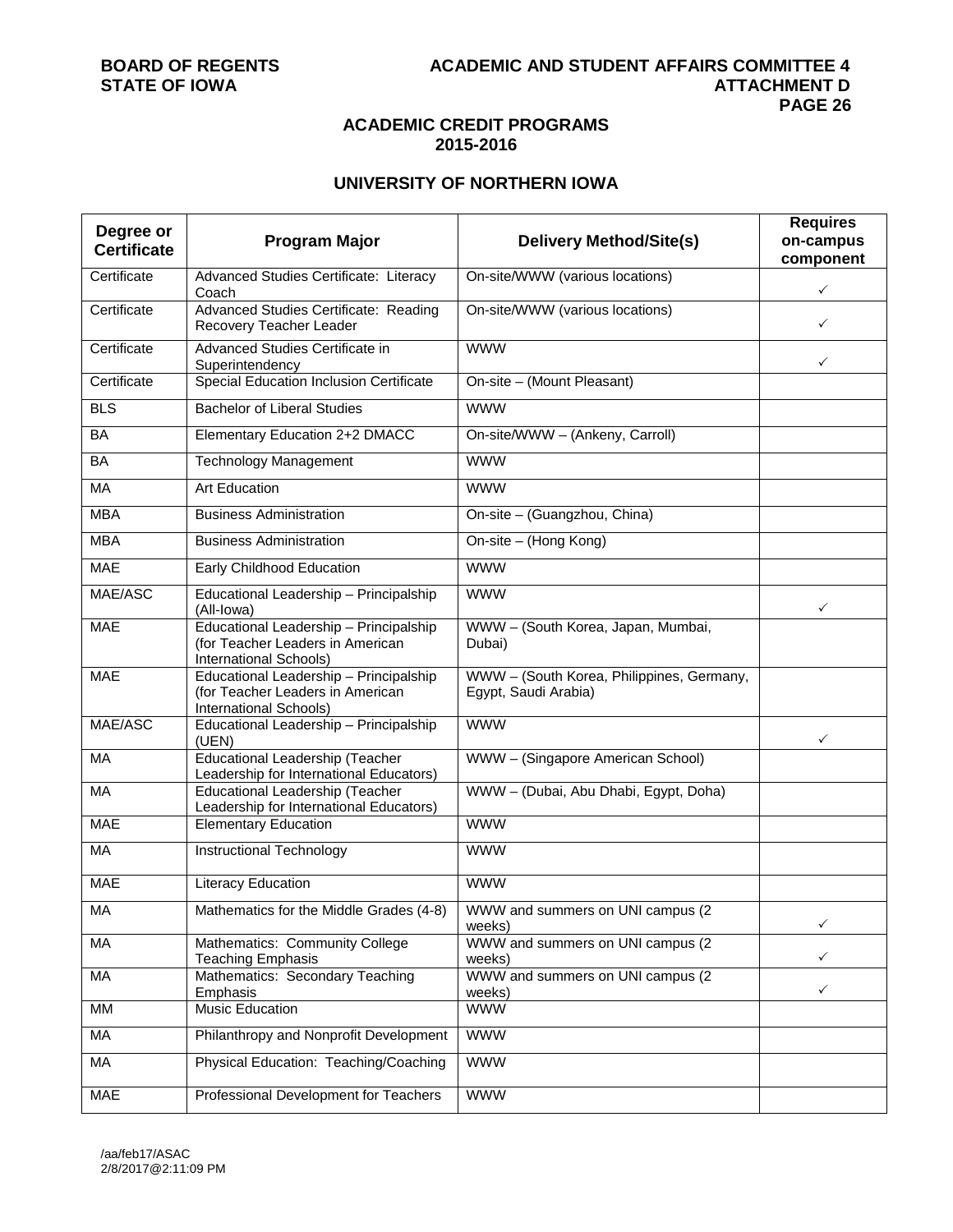### **BOARD OF REGENTS ACADEMIC AND STUDENT AFFAIRS COMMITTEE 4 ATTACHMENT D PAGE 27**

| Degree or<br><b>Certificate</b> | <b>Program Major</b>                                                            | <b>Delivery Method/Site(s)</b> | <b>Requires</b><br>on-campus<br>component |
|---------------------------------|---------------------------------------------------------------------------------|--------------------------------|-------------------------------------------|
| <b>MPP</b>                      | <b>Public Policy</b>                                                            | <b>WWW</b>                     |                                           |
| MA                              | <b>School Library Studies</b>                                                   | <b>WWW</b>                     | ✓                                         |
| MA                              | <b>Science Education</b>                                                        | <b>WWW</b>                     |                                           |
| MA                              | Social Science for Teachers Grades 6-<br>12                                     | <b>WWW</b>                     |                                           |
| <b>MSW</b>                      | Social Work                                                                     | <b>WWW</b>                     |                                           |
| <b>MAE</b>                      | Special Education: Field Specialization                                         | <b>WWW</b>                     |                                           |
| <b>MA</b>                       | Teaching English in Secondary Schools<br>(TESS)                                 | <b>WWW</b>                     | $\checkmark$                              |
| <b>MA</b>                       | Teaching English to Speakers of Other<br>Languages (TESOL)                      | <b>WWW</b>                     |                                           |
| <b>MS</b>                       | Technology                                                                      | <b>WWW</b>                     |                                           |
| Endorsement                     | <b>Driver Education</b>                                                         | On-site/WWW                    | ✓                                         |
| Endorsement                     | Early Childhood Education PK-3                                                  | <b>WWW</b>                     |                                           |
| Endorsement                     | Early Childhood-Special Education                                               | <b>WWW</b>                     |                                           |
| Endorsement                     | <b>Education of the Gifted</b>                                                  | <b>WWW</b>                     |                                           |
| Endorsement                     | English as a Second Language (ESL)                                              | <b>WWW</b>                     |                                           |
| Endorsement                     | Instructional Strategist II: Intellectual<br>Disabilities (Mental Disabilities) | <b>WWW</b>                     |                                           |
| Endorsement                     | Iowa Reading K-8                                                                | <b>WWW</b>                     |                                           |
| Endorsement                     | Iowa Secondary School Health<br><b>Education Teaching</b>                       | On-site/WWW                    | ✓                                         |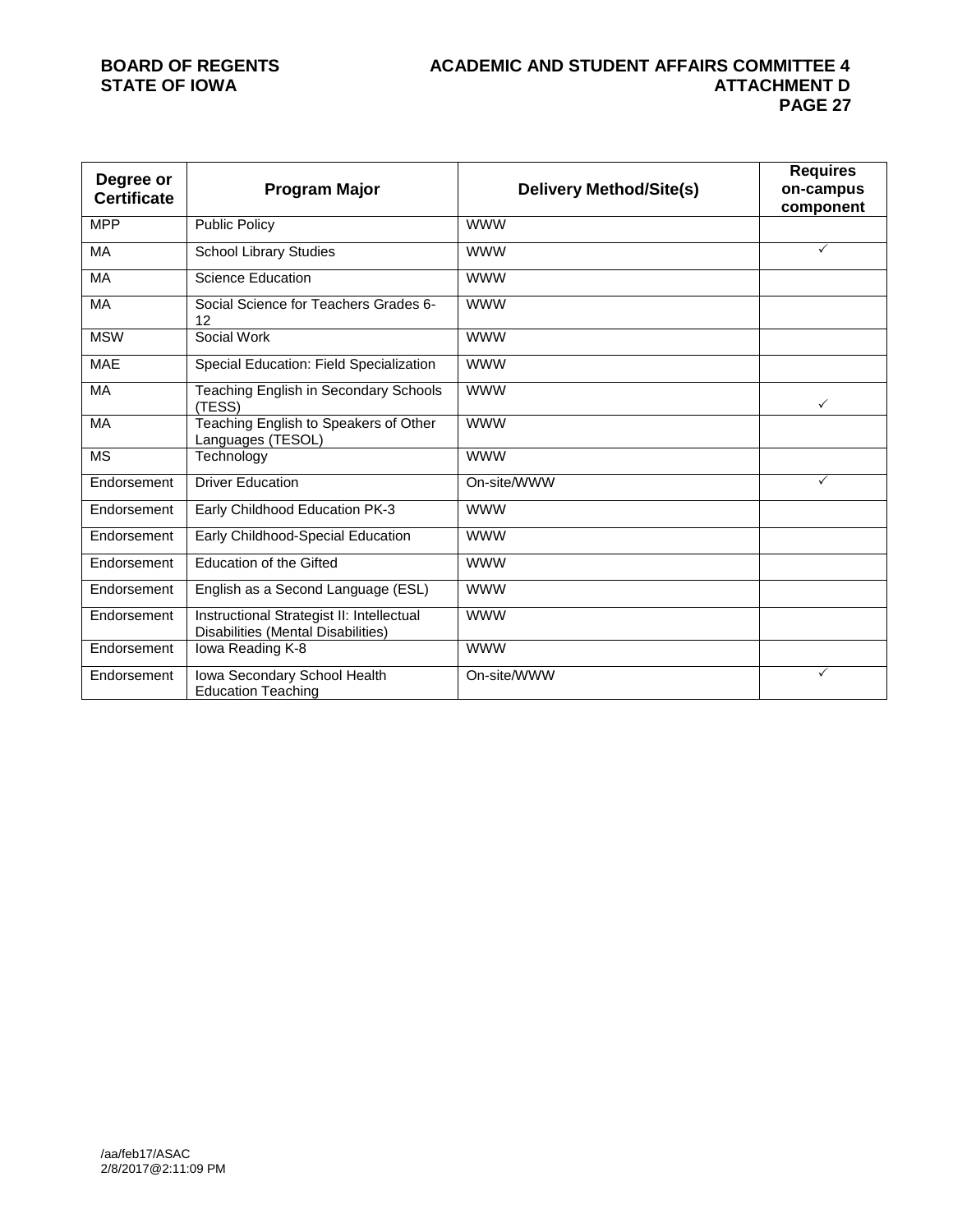## **UNIVERSITY OF IOWA**

|                | <b>Undergraduate DE Courses</b> |                                  |                             |                            | <b>Graduate DE Courses</b>       |                              |                                               |                                        |
|----------------|---------------------------------|----------------------------------|-----------------------------|----------------------------|----------------------------------|------------------------------|-----------------------------------------------|----------------------------------------|
| Fiscal<br>Year | Undergrad<br>Courses            | % Increase<br>over Prior<br>Year | % of Total<br>DE<br>Courses | Graduate<br><b>Courses</b> | % Increase<br>over Prior<br>Year | % of Total<br>DE.<br>Courses | <b>Total DE</b><br>Courses<br><b>Sections</b> | $\%$<br>Increase<br>over Prior<br>Year |
| 2010           | 577                             | 12.9%                            | 63.4%                       | 333                        | 7.1%                             | 36.6%                        | 910                                           | 10.7%                                  |
| 2011           | 624                             | 8.2%                             | 65.3%                       | 332                        | $-0.3%$                          | 34.7%                        | 956                                           | 5.1%                                   |
| 2012           | 674                             | 8.0%                             | 64.1%                       | 378                        | 13.9%                            | 35.9%                        | 1.052                                         | 10.0%                                  |
| 2013           | 694                             | 3.0%                             | 63.1%                       | 406                        | 7.4%                             | 36.9%                        | 1,100                                         | 4.6%                                   |
| 2014           | 794                             | 14.4%                            | 66.6%                       | 398                        | $-2.0%$                          | 33.4%                        | 1,195                                         | 8.4%                                   |
| 2015           | 846                             | 6.6%                             | 65.1%                       | 454                        | 14.1%                            | 34.9%                        | 1,300                                         | 9.1%                                   |
| 2016           | 977                             | 15.5%                            | 67.2%                       | 477                        | 5.1%                             | 32.8%                        | 1,454                                         | 11.9%                                  |

|                  | <b>Students Enrollments - Taking only</b><br><b>Distance Education Courses</b> |              |                                 | <b>Student Enrollments - Taking Combination</b><br>of On Campus and DE Courses |              |                          |                    |                                |
|------------------|--------------------------------------------------------------------------------|--------------|---------------------------------|--------------------------------------------------------------------------------|--------------|--------------------------|--------------------|--------------------------------|
| Year             | Total<br>Student<br>Enrollment                                                 | Unduplicated | Total<br>Credit<br><b>Hours</b> | Total<br>Student<br>Enrollments                                                | Unduplicated | Total<br>Credit<br>Hours | <b>Total Count</b> | Total<br>Unduplicated<br>Count |
| <b>Fall 2011</b> |                                                                                |              |                                 |                                                                                |              |                          |                    |                                |
| <b>Fall 2012</b> |                                                                                |              |                                 |                                                                                |              |                          |                    |                                |
| <b>Fall 2013</b> | 4,677                                                                          | 2,185        | 13,855                          | 5,419                                                                          | 4,275        | 15,454                   | 10,096             | 6,460                          |
| <b>Fall 2014</b> | 4,910                                                                          | 2,343        | 14,545                          | 5,970                                                                          | 4,582        | 16,711                   | 10,880             | 6,925                          |
| <b>Fall 2015</b> | 5,227                                                                          | 2,595        | 14,619                          | 6,939                                                                          | 5,270        | 19,645                   | 12,166             | 7,865                          |

\*Fall term counts are end-of-term.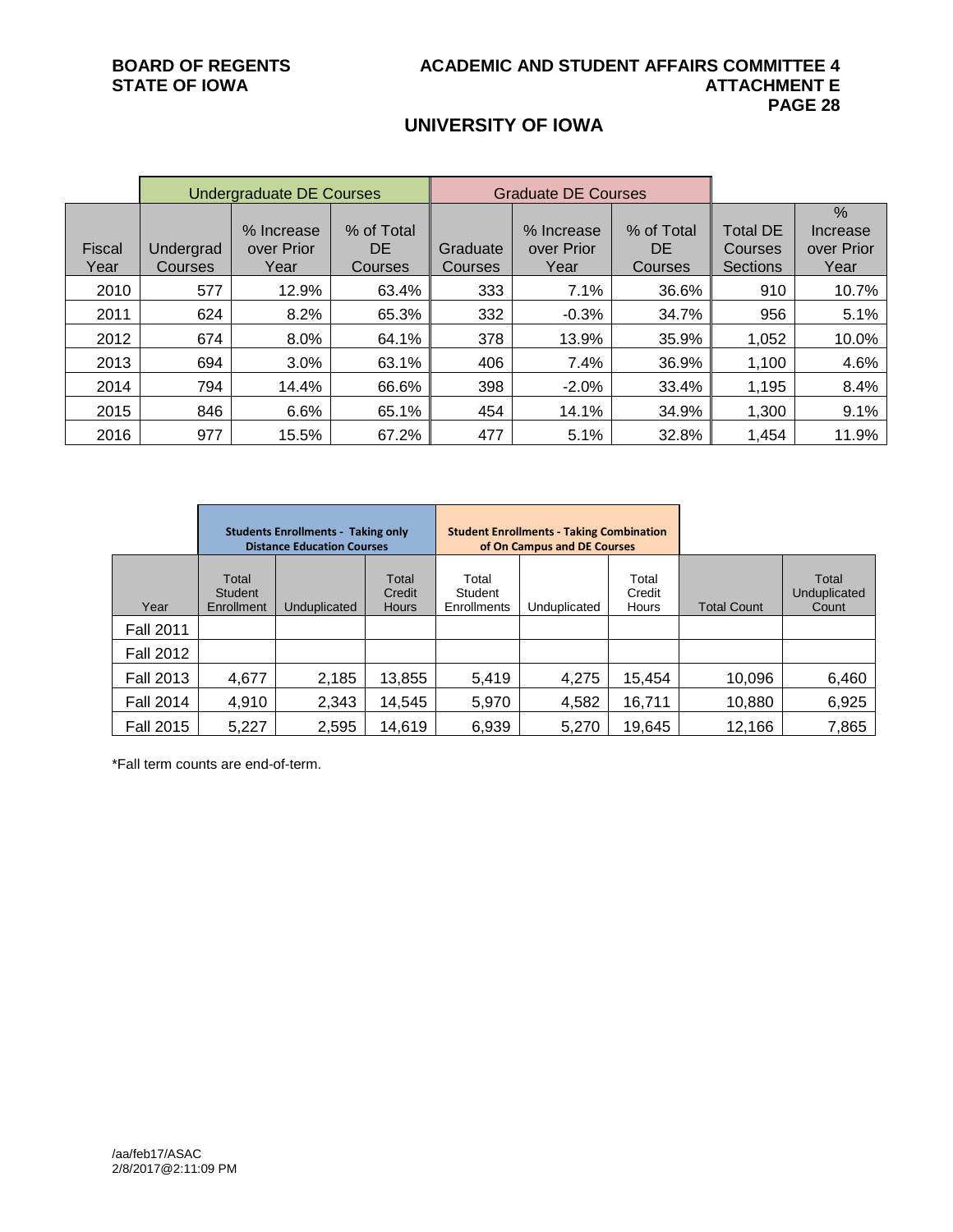### **IOWA STATE UNIVERSITY**

|                       | <b>Undergraduate DE Courses</b> |                                  |                              |                     | <b>Graduate DE Courses</b>       |                              |                                        |                                  |
|-----------------------|---------------------------------|----------------------------------|------------------------------|---------------------|----------------------------------|------------------------------|----------------------------------------|----------------------------------|
| <b>Fiscal</b><br>Year | Undergrad<br>Courses            | % Increase<br>over Prior<br>Year | % of Total<br>DE.<br>Courses | Graduate<br>Courses | % Increase<br>over Prior<br>Year | % of Total<br>DE.<br>Courses | <b>Total DE</b><br>Courses<br>Sections | % Increase<br>over Prior<br>Year |
| 2010                  | 254                             | 5.8%                             | 34.6%                        | 481                 | 9.3%                             | 65.4%                        | 735                                    | 8.1%                             |
| 2011                  | 295                             | 16.1%                            | 36.7%                        | 508                 | 5.6%                             | 63.3%                        | 803                                    | 9.3%                             |
| 2012                  | 379                             | 28.5%                            | 42.0%                        | 523                 | 3.0%                             | 58.0%                        | 902                                    | 12.3%                            |
| 2013                  | 411                             | 8.4%                             | 43.7%                        | 529                 | 1.1%                             | 56.3%                        | 940                                    | 4.2%                             |
| 2014                  | 373                             | $-9.2%$                          | 41.2%                        | 533                 | 0.8%                             | 58.8%                        | 906                                    | $-3.6%$                          |
| 2015                  | 417                             | 11.8%                            | 44.0%                        | 530                 | $-0.6%$                          | 56.0%                        | 947                                    | 4.5%                             |
| 2016                  | 446                             | $7.0\%$                          | 45.8%                        | 528                 | $-0.4%$                          | 54.2%                        | 974                                    | 2.9%                             |

|                  | Student Enrollment - Taking only<br><b>Distance Education Courses</b> |              |                                 | <b>Student Enrollment - Taking</b><br>Combination of On Campus and<br><b>DE Courses</b> |              |                                 | Total<br>Enrollment | Total                        |
|------------------|-----------------------------------------------------------------------|--------------|---------------------------------|-----------------------------------------------------------------------------------------|--------------|---------------------------------|---------------------|------------------------------|
| Year             | Total                                                                 | Unduplicated | Total<br>Credit<br><b>Hours</b> | Total                                                                                   | Unduplicated | Total<br>Credit<br><b>Hours</b> | Count               | <b>Unduplicated</b><br>Count |
| <b>Fall 2011</b> |                                                                       |              |                                 |                                                                                         |              |                                 |                     |                              |
| <b>Fall 2012</b> |                                                                       |              |                                 |                                                                                         |              |                                 |                     |                              |
| <b>Fall 2013</b> |                                                                       |              |                                 |                                                                                         |              |                                 |                     |                              |
| <b>Fall 2014</b> | 2,320                                                                 | 1,501        | 6,871                           | 5,025                                                                                   | 4,162        | 13,680                          | 7,345               | 5,663                        |
| <b>Fall 2015</b> | 2,430                                                                 | 1,540        | 7,070                           | 5,815                                                                                   | 4,733        | 15,681                          | 8,245               | 6,273                        |

Prior to FY 2014, students were counted across three terms. A DE only students in Fall who became a combo student in Spring would be counted in both categories (DE only and Combo). In FY 2014, ISU standardized the counting of students to ensure this duplication of counting students no longer existed. Moving forward, this standardized process will create consistency in how DE only students vs. combo students are reported ensuring the evaluation of all terms is used with a result of one student per fiscal year. A student who takes DE only courses in Fall, but takes a combination of courses in Spring and Summer will only be counted once and considered a combo student.

\*Fall term counts are end-of-term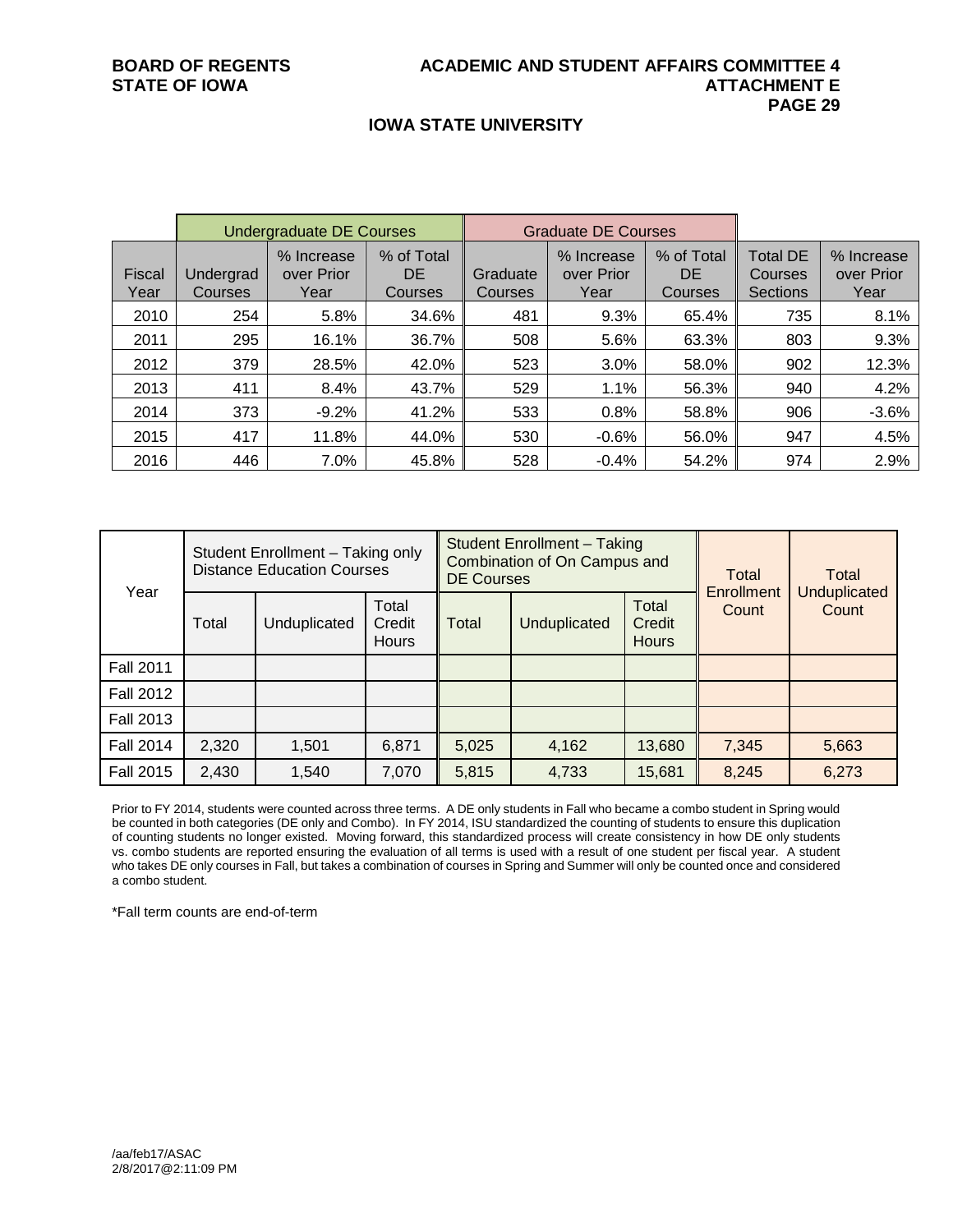### **UNIVERSITY OF NORTHERN IOWA**

|        | <b>Undergraduate DE Courses</b> |            |                 | <b>Graduate DE Courses</b> |            |                 |                 |            |
|--------|---------------------------------|------------|-----------------|----------------------------|------------|-----------------|-----------------|------------|
| Fiscal | Undergrad                       | % Increase | % of            | Graduate                   | % Increase | % of            | <b>Total DE</b> | % Increase |
| Year   | Courses                         | over Prior | <b>Total DE</b> | Courses                    | over Prior | <b>Total DE</b> | Course          | over Prior |
|        |                                 | Year       | Courses         |                            | Year       | <b>Courses</b>  | <b>Sections</b> | Year       |
| 2010   | 360                             | 2.9%       | 49.7%           | 364                        | 11.7%      | 50.3%           | 724             | 7.1%       |
| 2011   | 382                             | 6.1%       | 52.1%           | 351                        | $-3.6%$    | 47.9%           | 733             | 1.2%       |
| 2012   | 470                             | 23.0%      | 54.5%           | 393                        | 12.0%      | 45.5%           | 863             | 17.7%      |
| 2013   | 456                             | $-3.0%$    | 52.4%           | 414                        | 5.3%       | 47.6%           | 870             | 0.8%       |
| 2014   | 486                             | 6.6%       | 52.9%           | 432                        | 4.3%       | 47.1%           | 918             | 5.5%       |
| 2015   | 470                             | $-3.3%$    | 51.1%           | 449                        | 3.9%       | 48.9%           | 919             | 0.1%       |
| 2016   | 470                             | 0.0%       | 49.6%           | 478                        | 6.5%       | 50.4%           | 948             | 3.2%       |

|           | <b>Student Enrollments - Taking only</b> |              |              | <b>Student Enrollments - Taking</b>    |                |              |         |              |
|-----------|------------------------------------------|--------------|--------------|----------------------------------------|----------------|--------------|---------|--------------|
|           | <b>Distance Education Courses</b>        |              |              | <b>Combination of On Campus and DE</b> |                |              |         |              |
|           |                                          |              |              |                                        | <b>Courses</b> |              |         |              |
| Year      | Total                                    | Unduplicated | Total        | Total                                  | Unduplicated   | Total        | Total   | Total        |
|           | Course                                   | Headcount    | Credit       | Course                                 | Headcount      | Credit       | Course  | Unduplicated |
|           | <b>Enrlmts</b>                           |              | <b>Hours</b> | Enrlmts                                |                | <b>Hours</b> | Enrlmts | Headcount    |
| Fall 2011 | 2,014                                    | 1,365        | 5,895        | 2,053                                  | 1,799          | 5,884        | 4,067   | 3,164        |
| Fall 2012 | 2,051                                    | 1,329        | 5,365        | 2,453                                  | 2,178          | 7,051        | 4,504   | 3,507        |
| Fall 2013 | 2,410                                    | 1,459        | 6,427        | 2,418                                  | 2,089          | 6,820        | 4,828   | 3,548        |
| Fall 2014 | 2,197                                    | 1,343        | 5,679        | 2,436                                  | 2,078          | 6,664        | 4,633   | 3,421        |
| Fall 2015 | 2,319                                    | 1,424        | 6,266        | 2,840                                  | 2,200          | 7,987        | 5,159   | 3,624        |

\*Fall term counts are end-of-term.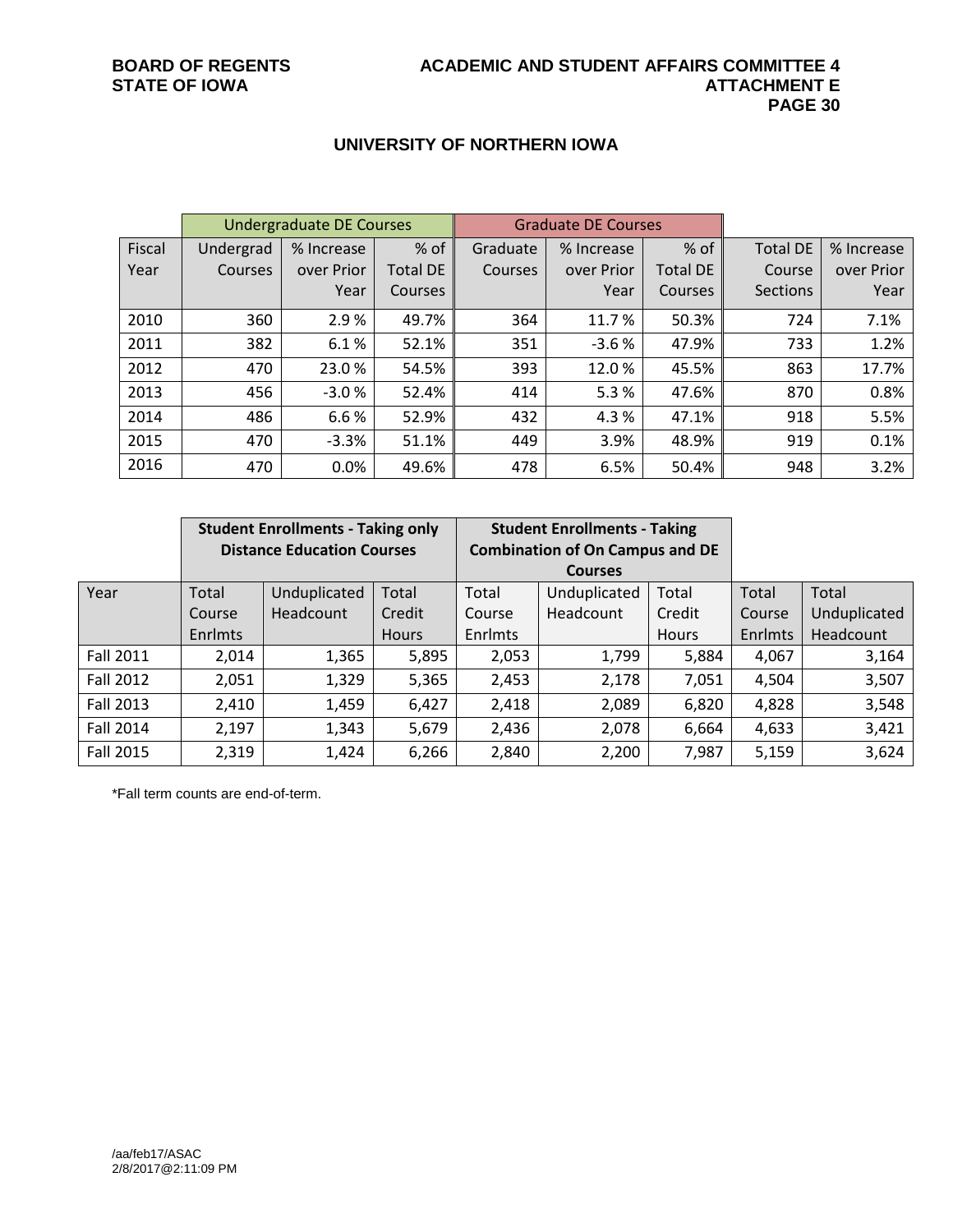### **REGIONAL STUDY CENTERS**

### **SOUTHWEST IOWA REGENTS RESOURCE CENTER (SWIRRC)**

 Mission. The mission of the Southwest Iowa Regents Resource Center is to provide increased access to graduate and undergraduate education and other Regents Universities' resources for area residents.

The mission has remained unchanged but the area served expanded from eight counties to fifteen during 2012-2013 with the creation of the Southwest Iowa Educational Partnership.

 $\diamond$  Key activities of Center. The main role of the Southwest Iowa Regents Resource Center is to serve as both a virtual and physical contact point for southwest Iowa residents for assistance with any matter concerning the Regents Universities. The Center offers personal assistance to transfer students from Iowa Western Community College and Southwest Community College. The Center distributes program and transfer information to prospective students. It informs the general public and area businesses of education opportunities through the website and semester mailings.

Dr. Michael Hero teaches online and onsite math courses for The University of Iowa and Iowa Western Community College and provides coordination for the Center. He attends community events and develops business, civic, school district, and community college contacts. Through his teaching position, he is strengthening connections and collaboration with the Community Colleges and prospective students.

 Distribution of Center staff time. Dr. Hero teaches math courses for both the University of Iowa and Iowa Western Community College. This role represents seventy-five percent of his activities. This year Dr. Hero taught The History of Mathematics, Engineering Math II, Elementary Statistics and Inference Mathematics for Business, and Calculus. In addition to teaching, he serves as a teaching assistant for a College Preparatory Math Class at the Iowa Western Community College. Twenty-five percent of his time is as the Coordinator for SWIRRC. As both a University of Iowa and Iowa Western Community College instructor, Dr. Hero is in the unique position to develop relationships at both institutions. He attends community and civic events and coordinates promotional activities. This year he became a member of the Advanced Manufacturing Sector Board of Southwest Iowa.

The secretary spends approximately eighty percent of her time promoting Regent university courses and programs. This involves maintaining the website and updating courses and programs each semester, producing and distributing semester mailers, assisting Dr. Hero with promotional activities, and assisting current and potential students. Administrative duties are approximately twenty percent of her time and include monitoring the budget, processing payments and maintaining office equipment and supplies. She also serves on the Regional Telecommunication Council of Regions 13 and 14.

 $\Diamond$  Accomplishments in 2015-2016. During the period of this report he taught online courses for both The University of Iowa and Iowa Western Community College including History of Mathematics, Calculus and Matrix Algebra for Business, and Mathematics for Business, for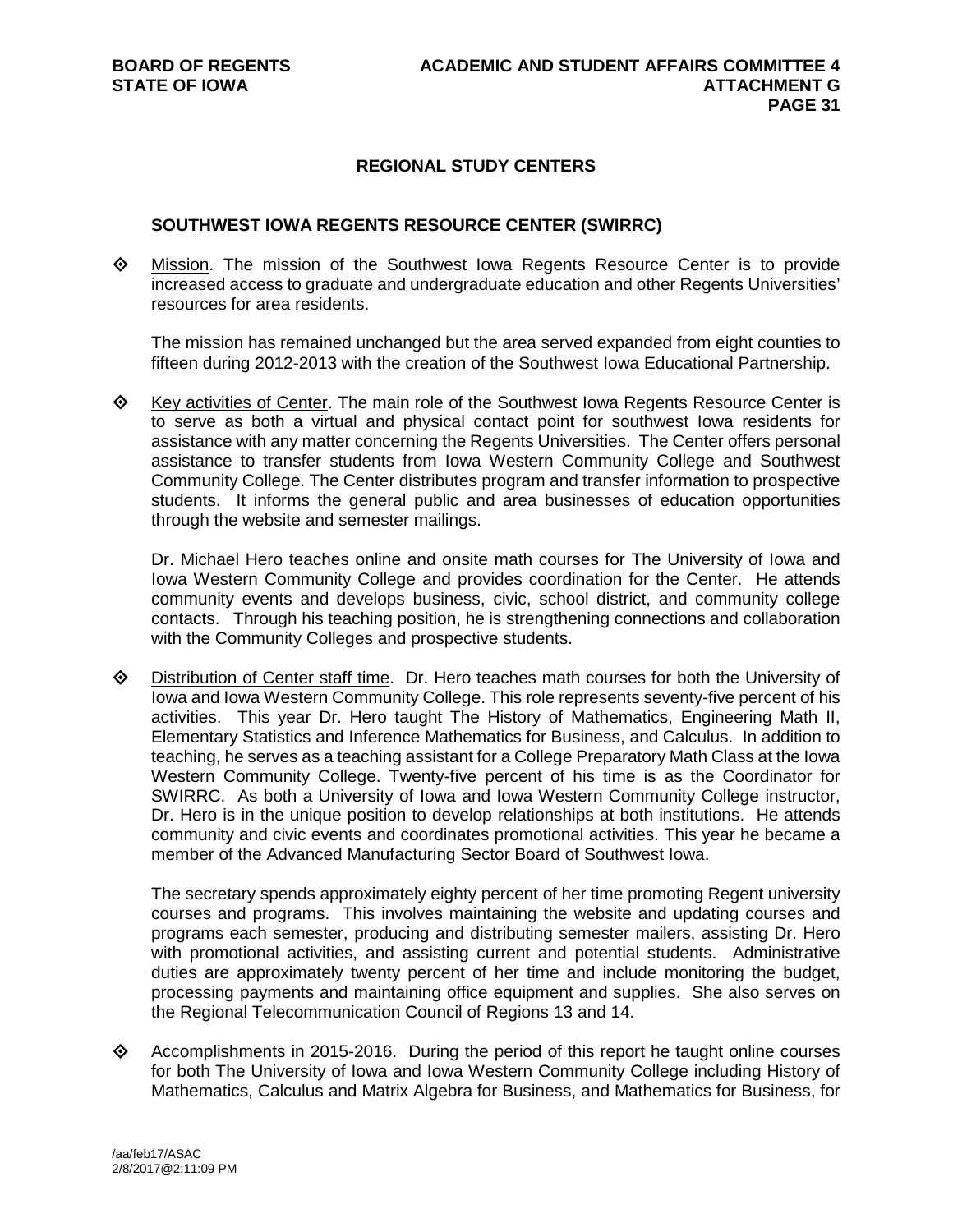## **BOARD OF REGENTS ACADEMIC AND STUDENT AFFAIRS COMMITTEE 4 PAGE 32**

the University of Iowa, and Differential Equations, and Calculus 2 for Iowa Western Community College. In addition, he developed two new online classes, Engineering Math 1 for the University of Iowa, and Calculus 2 for Iowa Western Community College. Dr. Hero also assisted students in the Developmental Math Program at Iowa Western. In 2016 his paper the "On Diffeomorphisms of Compact Two Manifolds With all Non-Wandering Points Being Periodic" was published by the International Journal of Bifurcation and Chaos. This year for the first time we participated in the Council Bluffs Career Fair. We thought this was a good activity and plan to participate in more Job Fairs next year. A particularly rewarding event this year was the ISU Extension Juntos event here at IWCC. We had a chance to meet and provide valuable information to a number Latino families with children in the 8th through 10th grade. This year we held an event here at IWCC to showcase the opportunities available at the regents universities for potential transfer students.

 $\diamond$  Key Center planning goals for 2016-2017. The Center will work to increase awareness of the Center on social media with promotions on the SWIRRC Facebook page. Additional advertising is planned to reach area residents and current community college students with advertising on Google and The River radio station.

The Southwest Iowa Regent's Resource Center plans to repeat entry in the Celebrate Council Bluffs parade in May 2017 with increased involvement with the Universities and area groups.

Dr. Hero will continue to attend functions like the Council Bluffs Education Foundation luncheon, legislative coffees, and Chamber of Commerce events, as well as planning promotional events at Iowa Western to increase awareness with current students about Regent University programs and services.

We plan to increase our participation in Job fairs and other events to increase our exposure among non-traditional students.

**Education needs of the geographic area.** The majority of educational needs of Southwest Iowa are being met. There is strong competition from the University of Nebraska at Omaha, Creighton University, Bellevue University, and Buena Vista and Nebraska Wesleyan's Iowa Western Community College locations. The Regents Universities are offering viable alternatives to this competition but increasing awareness of the online programming available and attracting students to on campus programs at the Regents institutions remains as the challenge.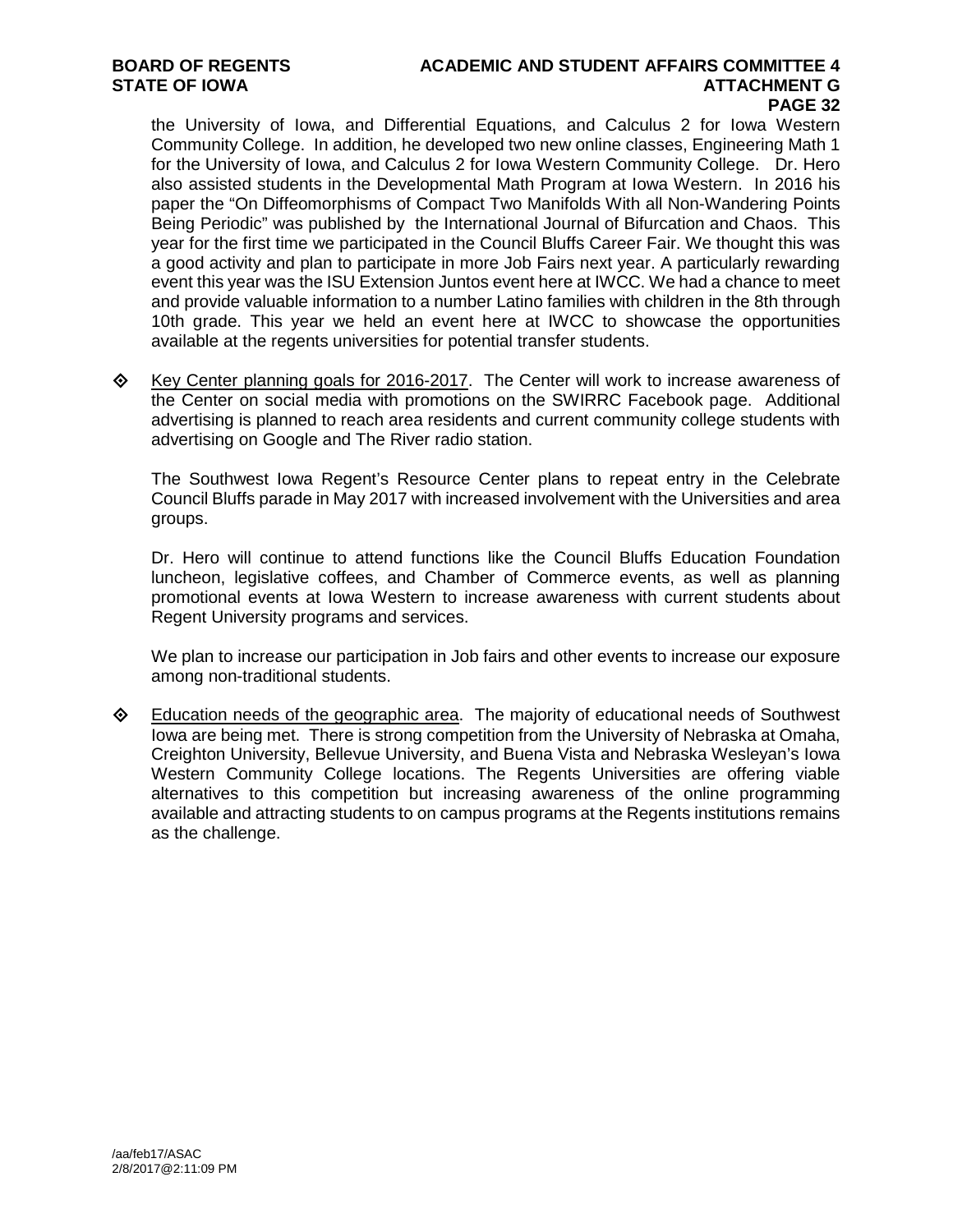### **NORTHWEST IOWA REGENTS RESOURCE CENTER (NWIRRC)**

- $\diamond$  Mission. To provide increased access to graduate and undergraduate education, as well as other Regents university resources for prospective students, business firms and organizations in northwest Iowa.
- $\diamond$  Key activities of Center. The key activities and services of the center are to engage northwest Iowans to promote educational opportunities and increase access to Regents institutions. This is done by public engagement, marketing, and one-on-one interactions with potential students.
- Distribution of Center staff time. The Center Coordinator, Steve Warnstadt, is full-time. He ensures program offerings and website are updated and holds meetings with Regent university and community college representatives to ensure alignment and develop new opportunities. The Center Coordinator regularly meets with Siouxland business leaders and educational providers to assess the needs of the region. There are two transfer specialists supporting the Center (one manages Denison and Sioux City, the other manages Cherokee and Sheldon).
- $\Diamond$  Significant accomplishments during 2015-2016. NWIRRC hosted events such as Intern Connect with collaboration from all Regent universities. There were well-attended career academies in Culinary/Food Science and Women in Science in partnership with Iowa State University. NWIRRC assisted in the development of two new articulation agreements between Northwest Iowa Community College (NCC) and ISU and two with UNI. NWIRRC assisted in developing four articulation agreements between Western Iowa Tech Community College (WITCC) and ISU and three with UNI.

Additionally, a bachelor's program will be available in Fall 2017 through the Iowa State College of Design, using ISU Design West. This will include a full-time faculty member based in Sioux City. WITCC is working on an articulation agreement to align with this new design program.

The Center facilitated presentations by Dianne Finnerty, UI Assistant Provost for Faculty, at NCC for their Diversity Day event. The Center facilitated a presentation by Dr Luis Rico-Gutierrez, Dean of ISU College of Design to the Sioux City Rotary Club, and coordinated an outreach event by six ISU Colleges on the WITCC campus. The Center participated in a Small Business Expo, and conducted two live radio interviews.

The presence of a joint business faculty member for UI College of Business and WITCC has increased enrollment at both institutions and led to the creation of several businesses in the Sioux City area.

The two transfer specialists have been tracking advising meetings and are running more than 20% ahead of the same point-in-time of the prior year. This is a good signal that some of the marketing efforts are reaching the right audiences and triggering activity.

 Key Center planning goals for 2016-2017. NWIRRC is engaged with UNI Criminal Justice program faculty to build enrollment for the newly developed BAS degree, as well as with the Tactical Emergency Management for Vulnerable Populations BAS. In late March, NWIRRC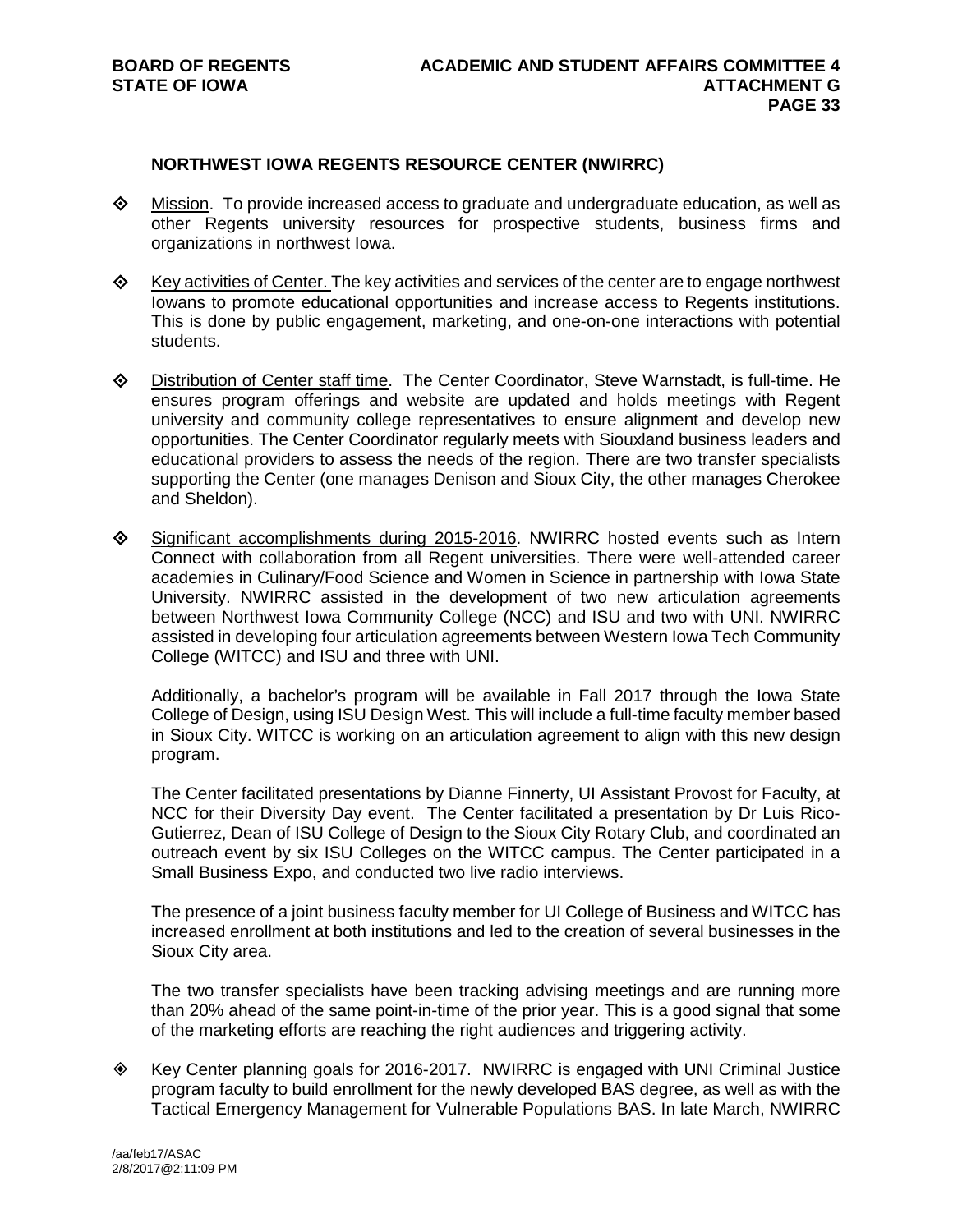## **BOARD OF REGENTS ACADEMIC AND STUDENT AFFAIRS COMMITTEE 4 PAGE 34**

will facilitate a second annual Diversity Day at NCC. Additional workforce engagement and recruiting is planned for events at Tyson Foods and at an upcoming Air National Guard family event. Transfer advisors and Regent representatives will be present for this Air National Guard event. NWIRRC will expand engagement with the Sioux City Community School District Career Academies to facilitate distance education opportunities and campus visits.

 Education needs of the geographic area. Emphasis in the near future will be on the ISU Design program. Additional business and criminal justice program availability is of interest to the communities in the area as well.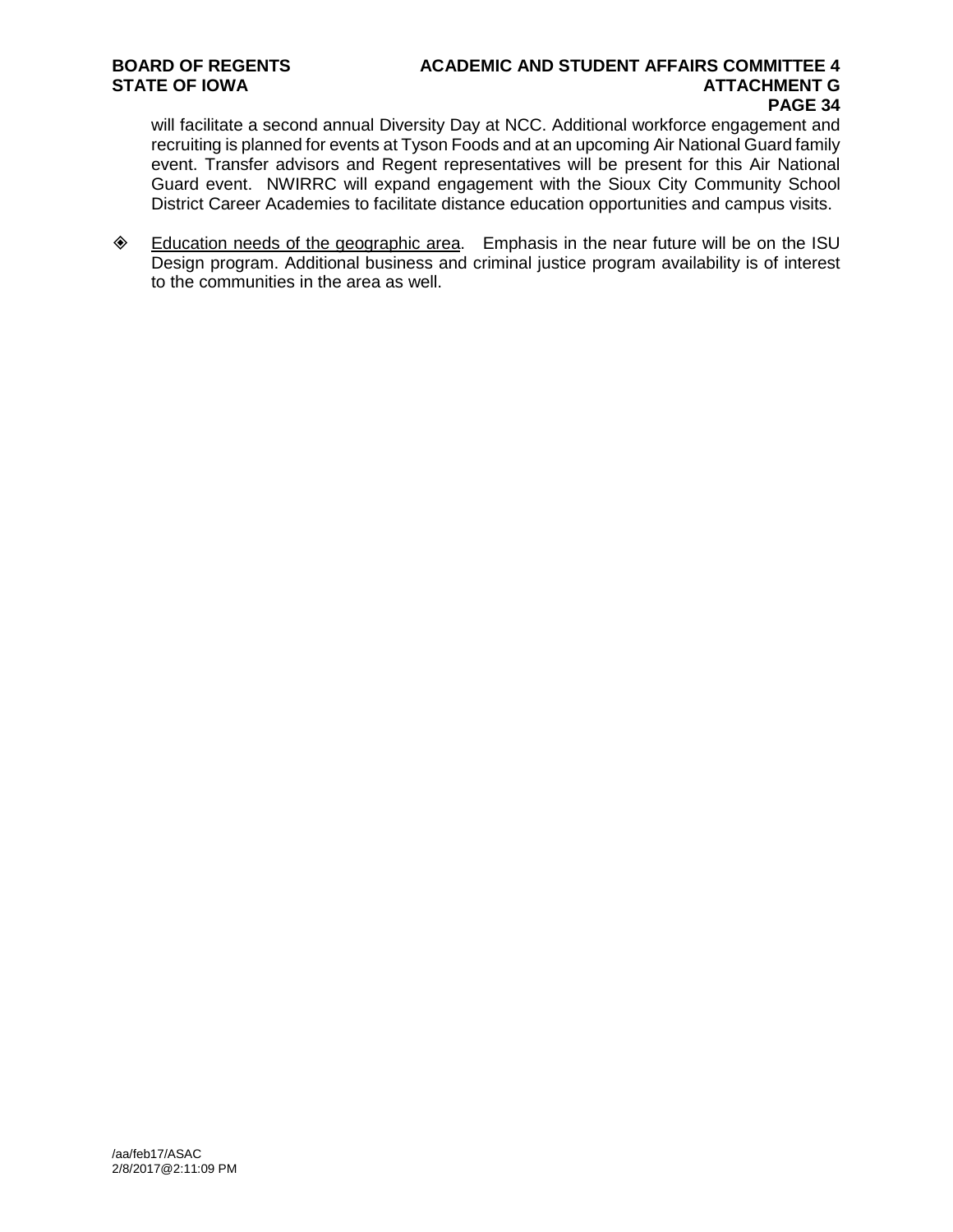### **QUAD CITIES GRADUATE STUDY CENTER**

The mission of the Quad-Cities Graduate Study Center is to further and support collaborative efforts among higher education institutions and the Quad Cities community.

The Quad-Cities Graduate Study Center will contribute to community and institutional efforts to increase undergraduate and graduate degree attainment via the following strategic initiatives:

- Strengthen and expand the Quad-Cities Graduate Study Center's role to provide a centralized, accessible source for information about Quad Cities area graduate degree programs and pathways for prospective students, their families, and for area employers.
- Increase awareness opportunities by promoting graduate programs and pathways to high school guidance counselors and college/university academic advisors.
- Partner with the Quad Cities Chamber of Commerce to align graduate degrees with job and economic development goals.
- Coordinate opportunities to strengthen and diversify financial resources.
- Provide services or resources to evaluate effectiveness of collaborating institution's efforts to increase graduate degree attainment in the Quad Cities.

### **Distribution of Staff Time on Key Activities**

The GradCenter has reduced their staff to one employee due to budget reductions from the State of Iowa and not receiving grant money from the State of Illinois for FY15-16. The GradCenter has been using their reserve money to keep operating. Staff duties include providing assistance to prospective and current graduate students in Illinois and Iowa (60%), and responding to the legal, fiduciary, and reporting responsibilities of the GradCenter (40%).

### **Significant Accomplishments During 2015-2016 or Projected for 2016-2017**

- Strengthened and expanded the Quad-Cities Graduate Study Center's role to provide a centralized, accessible source for information about Quad Cities area graduate degree programs and pathways for prospective students, their families, and for area employers.
- Increased awareness opportunities by promoting graduate programs and pathways to high school guidance counselors and college/university academic advisors.
- Partnered with the Quad Cities Chamber of Commerce to align graduate degrees with job and economic development goals.
- Provided services and resources to evaluate effectiveness of collaborating institutions' efforts to increase graduate degree attainment in the Quad Cities.
- Providing assistance to prospective and current graduate students in the Illinois and Iowa Quad Cities was demonstrated by: